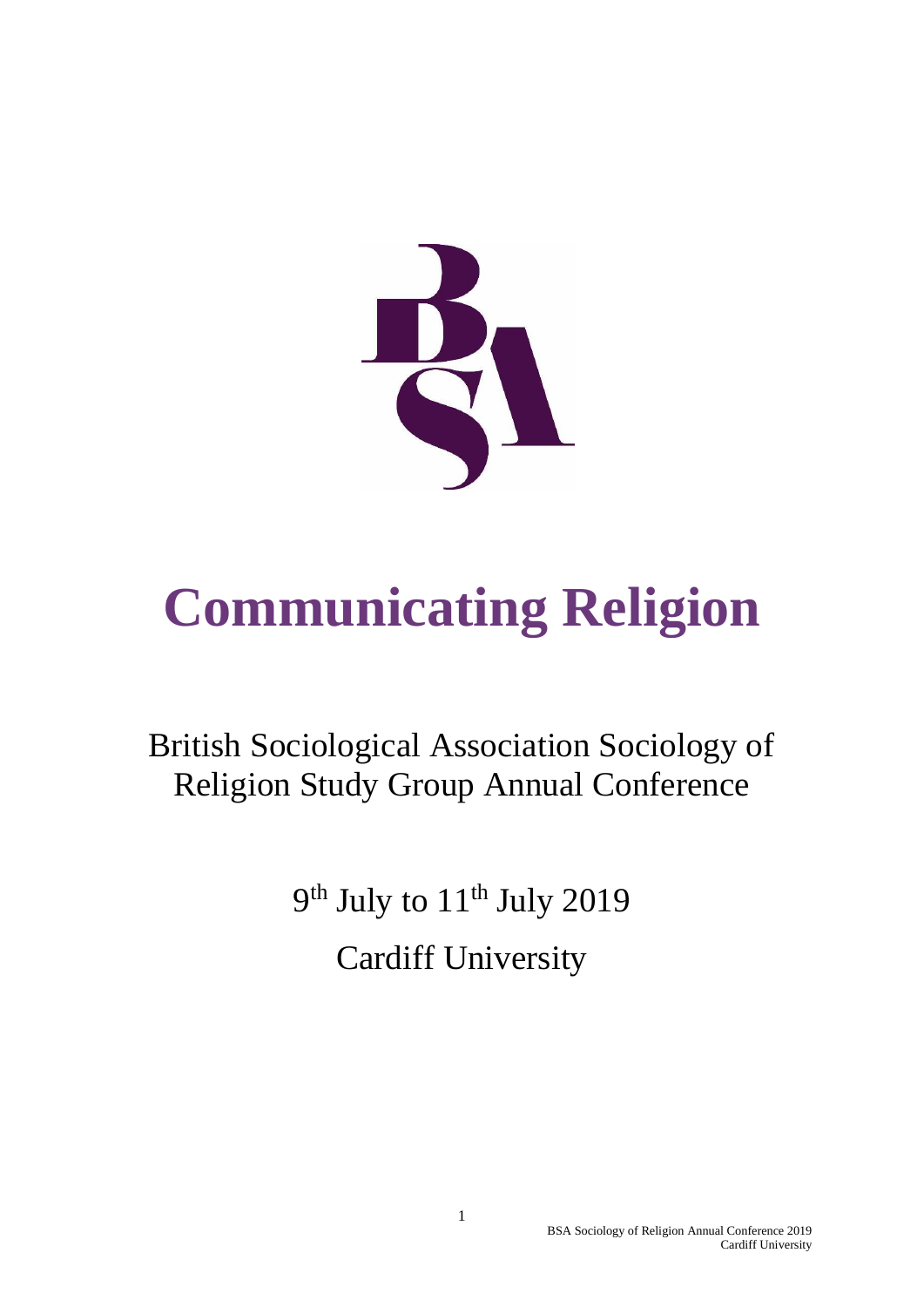© 2019 BSA Publications Ltd.

BSA Publications Ltd. is a subsidiary of the British Sociological Association (BSA), registered in England and in Wales. Company Number: 01245771. Registered Offices: Chancery Court, Belmont Business Park, Belmont, Durham, DH1 1TW. VAT Registration Number: 416961243.

Please note that the views expressed and any advertisements are not necessarily those of the BSA or BSA Publications Ltd. whilst every care is taken to provide accurate information, neither the BSA, the Trustees, nor the contributors undertake any liability for any error or omission.

The abstracts in this volume are not for reproduction without the prior permission of the authors. All rights reserved. This publication may not be reproduced in whole or in part without the express permission of the BSA.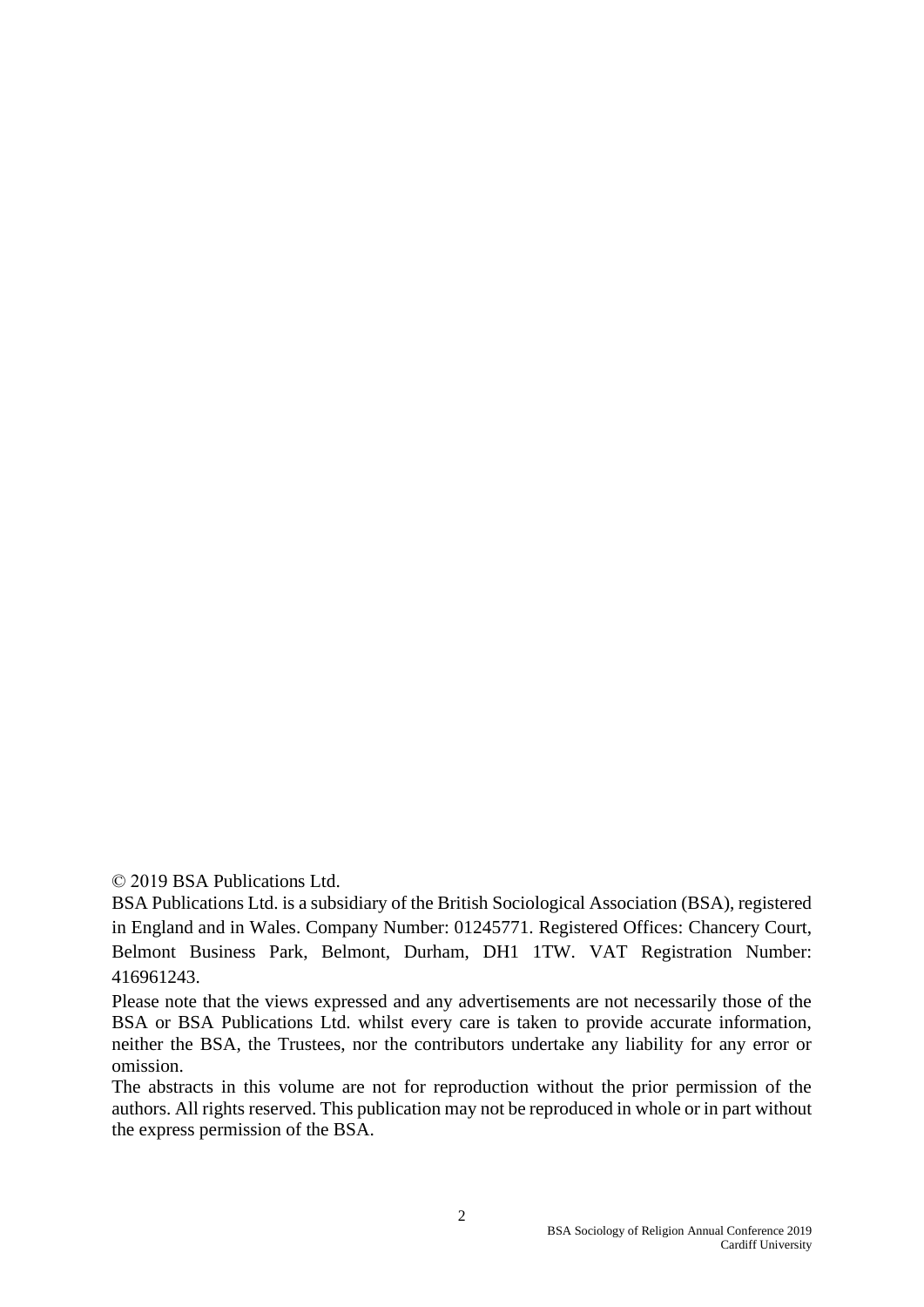# **Welcome**

We are delighted to welcome you to the **British Sociological Association Sociology of Religion Study Group Annual Conference.** This year we are excited to be hosting the conference at Cardiff University, supported by the School of History, Archaeology and Religion and the School of Social Sciences.

This year's conference theme is **Communicating Religion**.

As scholars of religion, we are all tasked with communicating religion in one way or another – to students, to the public, and to our research community. Moreover, what we study is itself a message: participants in our studies and creators of the documents we analyse are communicating religion, and what we receive as data is what Giddens referred to as the 'double hermeneutic,' or ideas and experiences that have already been mediated. What is the religion communicated to us? How do we communicate religion, and what is it that we communicate when we're doing it?

Our focus is on "communicating" as a verb-like gerund rather than "communication" as a static, abstract noun. Scholars from different strands of the sociology of religion have imagined their work within it, and our conference also aims to engage the interests of colleagues in cognate disciplines such as journalism, media and cultural studies; geography; music; English, communications and philosophy; social psychology; and law and politics.

The substance of communication can include evangelistic and apologistic discourse, education, media, and public policy interventions. We are pleased to welcome diverse methodological approaches, including multi-modal and multi-sensory approaches to communicating religion. We understand communicating in multiple contexts, including academia, politics, education, social media and mass media. We draw on multiple frameworks that contour how we imagine communicating religion, encompassing the secular and the digital, the individual and the collective, the implicit and the explicit, the theoretical and the empirical.

These and other concerns provide the context for the papers presented at this year's conference and we look forward to exploring them in a convivial atmosphere. We welcome all the delegates and particularly the keynote speakers: Charles Hirschkind (University of California-Berkeley), Mia Lövheim (Uppsala University) and Jolyon Mitchell (University of Edinburgh).

We hope you have an enjoyable and intellectually invigorating time during the conference.

Michael Munnik and Peter Hemming, on behalf of the 2019 Organising Team: Alp Arat, Sophie Gilliat-Ray, Elena Hailwood, Peter Hemming, Michael Munnik, Steven Stanley and Riyaz Timol.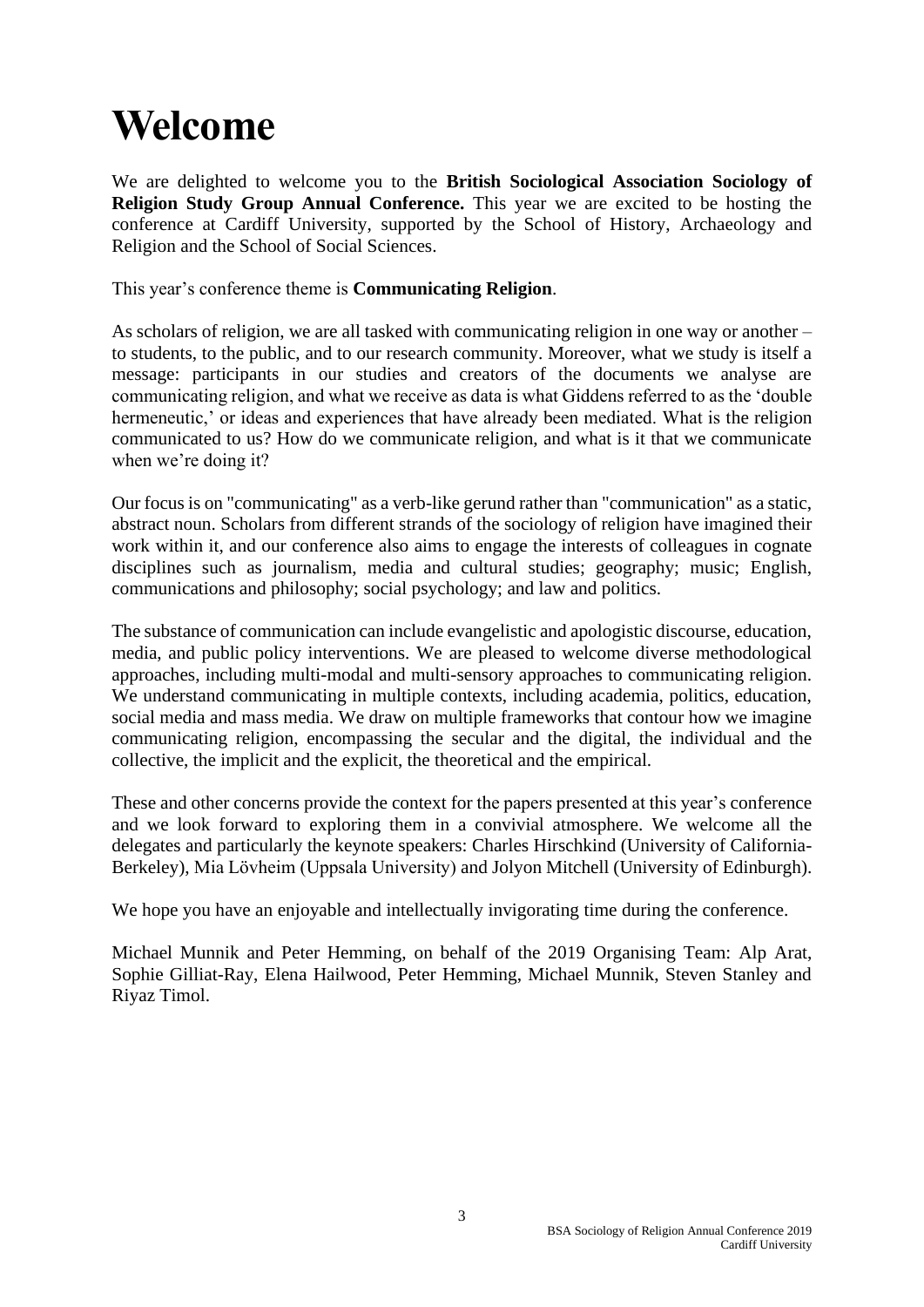# **Acknowledgements**

We are very pleased to host this year's conference and to be part of exciting discussions here at Cardiff University. All of us involved with organising the conference would like to give a huge thank you to Phillip Harris and Conference Services at Cardiff University for all their help in planning this year's conference and supporting us. We would also like to thank the School of History, Archaeology and Religion at Cardiff University for sponsoring our drinks reception at Aberdare Hall on Wednesday evening.

We would very much like to thank Lyndsey Henry, Events Coordinator at the BSA, for her excellent and efficient organisation of the conference, along with others from the events team. The BSA office is committed to supporting study groups, and we have enjoyed the opportunity to collaborate and work with our BSA colleagues.

We would like to thank the Sociology of Religion Study Group (SocRel) for supporting the conference and SocRel committee members: Sophie Gilliat-Ray, Céline Benoit, Josh Bullock, Peter Gee, Liam Metcalf-White, Michael Munnik and Rachael Shillitoe for all of their help. We are all extremely grateful for the immense efforts of Rachael Shillitoe, SocRel Events Officer, whose help and guidance has been absolutely fantastic.

We are very grateful to our additional Session Chairs: Emily Lynn, Joanna Malone and Caroline Starkey, and our Cardiff University student/staff volunteers: Sami Bryant, Bethan Gibbs, and Matthew Vince, for their support in assisting with the smooth running of this conference.

We would like to thank Joshua Wells (Religion Editor at Routledge) and Taylor & Francis for their presence and contribution to this year's conference.

Finally, thank you to all delegates, keynotes, colleagues and friends who have come to present their work and engage with the work of others.

We hope that you enjoy the conference.

Michael, Peter, Alp, Elena, Riyaz, Sophie and Steven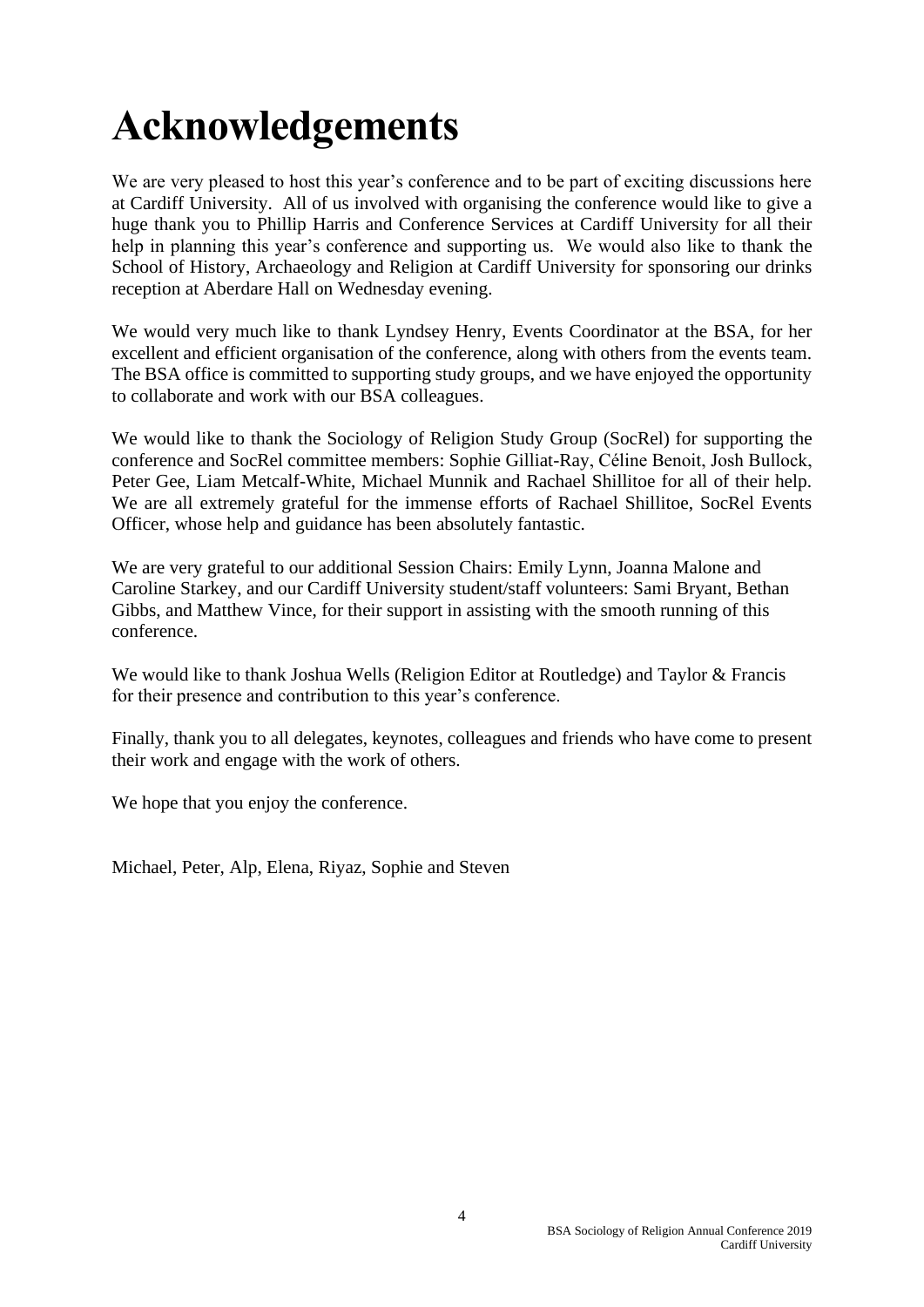# **Contents**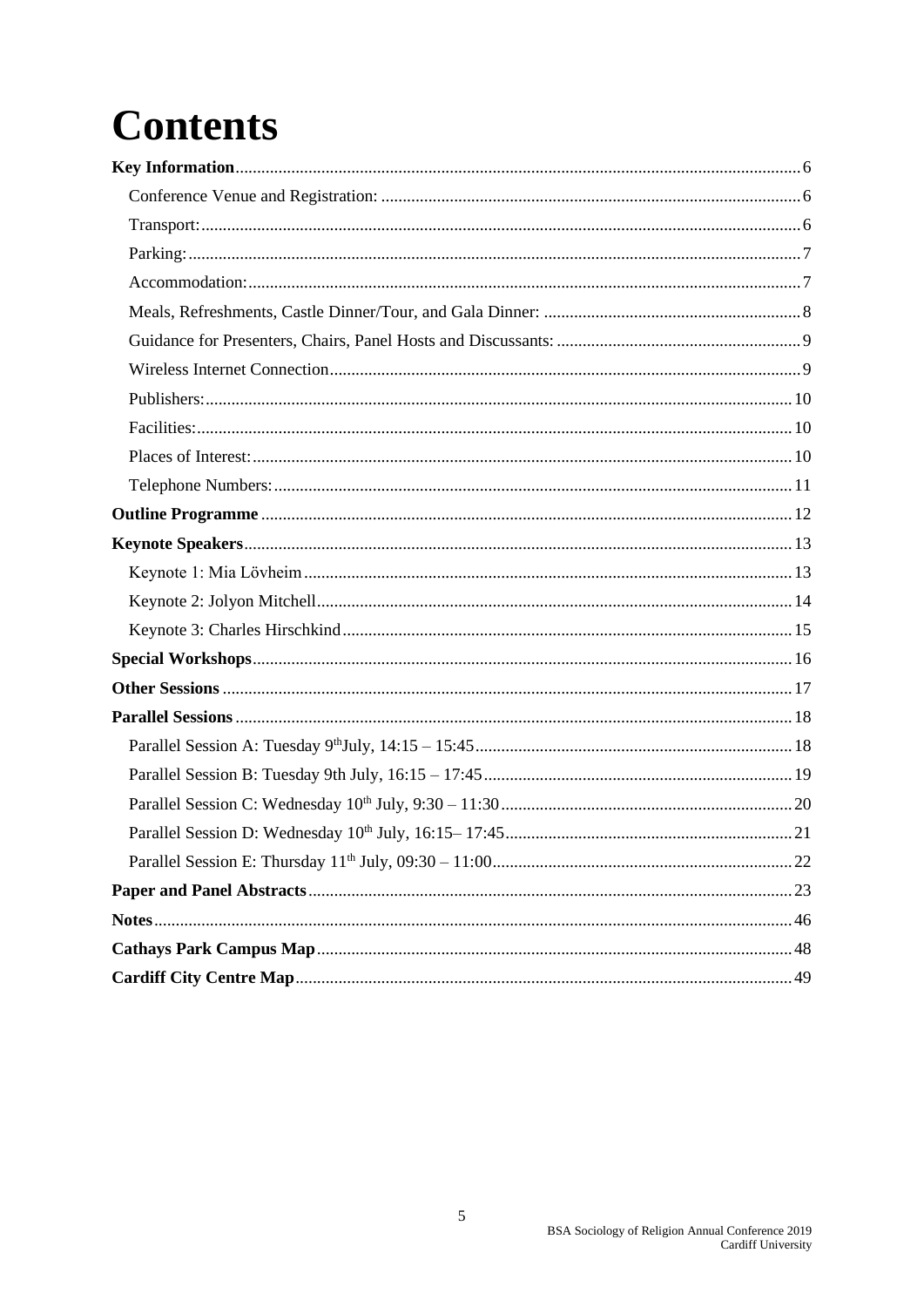# <span id="page-5-0"></span>**Key Information**

## <span id="page-5-1"></span>Conference Venue and Registration:

The SocRel Annual Conference 2019 is being hosted by Cardiff University.

Conference registration can be found in the foyer of Glamorgan Building, King Edward VII Avenue, Cardiff, CF10 3WT (Number 7 on attached maps - see photograph below).

At registration you will be provided with your conference pack, including your conference programme and name badge. We request that your conference badges be worn at all times for security reasons and the provision of meals. Should you have any queries please ask a member of staff who will be available at the registration desk.



## <span id="page-5-2"></span>Transport:

Cardiff University is a city centre campus and has excellent public transport links. Cathays Park campus is less than 1 mile from Cardiff Central train station, approximately a 15-minute walk to the Glamorgan building. Details regarding the University buildings can be found on the University website: [www.cardiff.ac.uk/visit/map](http://www.cardiff.ac.uk/visit/map)

### *Bus:*

The number 6 'Bay Car' service stops at Cathays Park campus, on King Edward VII Avenue, almost directly opposite the Glamorgan Building. The bus also stops outside Cardiff Central and Cardiff Queen Street railway stations, as well as a number of places across the city centre. See the following webpage for timetable and route details for the number 6 'Bay Car' service: [https://www.cardiffbus.com/services/CB/6.](https://www.cardiffbus.com/services/CB/6) Information on bus tickets and fares can be found from the following webpage: [https://www.cardiffbus.com/fares-and-tickets.](https://www.cardiffbus.com/fares-and-tickets)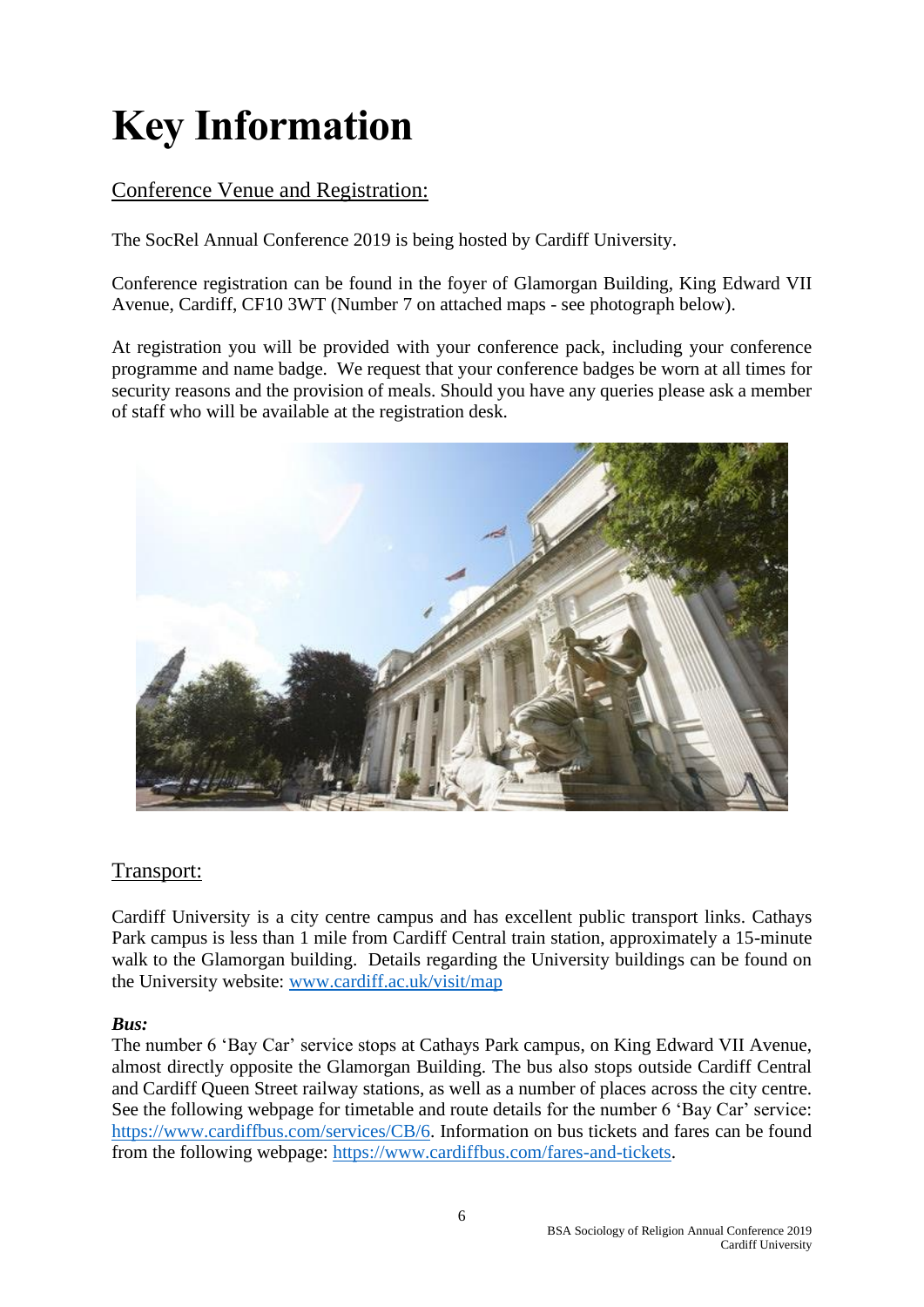## *Rail:*

Delegates should change at Cardiff Central station and catch the local rail service to Cathays. Trains depart from platform 6. Journey time from Cardiff Central to Cathays is only 5 minutes. Glamorgan Building is about a 5-minute walk from Cathays rail station through the Cathays Park campus. Alternatively, delegates can walk or catch a bus or taxi from the railway station to Glamorgan building. To book train tickets, please visit: [www.nationalrail.co.uk](http://www.nationalrail.co.uk/)

## *Taxi:*

Dragon Taxis: 029 2033 3333 Premier Taxis: 02920 555555 Capital Cabs: 02920 777 777

## <span id="page-6-0"></span>Parking:

Delegates will not have access to parking in the University car parks, as this is extremely limited and requires a permit. However, there is pay and display car parking available on or near to the university campus, or in the city centre. Payment is generally by coin or credit/debit card, but NCP car parks can be booked in advance online:

- King Edward VII Avenue and other streets in Cathays Park campus e.g. College Road, City Hall Road, Museum Avenue, Park Place: 2-10 mins walk to Glamorgan building, short stay bays: £6.10 for 5 hours max., long stay bays: £10-14 for 8-12 hours.
- Castle Mews (CF10 3ER): 5 mins walk to Glamorgan building, £5.50 for 5 hours max.
- Greyfriars Road NCP (CF10 3AD): 5 mins walk to Glamorgan building, £26 for 5-24 hours, £8.20 early bird.
- North Road (CF10 3DU): 10 mins walk to Glamorgan building, £8.00 for all day
- Sophia Gardens (CF11 9JU): 10 mins walk to Glamorgan building through Bute Park (route open during daylight hours, 15 mins otherwise), £8-16 for 8-24 hours.
- Capitol Shopping (CF10 2HQ): 10 mins walk to Glamorgan building, £10-18 for 8-24 hours, £6 early bird if arrive before 9am and leave before 6pm.
- Dumfries Place NCP (CF10 3FN): 10 mins walk to Glamorgan building, £25 for 6-24 hours, £6 early bird if arrive before 9am.
- Westgate Street NCP (CF10 1DZ): 10 mins walk to Glamorgan building, £24.70 for 5-24 hours, £8 early bird.

Please visit<https://en.parkopedia.co.uk/parking/cardiff/> for more detailed information about these car parks and an online map to help you find them[.](https://en.parkopedia.co.uk/parking/cardiff/)

## <span id="page-6-1"></span>Accommodation:

University accommodation, for those who have booked this, is at Colum Hall, Colum Road, CF10 3EH (Number 59 on attached maps).

## *Check in:*

Reception is situated in the Julian Hodge Building (Number 29 on attached maps) on Colum Drive, off Colum Road, CF10 3EU. Reception is open every day from 8.00am - 11.00am then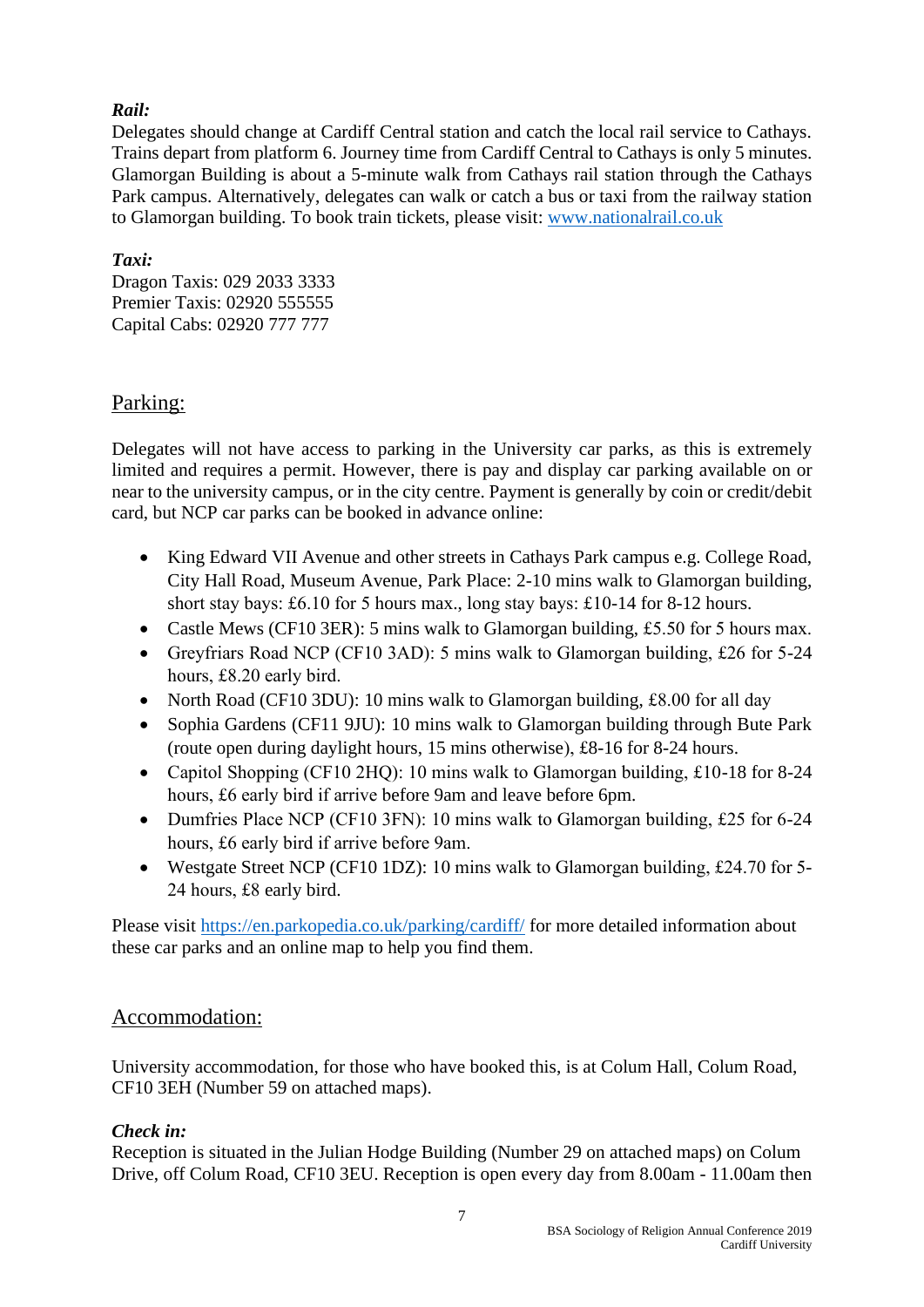again from 2.30pm - 10.00pm. Keys are available for collection after 3.00pm. If you require any further assistance between 9.00am and 5.00pm Monday to Friday please contact a member of staff on +44(0)29 2087 4574 or +44(0)29 2087 0047.

Security staff can also be contacted by telephone for late arrivals and emergencies on +44 (0)29 2087 4444. In order to collect your keys please quote your booking reference number.

### *Parking:*

For residential guests that require parking, please inform the conference office as soon as possible as space is limited. A pre-booked permit will be sent by email prior to your stay. Once you arrive on site, if the barrier is down, please press the number (3) intercom button and quote the reference number on the permit. You will then be directed to the car park which is available for your use.

#### *Check out:*

On the day of departure rooms should be vacated by 10.00am unless alternative arrangements have been agreed with reception.

#### **B***reakfast:*

Delegates are asked to arrive for breakfast at 8am. Breakfast will be served in the Julian Hodge Building Restaurant, (Number 29 on attached maps) on Colum Drive, off Colum Road, CF10 3EU. The Julian Hodge Building is a 2-minute walk from Colum Hall.

#### *Getting to the conference venue:*

The Glamorgan Building is a 10-minute walk from Colum Hall (Number 7 on attached maps). Walk down Column road towards the main Cathays Park campus, until you reach the crossroads (with the Hoffi Coffi coffee shop). Turn right onto Corbett Road and continue on until you reach Queen Anne Square on your right. Turn left onto King Edward VII Avenue and continue on until you reach the Glamorgan Building on your right.

#### *Luggage:*

On the first and last day, you will be able to leave your luggage in Committee Room 2, Glamorgan Building. We will be able to direct you to this room from the Registration Desk. Please note that any luggage left in the luggage room is the responsibility of the owner and not the SocRel committee, BSA or Cardiff University.

### <span id="page-7-0"></span>Meals, Refreshments, Castle Dinner/Tour, and Gala Dinner:

**Lunch and Refreshments** will be served in Committee Rooms 1 & 2 in the Glamorgan Building on the  $9<sup>th</sup>$ ,  $10<sup>th</sup>$  and  $11<sup>th</sup>$  July.

The Cardiff Castle Tour and Banquet will be available on the 9<sup>th</sup> July for those delegates who booked for this optional extra as part of the online registration process. **Please sign up** at the registration desk for either the 18:30 or 18:45 tour and meet at the entrance to Cardiff Castle in good time for your particular tour group. The castle can be found in the city centre at the end of the main Queen Street, St Mary's Street, and Hayes shopping streets on Castle Street, CF10 3RB. The entrance is a 10-minute walk down North Road, which is the main dual carriageway running behind the Glamorgan Building (Number 111 on attached maps). The banquet will begin at 19:30 (bar opens at 19:00) and the dress code is informal or smart casual wear.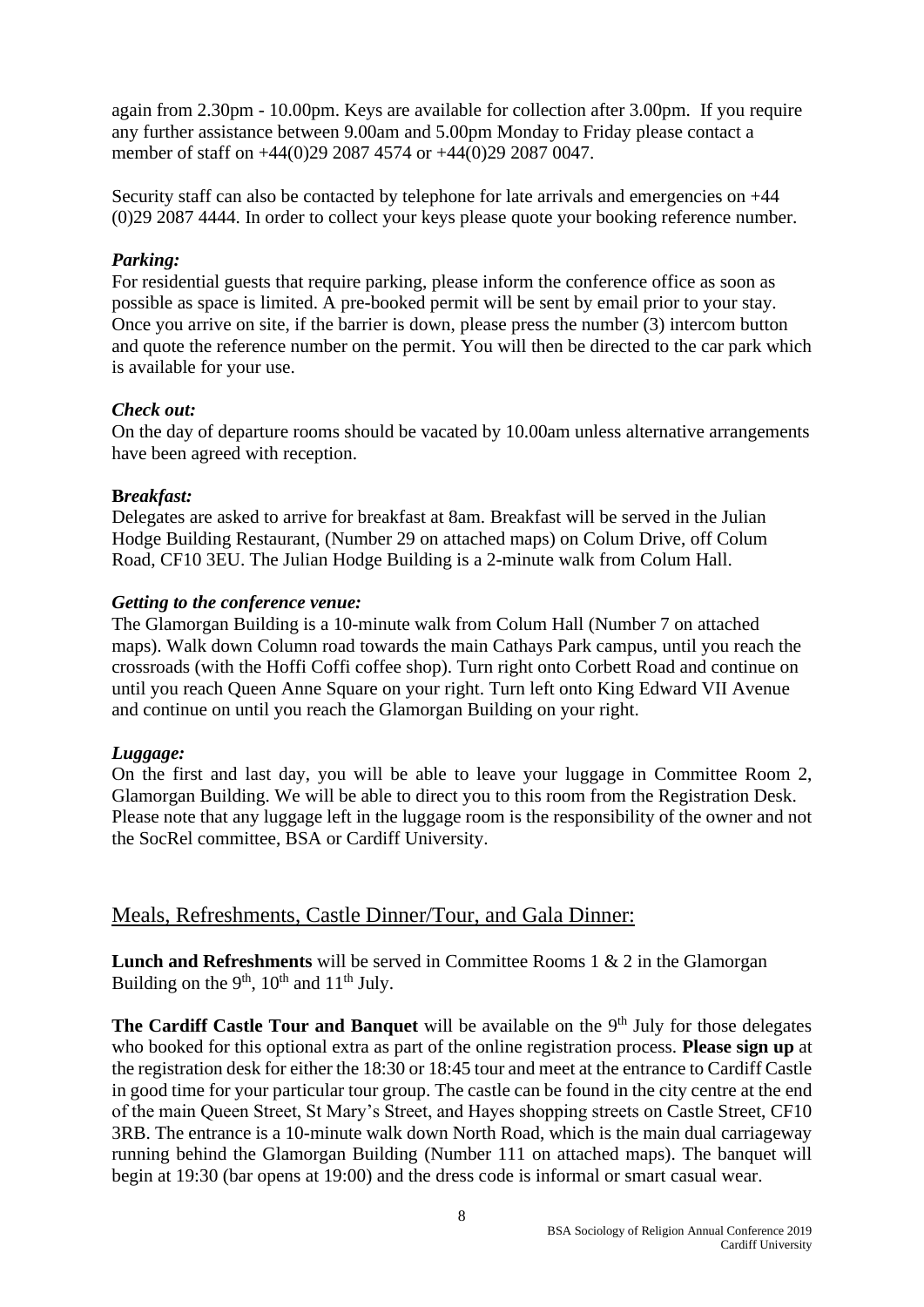On Wednesday 10<sup>th</sup> July the Gala Dinner will take place. The evening will start with a drinks reception at 19:00 followed by dinner at 19:30. These will both take place in Aberdare Hall, which is a 5-minute walk from Glamorgan Building, at the top of Edward VII Avenue in the Cathays Park campus (CF10 3UP, Number 60 on attached maps). Turn left as you exit the main entrance of Glamorgan Building to ensure you are walking in the right direction. Attendance at the drinks reception and Gala Dinner is included in the full conference registration fee; please ensure that you wear your conference badge at all times. For those delegates only attending for one day, this dinner requires separate booking (please email [events@britsoc.org.uk](mailto:events@britsoc.org.uk) or speak to Lyndsay Henry, the BSA Events Co-ordinator during the conference).

## <span id="page-8-0"></span>Guidance for Presenters, Chairs, Panel Hosts and Discussants:

Computer stations and linked electronic display equipment will be available for your use. Each room is equipped with computers for presenters and will be running the Microsoft Windows operating system and Microsoft Office software. Please use Microsoft PowerPoint for visual aids. Presenters, Chairs, Panel Hosts and Discussants should ideally arrive at least 10 minutes prior to the commencement of their sessions to discuss the running of the sessions and check that visual aids are displaying correctly. Please have your PowerPoint presentation available on a USB flash drive and ensure that you are easily able to locate it in the file structure. There are connection points available to connect laptops to the display systems, but if you use a Mac, please bring the required cables to connect to a PC as these will not be available at the venue.

It is essential that presentations run in accordance with the scheduled times. This will allow delegates to move between presentation rooms during the parallel sessions. We ask that Chairs place due emphasis on the importance of adhering to the schedule in running the parallel sessions. The general expectation is that a half-hour paper slot should consist of a twentyminute paper presentation followed by a ten-minute opportunity to ask questions. Presentations may be shorter in panel sessions – please check with your particular panel organiser. Chairs should bring their own timepieces to their appointed sessions and provide five-minute and twominute warnings to presenters to enable them to conclude their papers properly while providing sufficient time for questions.

## <span id="page-8-1"></span>Wireless Internet Connection

Wireless internet is available within the conference venue. Please use your own laptop or mobile device if you wish to use this facility, as neither the venue nor the BSA will provide laptops or computers.

Most visitors will wish to connect via the Eduroam wifi network, but for those who do not have access to this service or are having problems logging in, there is also a free network for Cardiff University visitors. To connect to the university service, please follow these steps:

- 1. Connect to the CU-VISITOR wifi network.
- 2. Open a web browser
- 3. Click on "I am here for a conference" and then "I don't have a username and would like to register"
- 4. When prompted, enter the following conference ID: **GLAM255**
- 5. Once registered, delegates will receive a text message containing a username and password.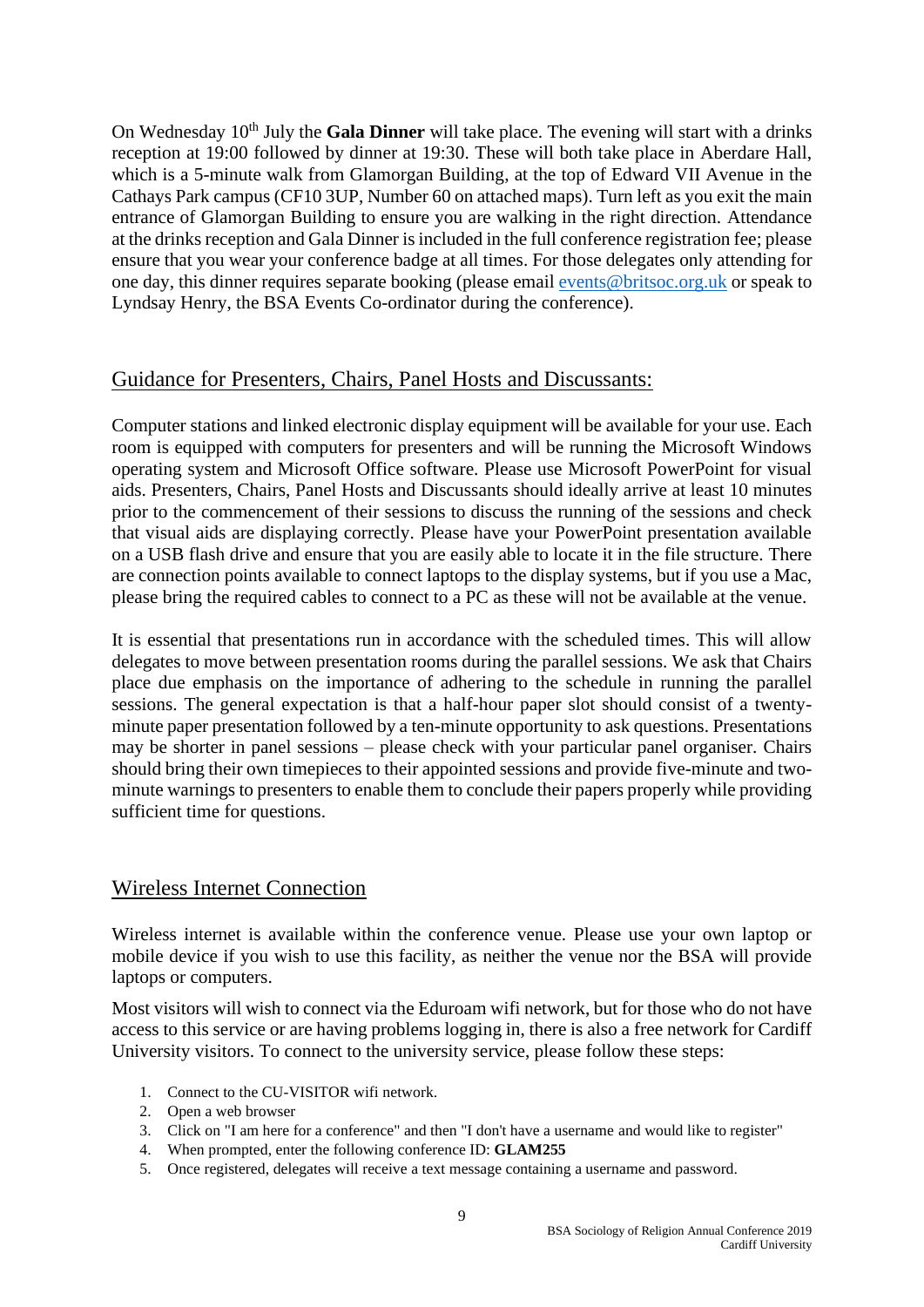## <span id="page-9-0"></span>Publishers:

We are pleased to have Taylor & Francis sponsoring this year's conference.

## <span id="page-9-1"></span>Facilities:

**Prayer Room** – Room [minus] -1.77, Glamorgan Building is available from 1-2pm each day of the conference to use for prayer. If you require a prayer room at other times during the conference, then please ask one of the conference organisers/volunteers for access to Peter Hemming's office (Room 1.22, Glamorgan Building).

**Banks and Cash Points** – There are several major banks & cash points available within a short walking distance of the Cathays Park campus, for example on Park Place by the Student's Union or on Queen Street, Greyfriars Road and the Hayes in Cardiff city centre.

**Food, Coffee, Bars & Shops** – There are several coffee shops located in the University campus, including in Glamorgan building (open 8.00am-5.00pm) and the adjacent Bute building (open 9.00am-3.30pm), although please note that opening times may vary during the summer period. There are also many cafes in the surrounding area, including three on Park Place, and a variety in the city centre. The shops in Cardiff city centre tend to have quite long opening hours, with many staying open until 8pm on week nights, such as those on Queen Street and in the St David's shopping centre.

**Accident and Emergency Department** – the nearest 24-hour facility is at the University Hospital of Wales, on Heath Park Way, telephone 029 2074 7747. This is situated a 10-15 minute taxi ride away from the main conference venue.

## <span id="page-9-2"></span>Places of Interest:

We hope you will find some time during your visit to have a look around one or two of Cardiff's places of interest. Some nearby suggestions include:

**National Museum of Wales, Cardiff:** The museum houses Wales's national art, geology and natural history collections as well as major touring and temporary exhibitions. There is a large collection of impressionist art and currently an exhibition featuring David Nash: Sculpture through the Seasons. The museum is a 5-minute walk from the Glamorgan Building conference venue on the edge of the Cathay's Park campus (Number 109 on attached maps) and admission is free of charge. More information can be found from: <https://museum.wales/cardiff/>

**Bute Park and Arboretum:** At 56 hectares, Bute Park is one of the largest urban parks in Wales and comprises a broad mix of historic landscape, urban woodland, sports pitches, cafés, education centre, arboretum, horticultural features and river corridor. The park is situated beyond Cardiff Castle and there is an access gate next to the Royal Welsh College of Music and Drama, which is just behind the Glamorgan Building, on the other side of North Road. More information can be found from: [http://bute-park.com](http://bute-park.com/)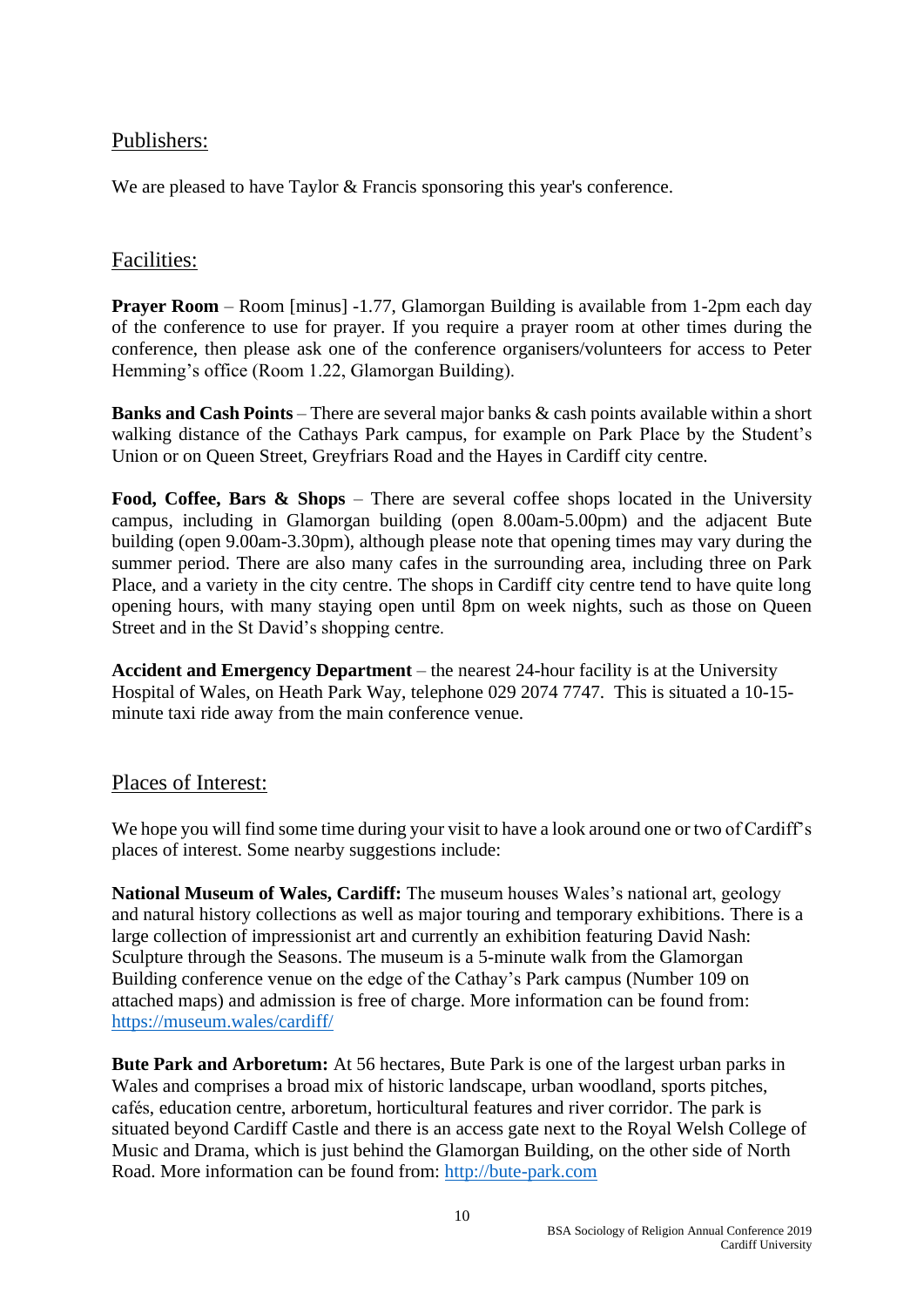**Cardiff Bay:** Cardiff Bay is home to a number of attractions such as Techniquest Science Discovery Centre, Craft in the Bay, the Senedd (National Assembly for Wales), the Pierhead Building, Butetown History and Arts Centre, the Norwegian Church Arts Centre and the Wales Millennium Centre, a stunning international arts centre. There are a range of restaurants and bars situated at Mermaid Quay, and the Red Dragon Centre provides further options for entertainment, including a cinema and bowling alley. The bay is a 15-minute bus ride away on the number 6 'Bay Car' service, which stops almost directly opposite the Glamorgan Building. It is also possible to take the train from Queen Street railway station, situated at the end of the main city centre shopping street with the same name. More information about Cardiff Bay can be found from: [https://www.cardiffbay.co.uk](https://www.cardiffbay.co.uk/)

## <span id="page-10-0"></span>Telephone Numbers:

For conference enquires, the BSA Events Team can be contacted on the following numbers should a member of staff not be available at the registration desk.

- Main office: 0191 383 0839
- Events mobile: 07719008665
- Email: [events@britsoc.org.uk](mailto:events@britsoc.org.uk)

For general venue enquires, the following numbers may be useful:

- Glamorgan building reception: +44 (0)29 2087 5179
- Glamorgan building student hub:  $+44 (0)29 2087 4208$

In the event of any serious problems, for emergencies, or for first aid please contact Glamorgan Reception (see above) or Cardiff University Security (24-hours):

- From any academic building dial: ext. 74444
- From external phone lines:  $+44$  (0)29 2087 4444

In a fire, health or crime related emergency, your first point of contact should be **Emergency Services on 999**, which is the emergency number in the UK for fire, ambulance or police.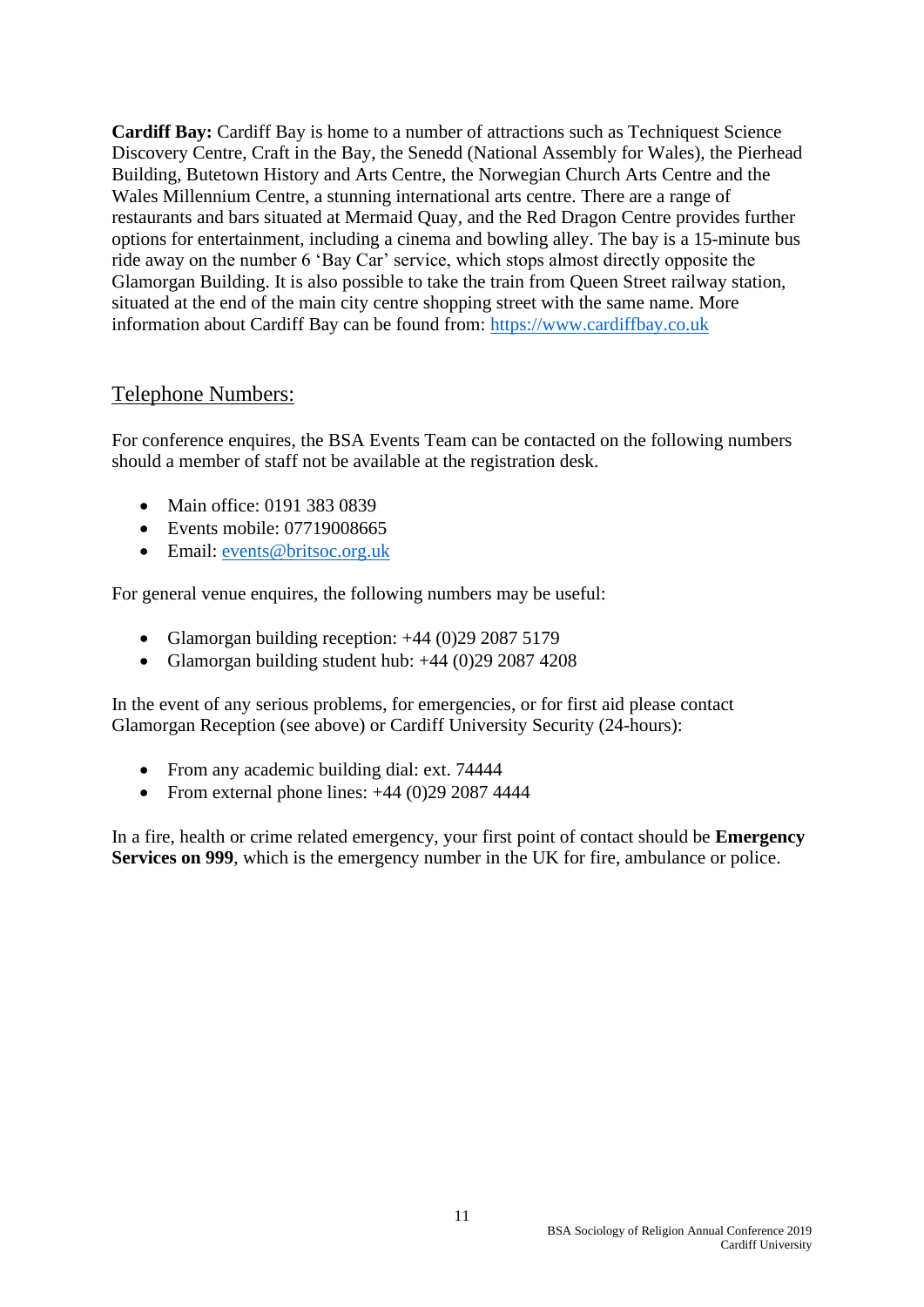# <span id="page-11-0"></span>**Outline Programme**

# **Tuesday 9 th July 2019**

11.00 Registration 12:00 Welcome: Gillian Bristow, Dean of Research 12.15 Keynote Plenary Session 1: Mia Lövheim 13.30 Lunch 14.15 Parallel Sessions A 15:45 Refreshments 16:15 Parallel Sessions B 17:45 Break 18:30 *or* 18:45: Cardiff Castle Tour (please sign up for tour time if booked to attend) 19:30 Cardiff Castle Banquet (for those booked to attend)

# **Wednesday 10 th July 2019**

09.30 Parallel Sessions C 11.30 Refreshments 12.00 Keynote Plenary Session 2: Jolyon Mitchell 13.15 Lunch and Postgraduate Lunch 14.00 SocRel Annual General Meeting 15:00 Special Workshops and SocRel Executive Meeting 15:45 Refreshments 16:15 Parallel Sessions D 17:45 Break 19:00 Drinks Reception (for those attending as full conference delegates) 19.30 Gala Dinner (for those attending as full conference delegates)

## **Thursday 11 th July 2019**

09:30 Parallel Sessions E 11.00 Refreshments 11:30 Keynote Plenary Session 3: Charles Hirschkind 12:45 Final Reflections and Q&A 13.30 Lunch 14:15 Close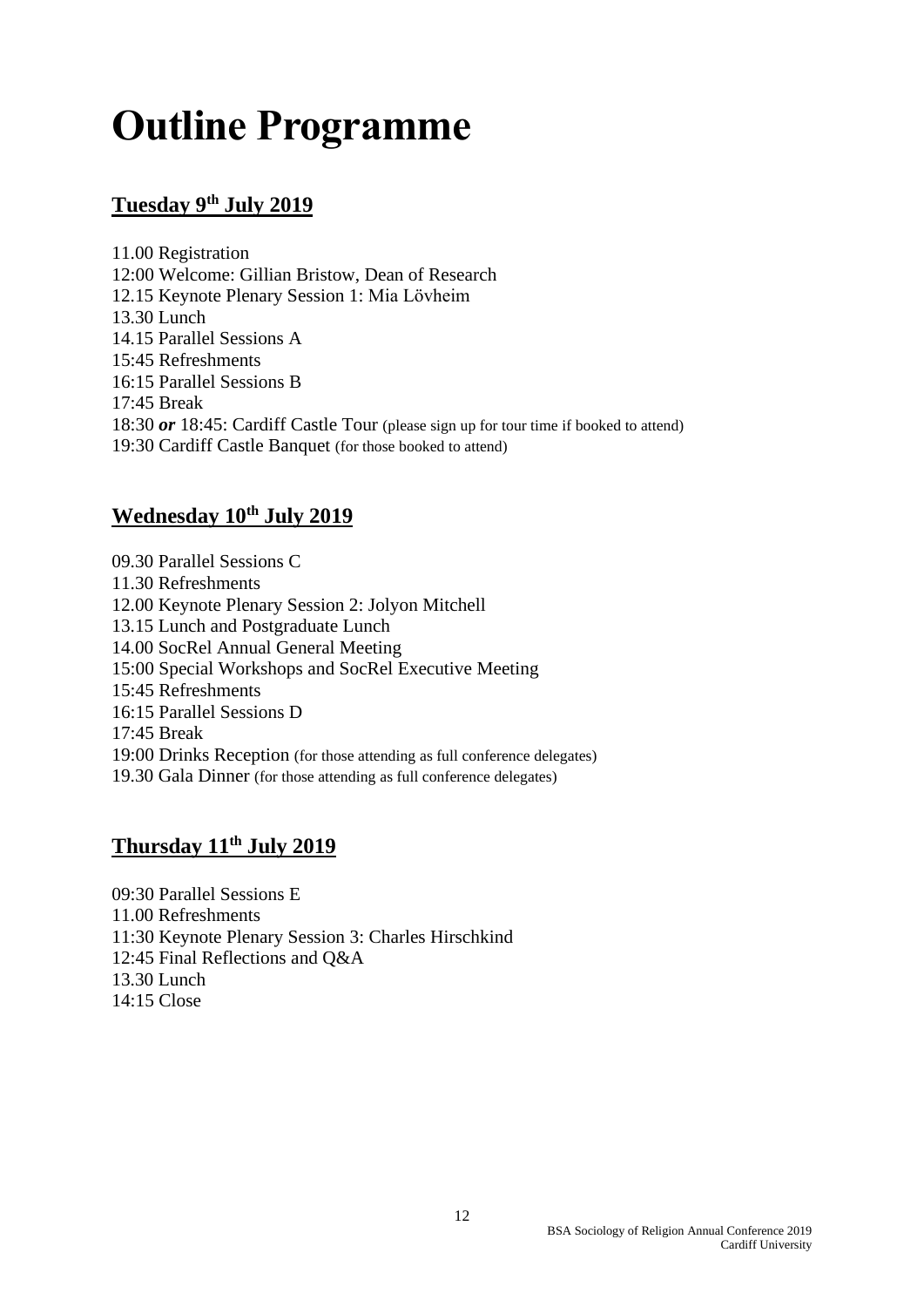# <span id="page-12-0"></span>**Keynote Speakers**

# <span id="page-12-1"></span>**Keynote 1: Mia Lövheim**

Uppsala University

## **Tuesday 9 th July 2019 at 12:15, Room [minus] –1.64, Glamorgan building**

**Chair:** Céline Benoit

## **Communicating Religion in Mediatized Society**

Religion has always been communicated, as religion is communication – with and about what is considered transcendent or sacred among human beings. Communicating religion in contemporary society is, however, different from earlier societies due to the deep impact of mass- and digital media on every form of social interaction. Theories of mediatization present one way of understanding the implications of this situation for religious meaning, authority and organizational forms. These have especially, though not exclusively, been applied in Nordic countries and contexts. Critics of mediatization argue that the particularities of this national context, along with a narrow understanding of religion and agency, limits the relevance of the theory. This talk will, drawing on recent research projects, discuss how mediatization can become a more useful framework for addressing contemporary complexities of communicating religion, encompassing various actors and uses of religion. A core question becomes how the form and the agents involved in communication shape what religion becomes, that is to say, what is communicated.

### **Biography**

Mia Lövheim is Professor in Sociology of Religion at the Faculty of Theology, Uppsala University. Her research focuses on representations of religion in Swedish and Nordic daily press, public service media and social media, and on the interplay between media and social, political and religious change. Her most recent publications include "Culture, Conflict and Constitutional Right. Representations of Religion in the Daily Press" (2019), in Schewel & Wilson, eds. *Religion and European Society. A Primer;* "Approaching Contested Religion" (2018), in Lundby, ed. *Contesting Religion: The Media Dynamics of Cultural Conflicts in Scandinavia* and "Media and religion – bridging 'incompatible agendas'", in Doggett & Arat eds. *Futures and Foundations in the Sociology of Religion.*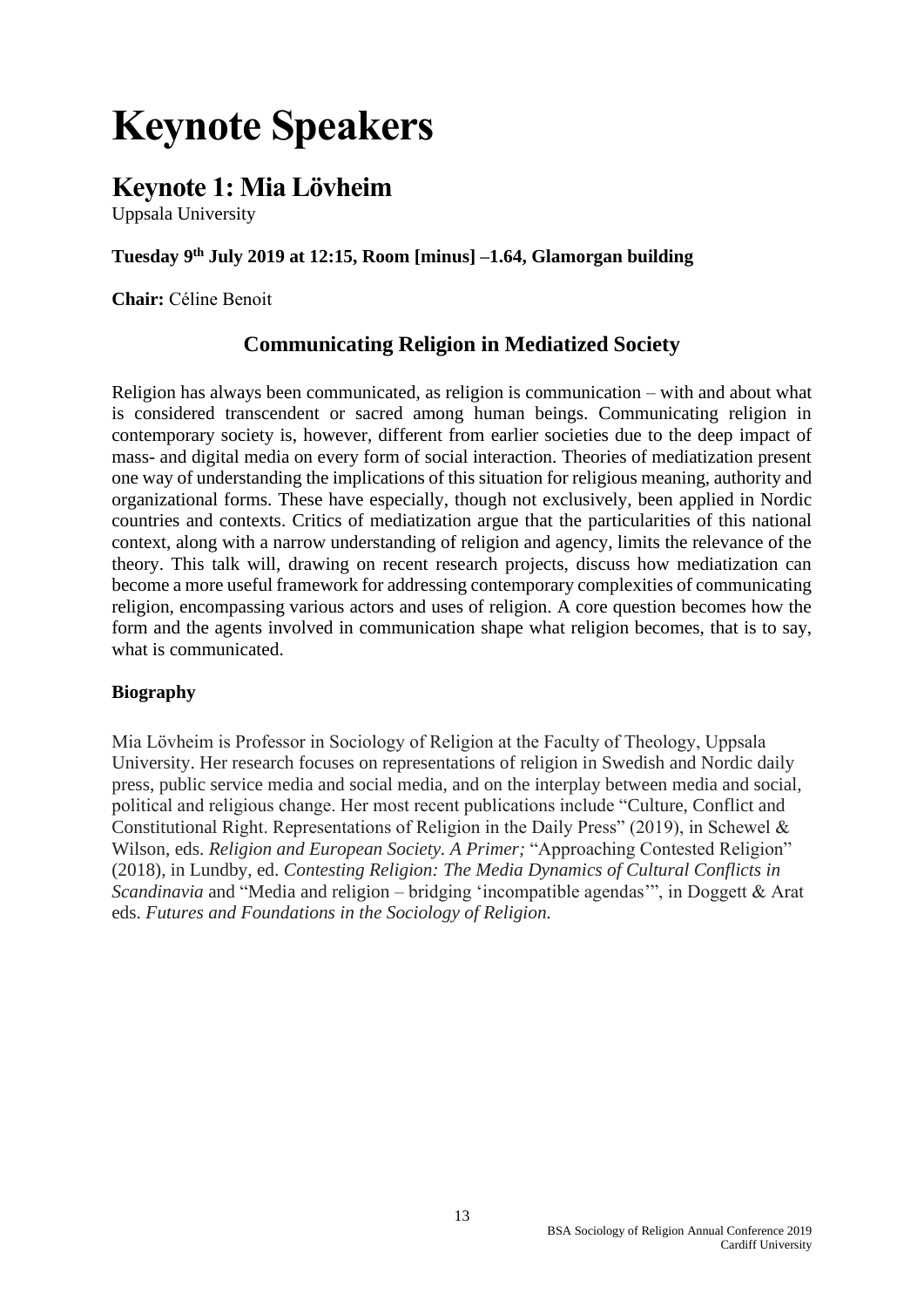# <span id="page-13-0"></span>**Keynote 2: Jolyon Mitchell**

University of Edinburgh

### **Wednesday 10th July 2019 at 12:00 in Room [minus] –1.64, Glamorgan Building**

**Chair:** Michael Munnik

## **In Search of Post-Secular Theatre: The Mysterious Revivals of Religious Drama**

Through this illustrated lecture Professor Mitchell investigates why there has been a resurgence in the popularity of both Mystery plays and other related forms of religious drama. This presentation will be based upon new qualitative research, including original interviews with actors, directors and audiences from all over the UK. It is built upon the discovery that there are multiple complex and different reasons for these diverse revivals and new productions, which vary from locality to locality. Mitchell will both analyse and interpret the related reasons for this widespread and surprising recrudescence of religious drama.

### **Biography**

Professor Jolyon Mitchell, FRSA, specialises in Religion, Violence and Peacebuilding, with particular reference to the arts. Educated at the Universities of Cambridge, Durham and Edinburgh, Professor Mitchell worked as a Producer and Journalist at BBC World service before moving to the University of Edinburgh. He is currently Director of CTPI (the Centre for Theology and Public Issues), and a former President of TRS-UK (2012-2018, the national association for Theology and Religious Studies in the UK). He is author of many books, chapters and articles, including Promoting Peace and Inciting Violence: The Role of Religion and Media (Routledge, 2012); Martyrdom: A Very Short Introduction (OUP, 2012) and Media Violence and Christian Ethics (CUP, 2007). A new edited book on Peacebuilding and the Arts (Palgrave-Macmillan) is to be published in September 2019. He is currently working on a book on Religion and War (for OUP) and another on Religious Drama. He has directed a number of international peacebuilding projects. Most recently, he has been working with Jewish, Christian and Muslim religious leaders, as well as Palestinian and Israeli journalists, on a peacebuilding project in Jerusalem and beyond.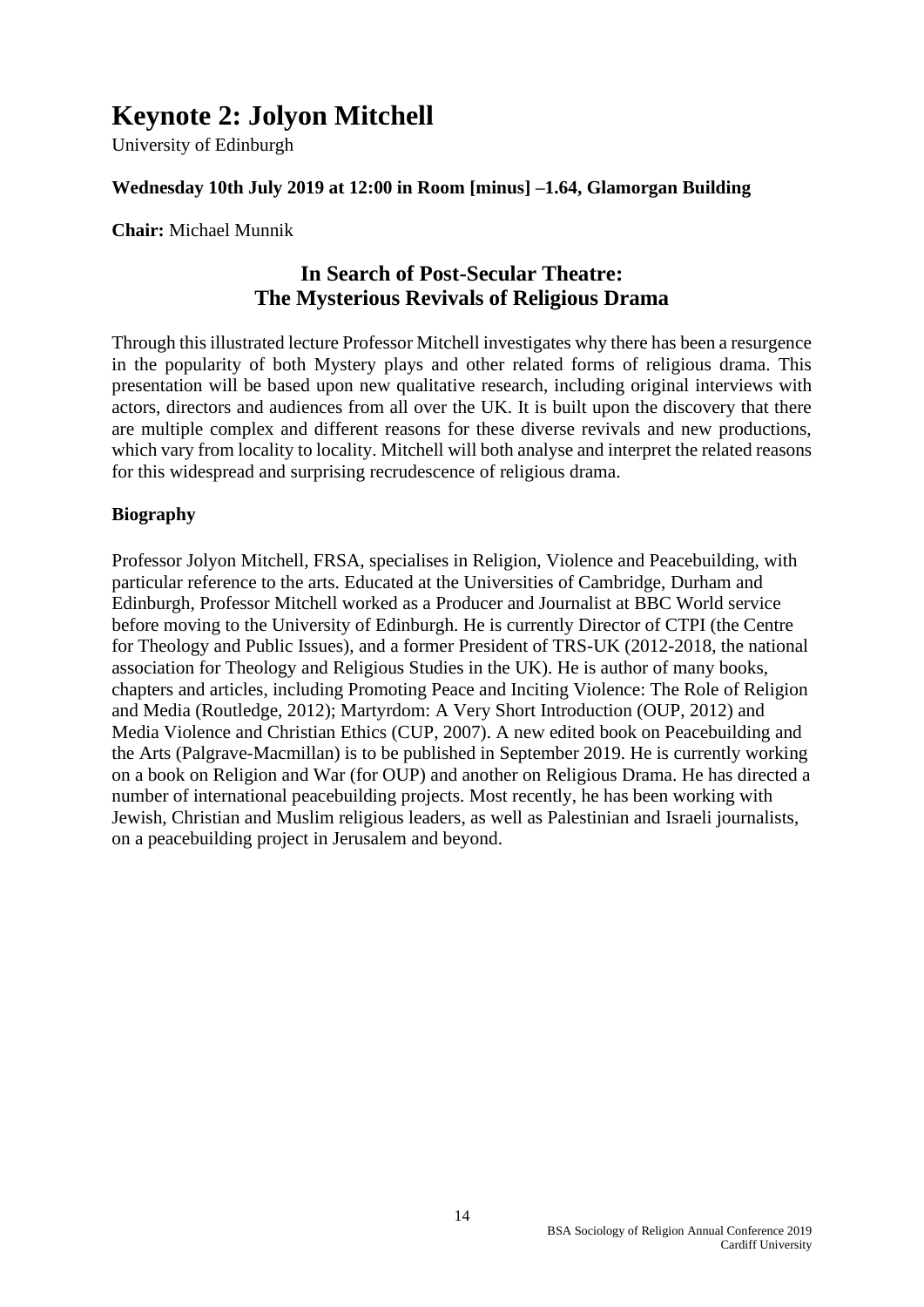# <span id="page-14-0"></span>**Keynote 3: Charles Hirschkind**

University of California, Berkeley

### **Thursday 11th July 2019 at 11:30 in Room [minus] –1.64, Glamorgan Building**

**Chair:** Sophie Gilliat-Ray

## **What a 12th Century Muslim says to a 21st Century Christian in Andalusia: Religious Communications from the Distant Past**

From the late 19th century to the present, many Spaniards—particularly those residing in the nation's south—have come to feel that contemporary Andalusia is linked in vitally important ways with al-Andalus (medieval Islamic Iberia), and that the challenges faced by Spaniards today—and by Europeans more broadly—require a recognition of that historical identity and continuity. Discovering themselves to be inheritors of an historical identity deeply marked by the Islamic tradition (an identity insistently denied and erased within Spanish nationalist discourse), these men and women have found Islam to be integral to their lives in ways that upset their coordinates of identity, as Europeans, Spaniards, or Andalusians. In this talk, and keeping in mind our conference theme, I want to think about historical memory as a medium of religious communication, or more precisely, of a religious interpellation addressed to a subject outside the bounds of that religion. While it is common to think about the legacies of al-Andalus as "cultural" rather than religious, neither of these modern terms, I argue, can do justice to the disruptive impact of the Iberian past on those who listen to its call. Drawing on the archive of Andalucismo, this talk asks: what does it mean for a modern European Christian to be the inheritor of a Muslim past?

### **Biography**

Charles Hirschkind is Associate Professor of anthropology at the University of California, Berkeley. His research interests concern religious practice, media technologies, and emergent forms of political community in the urban Middle East and Europe. He has published two books, The Ethical Soundscape: Cassette Sermons and Islamic Counterpublics (Columbia 2006) and Powers of the Secular Modern: Talal Asad and his Interlocutors (co-edited with David Scott, Stanford 2005). His forthcoming book, titled A Feeling for History: Romanticism, Islam, and the Tradition of Andalucismo (Chicago), is based in southern Spain and explores some of the different ways in which Europe's Islamic past inhabits its present, unsettling contemporary efforts to secure Europe's Christian civilizational identity.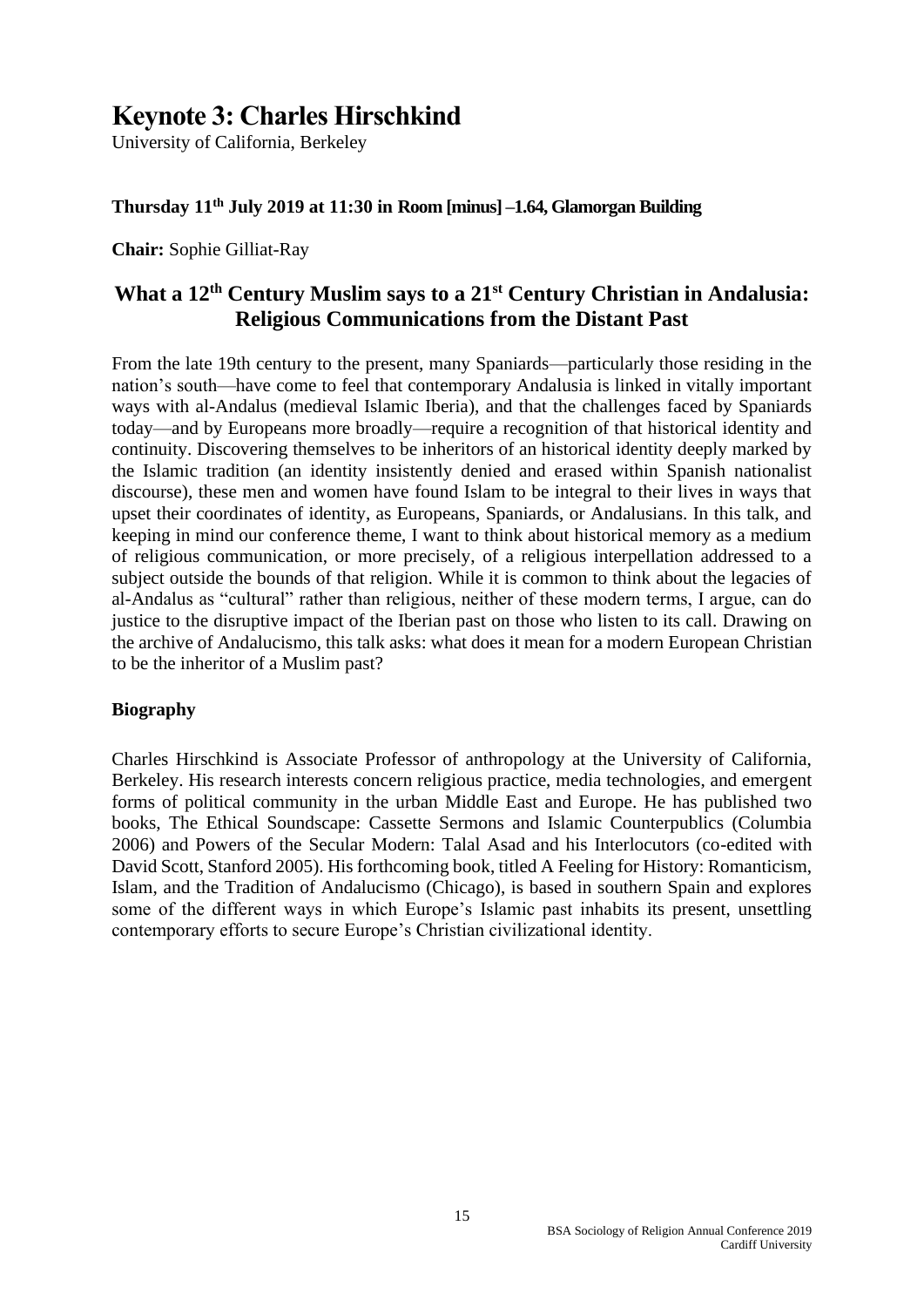# <span id="page-15-0"></span>**Special Workshops**

# **Workshop A: Getting your Work Published with Routledge**

**Wednesday 10 th July 2019 at 15:00 in Room [minus] –1.80, Glamorgan Building**

**Workshop Leader:** Joshua Wells (Routledge)

This session features Routledge Religion Editor, Joshua Wells, offering tips on how to publish your research. Focussing on books, it'll cover the whole publishing process, including proposal writing, peer review, writing tips, the production process, as well as what happens after publication. There will also be some time set aside for Q&A.

# **Workshop B: Common Room**

**Wednesday 10 th July 2019 at 15:00 at the War Memorial in Alexandra Gardens, opposite the Glamorgan Building (or Room 0.86, Glamorgan Building if the weather is wet)**

**Workshop Leader:** Steven Stanley (Cardiff University)

Common Room is a series of informal events where we reclaim university spaces for meaningful conversations about issues that matter when it comes to our university working and studying lives. Students and staff come together to explore the big questions about how universities are, or should/could be, run. The initiative came out of the wide-ranging discussions held during the 2018 university staff pension strike where it became clear that we urgently need to create collective spaces for reflecting on the status of UK higher education. Common Room sessions aim to create a culture of care during increasingly toxic times, to value staff and students alike, reimagining and making alternatives to our competitive institutional climates. We discuss ways to democratise universities, sharing the 'hidden injuries' of metrics, grading and ranking, and practical ways of reclaiming our 'well-being', contesting our increasing workloads and precarious studying and working conditions. This session of Common Room will provide space and time to reflect on the common concerns of those of us working and studying in universities. We will have meaningful conversations about the things that matter to us. What do we want our universities to be? How can we make universities work for us all? "We are the university!"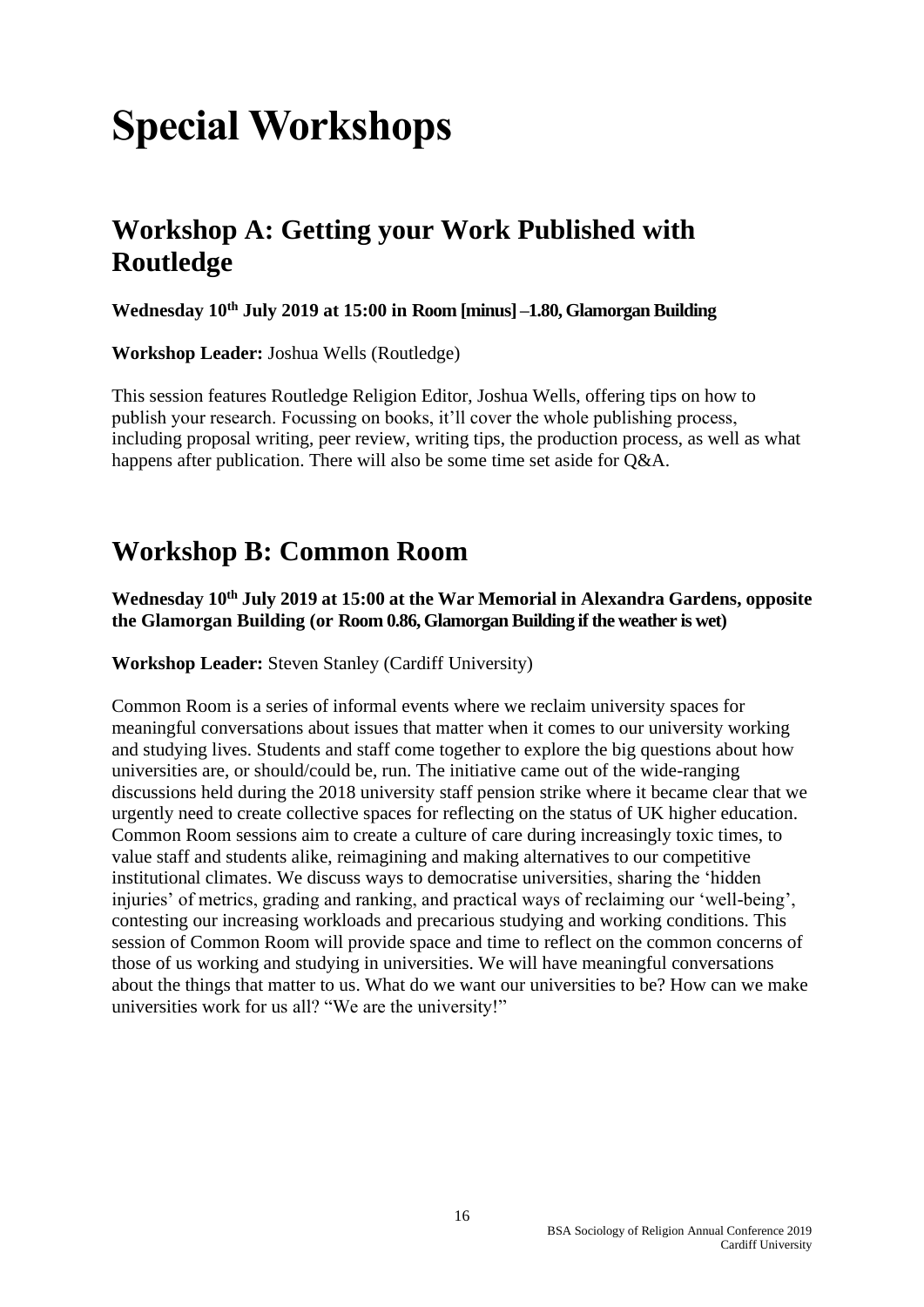# <span id="page-16-0"></span>**Other Sessions**

# **SocRel Annual General Meeting**

## **Wednesday 10th July 2019 at 14:00 in Room [minus] –1.64, Glamorgan Building**

This is an open meeting for all SocRel members to report on and discuss the past year's events and to confirm new SocRel committee members.

# **SocRel Executive Meeting**

### **Wednesday 10 th July 2019 at 15:00 in Room [minus] -1.60, Glamorgan Building**

This is a private meeting for SocRel committee members to discuss pressing business.

# **Final Reflections and Q&A**

### **Thursday 11th July 2019 at 12:45 in Room [minus] –1.64, Glamorgan Building**

**Panel:** Elena Hailwood (Cardiff University), Michael Munnik (Cardiff University) and Rachael Shillitoe (University of Birmingham)

In this final session, three prominent early career researchers will draw together the collective strands of thinking about 'Communicating Religion' reflected over the course of the 3-day conference. They will then lead a discussion and question and answer session involving other delegates from the audience.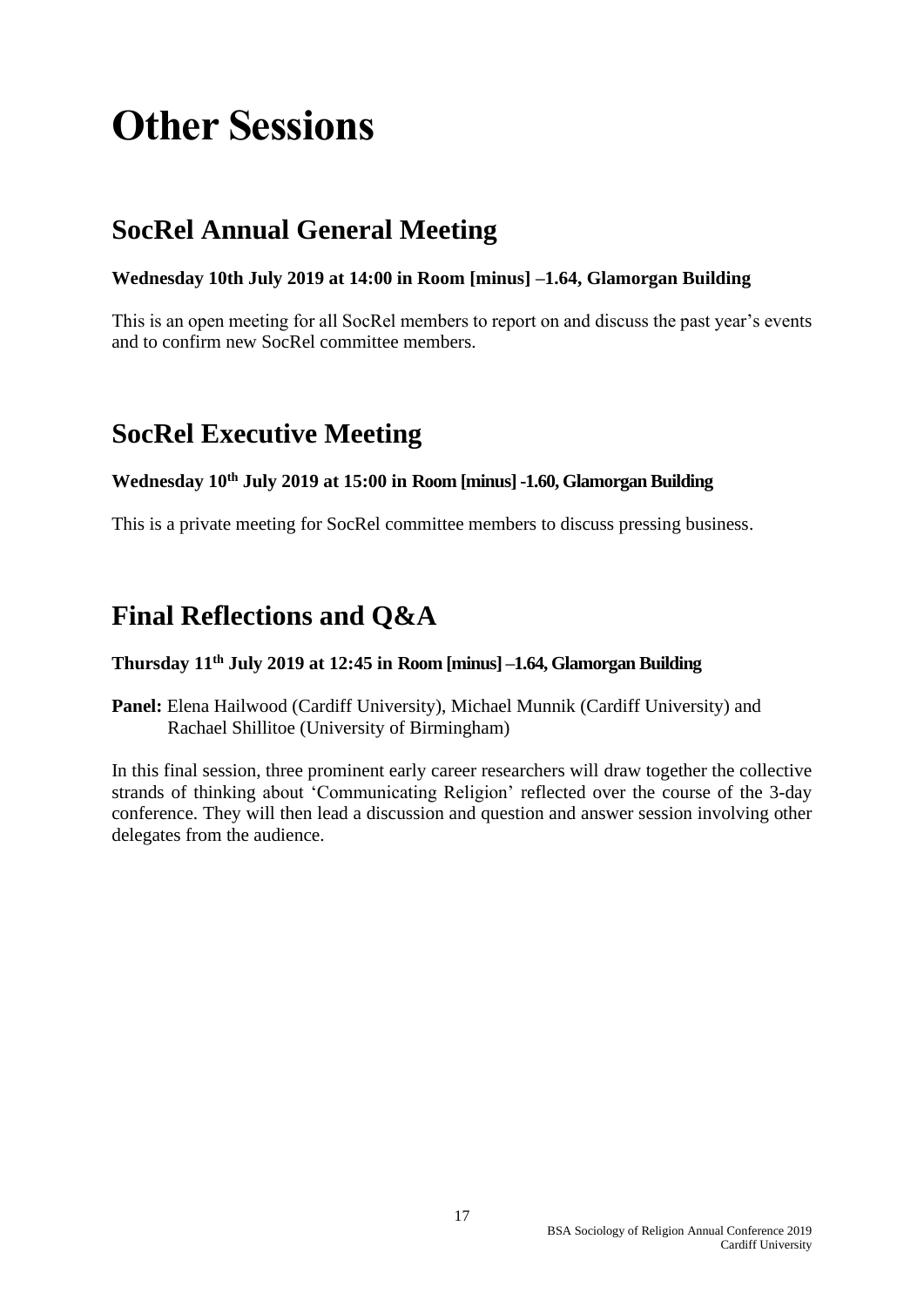# **Parallel Sessions**

# **Parallel Session A: Tuesday 9thJuly, 14:15 – 15:45**

<span id="page-17-1"></span><span id="page-17-0"></span>

| Room: -1.64 Glamorgan         | Room: - 1.80 Glamorgan           | Room: -1.60 Glamorgan        | Room: 0.86 Glamorgan                |
|-------------------------------|----------------------------------|------------------------------|-------------------------------------|
| Chair: Peter Gee              | Chair: Joanna Malone             | Chair: Liam Metcalf-White    | Chair: Caroline Starkey             |
| Communication and Islam       | Religion and Popular Culture     | Religion and the Visual      | Religion and the Secular:           |
|                               |                                  |                              | Institutions                        |
| <b>Azim Ahmed</b>             | <b>Ayesha Khan</b>               | <b>Robert Barward-</b>       | Alp Arat                            |
| Thinking Congregationally     | Sufism on Social Media           | <b>Symmons</b>               | Mindfulness: Religious or           |
| - Diaspora Muslims and        |                                  | Scripture on the Screen?     | Secular (and why it                 |
| <b>Communicating Religion</b> |                                  | Young Filmmakers'            | matters)?                           |
|                               |                                  | Perspectives of the Bible as |                                     |
|                               |                                  | <b>Creative Inspiration</b>  |                                     |
| <b>Omer Aijazi</b>            | <b>Grzegorz Kubinski</b>         | <b>Esma H.Celebioglu</b>     | <b>Jo Bryant</b>                    |
| Making Islam One's Own        | The Black Colour of Pop Culture  | Neoliberal Religiosity:      | Legitimating Religion in the        |
|                               |                                  | Techno-religious Objects     | <b>National Health Service:</b>     |
|                               |                                  | and Marketization of         | The Deployment of                   |
|                               |                                  | Religion in Turkey           | 'Legitimate Language' by            |
|                               |                                  |                              | <b>Acute Healthcare Chaplains</b>   |
| <b>Riyaz Timol</b>            | <b>Nevin Sahin</b>               | Mahima Raj                   | Maria Roginska                      |
| Communicating Islam to        | Sold-out Religions: Showcases of | Cinema and Religion: An      | <b>Communicating Science</b>        |
| <b>Muslims</b>                | Secularity                       | Inquiry into the Image of    | and Religion. Discursive            |
|                               |                                  | Gods in South Indian         | Practices of Polish and             |
|                               |                                  | Cinema                       | <b>Ukrainian Natural Scientists</b> |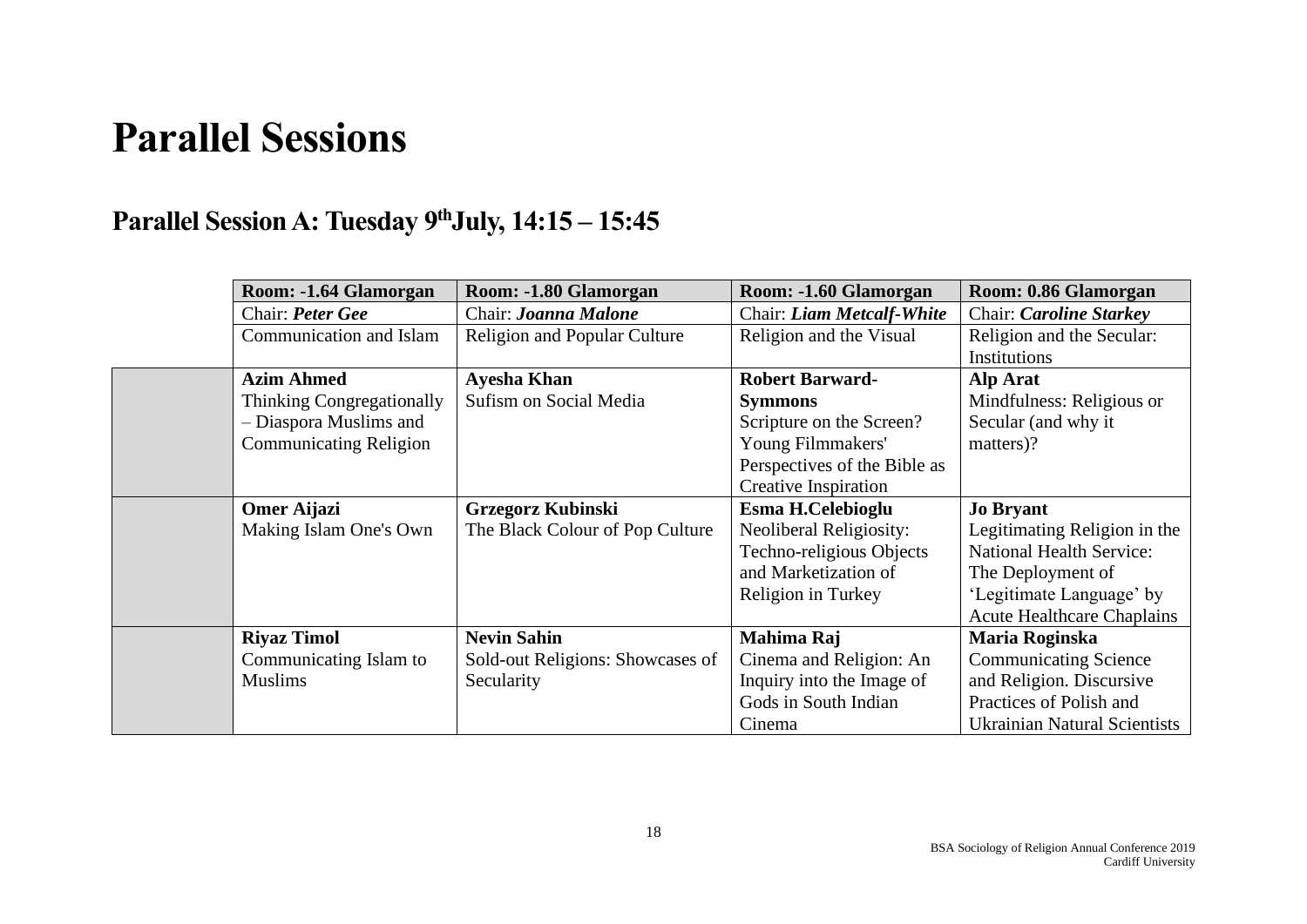# **Parallel Session B: Tuesday 9th July, 16:15 – 17:45**

<span id="page-18-0"></span>

| Room: - 1.64 Glamorgan           | Room: -1.80 Glamorgan         | Room: - 1.60 Glamorgan        | Room: 0.86 Glamorgan       |
|----------------------------------|-------------------------------|-------------------------------|----------------------------|
| Chair: Alp Arat                  | Chair: Riyaz Timol            | Chair: Peter Hemming          | Chair: Caroline Starkey    |
| Islam and the Media              | Islam and Gender              | Non-Religion and Non-         | Christianity, Mormonism    |
|                                  |                               | Abrahamic Religion            | and Gender                 |
| <b>Laura Jones</b>               | <b>Louise Cabral-Jackson</b>  | <b>Onoseme Fortune</b>        | <b>Dawn Llewellyn</b>      |
| <b>Communicating Ramadan:</b>    | Why Would a Muslim            | Afatakpa                      | Churching: Remaking a      |
| Changes in Coverage on           | Woman Want to Pray in a       | <b>Communicating Religion</b> | Ritual for Mothers in the  |
| <b>British TV and Radio</b>      | Mosque?                       | through Symbols amongst       | Church of England          |
|                                  |                               | Worshippers of Igbe Orhe, a   |                            |
|                                  |                               | Monotheistic Non              |                            |
|                                  |                               | Abrahamic Religion in Delta   |                            |
|                                  |                               | State, Nigeria                |                            |
| <b>Sean McLoughlin</b>           | <b>Meryem Abdelhafid</b>      | <b>Rachael Shillitoe</b>      | <b>Elizabeth Graveling</b> |
| Ramadhan on My Radio:            | Challenging the Narrative:    | The Stickiness of Non-        | This was something that    |
| Bradford's Fast FM the UK's      | Communicating Religion and    | Religion: Intergenerational   | could look like me': Young |
| first Muslim Restricted          | <b>Identity with Algerian</b> | Transmission and the          | Women's Journeys Towards   |
| Service Licence                  | Muslim Women in London        | Formation of Non-Religious    | Ordination                 |
|                                  |                               | Identities                    |                            |
| <b>Michael Munnik</b>            | <b>Daniel DeHanas</b>         | <b>Joanna Malone</b>          |                            |
| 'Official Sources' and 'Real     | Discussing Gender in the      | The Difficulties in           |                            |
| People': How Journalists         | <b>Muslim Atlantic</b>        | <b>Communicating Non-</b>     |                            |
| <b>Understand Authority when</b> |                               | religious Beliefs             |                            |
| <b>Reporting on Muslims</b>      |                               |                               |                            |
|                                  |                               |                               |                            |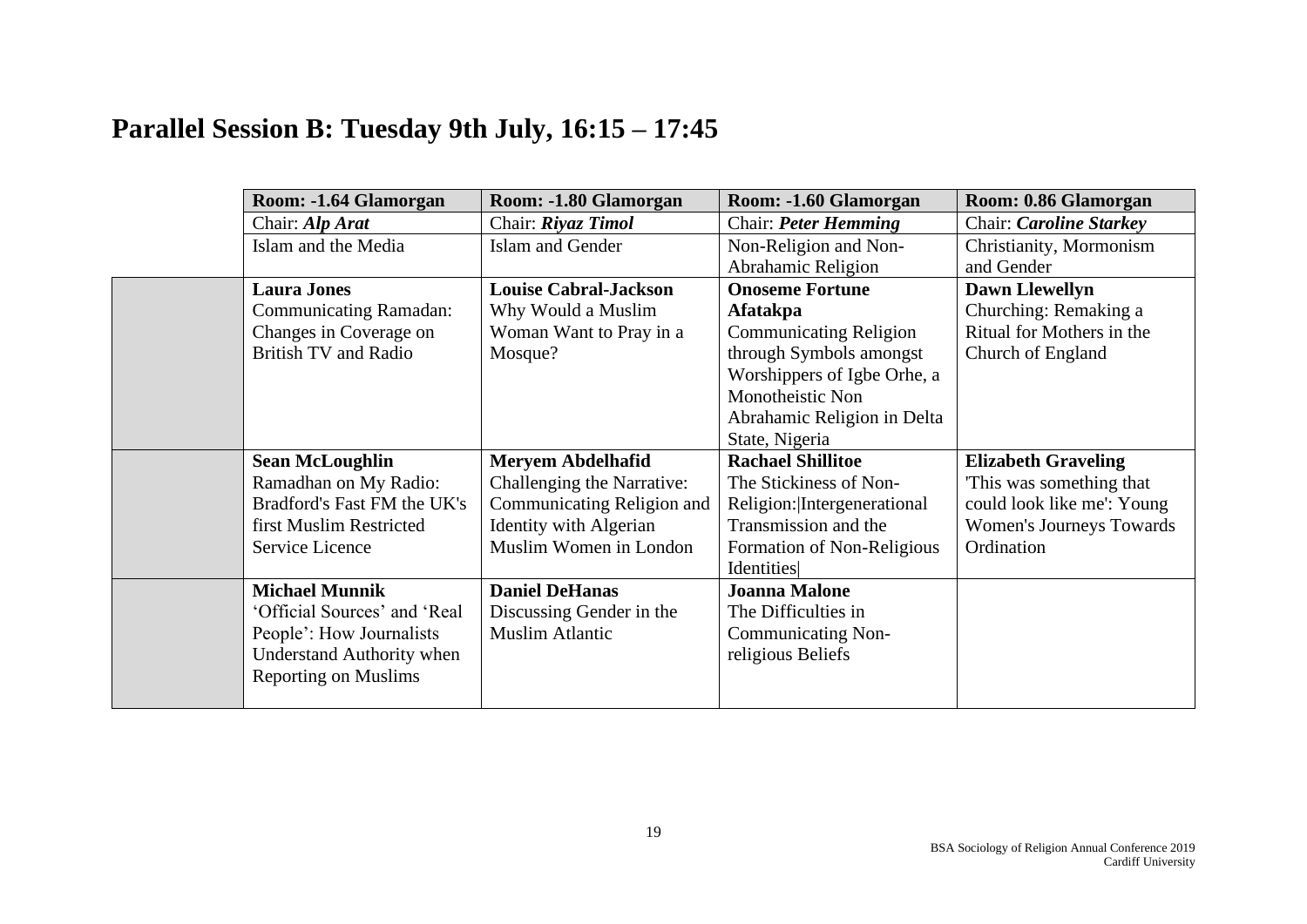# **Parallel Session C: Wednesday 10th July, 9:30 – 11:30**

<span id="page-19-0"></span>

| Room: -1.64 Glamorgan             | Room: -1.80 Glamorgan              | Room: - 1.60 Glamorgan          | Room: 0.86 Glamorgan           |
|-----------------------------------|------------------------------------|---------------------------------|--------------------------------|
| Chair: Elena Hailwood             | Chair: Rachael Shillitoe           | Chair: Emily Lynn               | Chair: Steven Stanley          |
| PANEL: Religion and               | <b>Religion and Education</b>      | Religion, Society and           | Religion & Digital Platforms   |
| <b>Modest Fashion</b>             |                                    | Communication                   |                                |
| <b>Reina Lewis</b>                | <b>Emma Salter</b>                 | <b>Gladys Ganiel</b>            | Zita Bartolomé Narbón          |
| Modest Workwear as                | Communicating Religion in          | Reconciliation through          | Mormon YouTube                 |
| <b>Communication of Religious</b> | <b>Secular Education About</b>     | Dealing with the Past?          | Influencers: A Case Study of   |
| Values: UK Women                  | Religions                          | Communicating about how         | "8Passengers" on YouTube       |
| Wearing Abayas to Work in         |                                    | Presbyterians Responded to      |                                |
| Saudi Arabia                      |                                    | the Troubles                    |                                |
| <b>Kristin Aune</b>               | <b>Peter Hemming</b>               | <b>Ahmed Topkev</b>             | <b>Junfu Wong</b>              |
| Modest Fashion at Work: the       | Diversity of Religion and          | A Democratic Approach to        | Rewriting the Legacy: New      |
| Employee Experience in UK         | <b>Belief in Primary Schools:</b>  | <b>Reporting Religion:</b>      | <b>Rendition of Buddhist</b>   |
| Faith-based Organisations         | Research Making an Impact?         | Comparing the Newspaper         | Scriptures on Electronic       |
|                                   |                                    | Coverage in Britain and         | Platforms in Contemporary      |
|                                   |                                    | Turkey                          | China                          |
| <b>Lucy Peacock</b>               | <b>Nigel Newton</b>                | <b>Andrew Orton</b>             | <b>Damian Guzek</b>            |
| Gender, Segregation and           | What Values and Beliefs do         | 'Fresh Expressions of           | <b>Communicating Religious</b> |
| Selection: Interfaith             | Quaker Schools                     | Church' in the British          | Diversity                      |
| Dialogue in British Faith         | Communicate to Their               | <b>Methodist Church:</b>        |                                |
| Schools                           | <b>Students and Does it Matter</b> | Communicating 'Church' in       |                                |
|                                   | Educationally?                     | <b>Contemporary Cultures?</b>   |                                |
| <b>Shona Hayes-Mackenzie</b>      |                                    | <b>Greg Smith</b>               |                                |
| 'Not like other girls': Modest    |                                    | <b>British Evangelical</b>      |                                |
| Fashion as a marker of faith      |                                    | <b>Christians Communicating</b> |                                |
| for Christian women.              |                                    | the Gospel - Relevance,         |                                |
|                                   |                                    | Hostility or a Lack of          |                                |
|                                   |                                    | Confidence in the Faith?        |                                |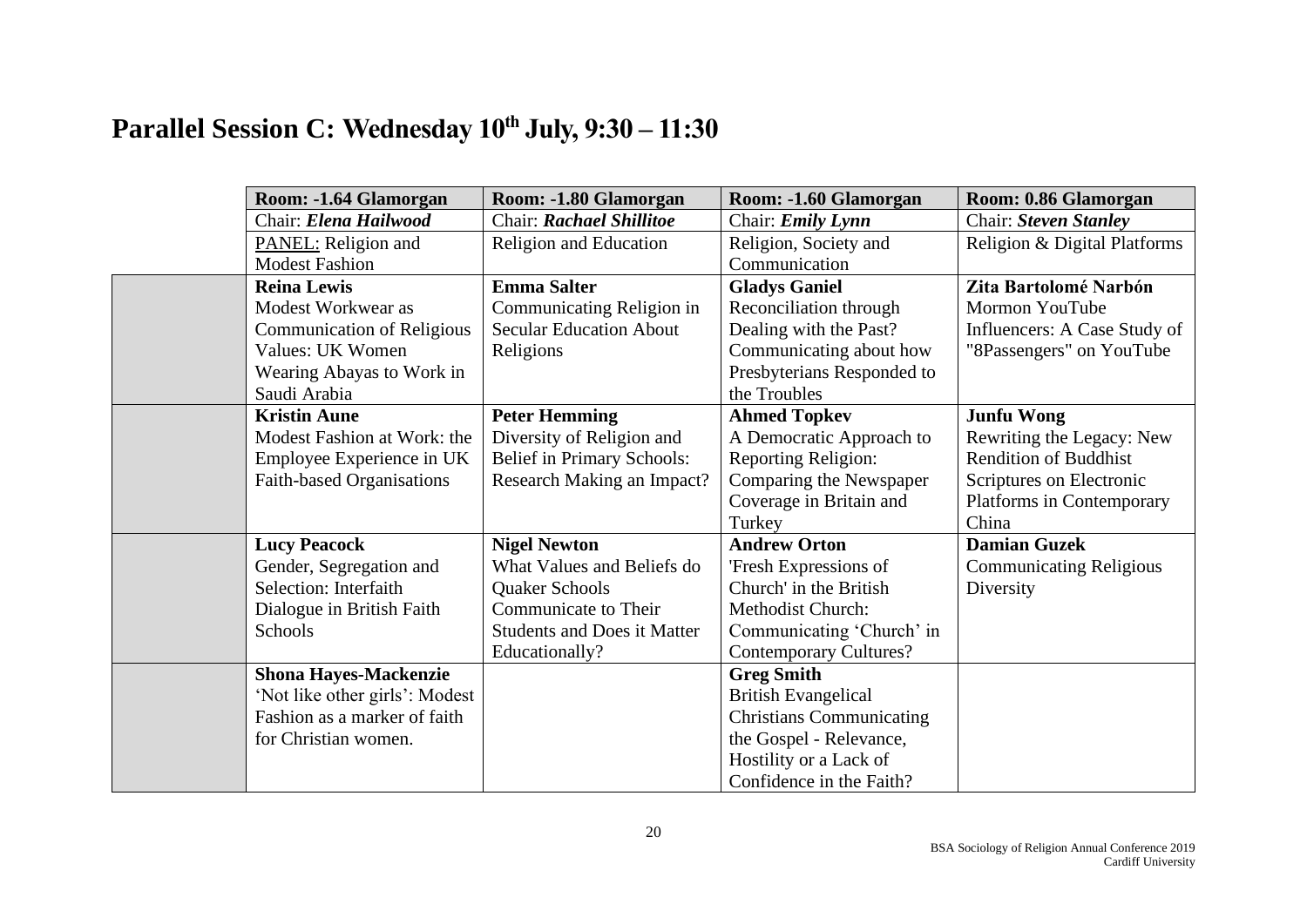# **Parallel Session D: Wednesday 10th July, 16:15– 17:45**

<span id="page-20-0"></span>

| Room: -1.64 Glamorgan        | Room: - 1.80 Glamorgan      | Room: -1.60 Glamorgan         | Room: 0.86 Glamorgan          |
|------------------------------|-----------------------------|-------------------------------|-------------------------------|
| Chair: Riyaz Timol           | Chair: Steven Stanley       | Chair: Joanna Malone          | Chair: Peter Gee              |
| Religion, Communication      | PANEL: Religion and         | <b>Religion and Narrative</b> | <b>Religion and Discourse</b> |
| and Authority                | Social Welfare in           | Communication                 |                               |
|                              | Conversation: A Focus on    |                               |                               |
|                              | <b>Buddhist Contexts</b>    |                               |                               |
| <b>Gary Bunt</b>             |                             | <b>Céline Benoit</b>          | <b>Liam Metcalf-White</b>     |
| 'The Information Souq:       |                             | Storytelling - An Effective   | Discourse Has the Last        |
| Religious Authority and      |                             | Way to 'Communicate           | Word: Communicating           |
| Cyber Islamic                |                             | Religion'?                    | <b>Religion and Recovery</b>  |
| Environments'                | <b>Aura Di Febo</b>         |                               |                               |
| <b>Mathew Guest</b>          | <b>Hollie-Grace Cowan</b>   | <b>Vaughan Roberts</b>        | <b>Sarah Lawther</b>          |
| 'Representations of Islam on | <b>Caroline Starkey</b>     | Spinning A Yarn? Knitted      | The Sensory is Belief:        |
| <b>UK Campuses: Getting</b>  | Religion and Social Welfare | Poppies and Patterns of       | Exploring How to Research,    |
| Beyond the Dominant          | in Conversation: A Focus on | Belief in 21st Century        | Describe, and Disseminate     |
| Discourses of the Neoliberal | <b>Buddhist Contexts</b>    | <b>Britain</b>                | Verbal and Non-verbal         |
| University'                  |                             |                               | <b>Communications About</b>   |
|                              |                             |                               | Religion and Belief.          |
| <b>Azhar Majothi</b>         |                             | <b>Anita Lawrence</b>         | Lin Ma                        |
| "Read in the Name of You     |                             | Communicating Religion -      | Communicating 'Religion'      |
| Lord": Communicating         |                             | Silenced Voices in            | and 'God': An                 |
| British Salafism in the      |                             | <b>Children's Literature</b>  | Autoethnography               |
| Written Word                 |                             |                               |                               |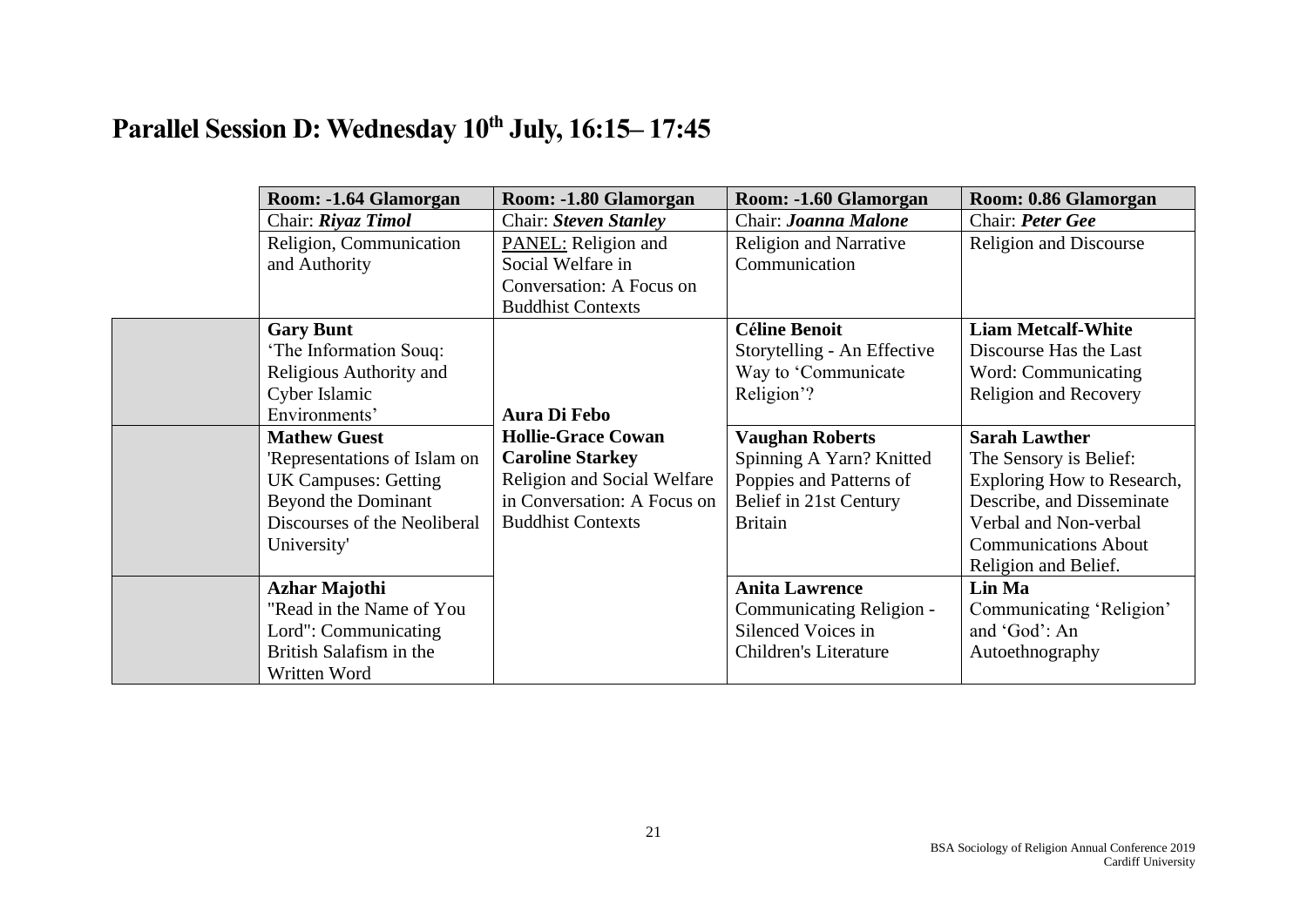# **Parallel Session E: Thursday 11th July, 09:30 – 11:00**

<span id="page-21-0"></span>

| Room: - 1.64 Glamorgan                | Room: -1.80 Glamorgan                      | Room: -1.60 Glamorgan         | Room: 0.86 Glamorgan                 |
|---------------------------------------|--------------------------------------------|-------------------------------|--------------------------------------|
| Chair: Céline Benoit                  | Chair: <i>Emily Lynn</i>                   | Chair: Peter Hemming          | Chair: Liam Metcalf-White            |
| Religion, Representation and<br>Image | Religious Living and Social<br>Interaction | Religion and Racialisation    | Religion and Mediatised<br>Living    |
| <b>Carl Morris</b>                    | <b>Hannah Lewis</b>                        | <b>Constantino Dumangane</b>  | <b>Rolando Perez</b>                 |
| Muslim Creatives, Film and            | Distinctive or                             | Blessing or Burden? UK        | The Mediatisation of                 |
| <b>Television in Britain:</b>         | Professionalised?                          | <b>Black Faith-practising</b> | Religious Practices in Urban         |
| <b>Communicating Religion</b>         | Understanding the                          | Youth's Experiences with      | Daily Life: The Peruvian             |
| <b>Through Popular Culture</b>        | Postsecular in Faith-based                 | Faith in their Everyday Lives | Case                                 |
|                                       | Anti-trafficking Responses in              |                               |                                      |
|                                       | the UK                                     |                               |                                      |
| <b>Icram Serroukh</b>                 | <b>Janet Bauer</b>                         | <b>Aleksandra Lewicki</b>     | <b>Jennifer Hampton</b>              |
| Mis/communications:                   | <b>Communicating Pious</b>                 | Community, Christianity,      | <b>Intergenerational Differences</b> |
| Gendered Representations of           | Modernity: Trinbagonian                    | and the Making of Race        | in Religion and Social               |
| <b>Female Converts to Islam</b>       | Muslim Women's Off-Line                    |                               | Capital: The Changing                |
|                                       | and Online Dawa-                           |                               | Nature of the Gateway Effect         |
|                                       | <b>Discussions</b>                         |                               |                                      |
| <b>Pelin Aytemiz</b>                  | <b>Tim Hutchings</b>                       | Katja Stuerzenhofecker        | Xinan Li                             |
| Living Image of the Guru:             | Communicating Influence in                 | Communicating the Exotic?     | Living as Christian, Living          |
| Devotional Imagery in India           | the Academy: What Can                      | Anti-Judaism and Affect in    | with Media: An Agenda for            |
|                                       | Digital Religion Teach the                 | Cross-cultural Learning       | <b>Research on Chinese</b>           |
|                                       | Tech-Filled Classroom?                     | about Religious Jews.         | Christian Communities in             |
|                                       |                                            |                               | <b>Britain</b>                       |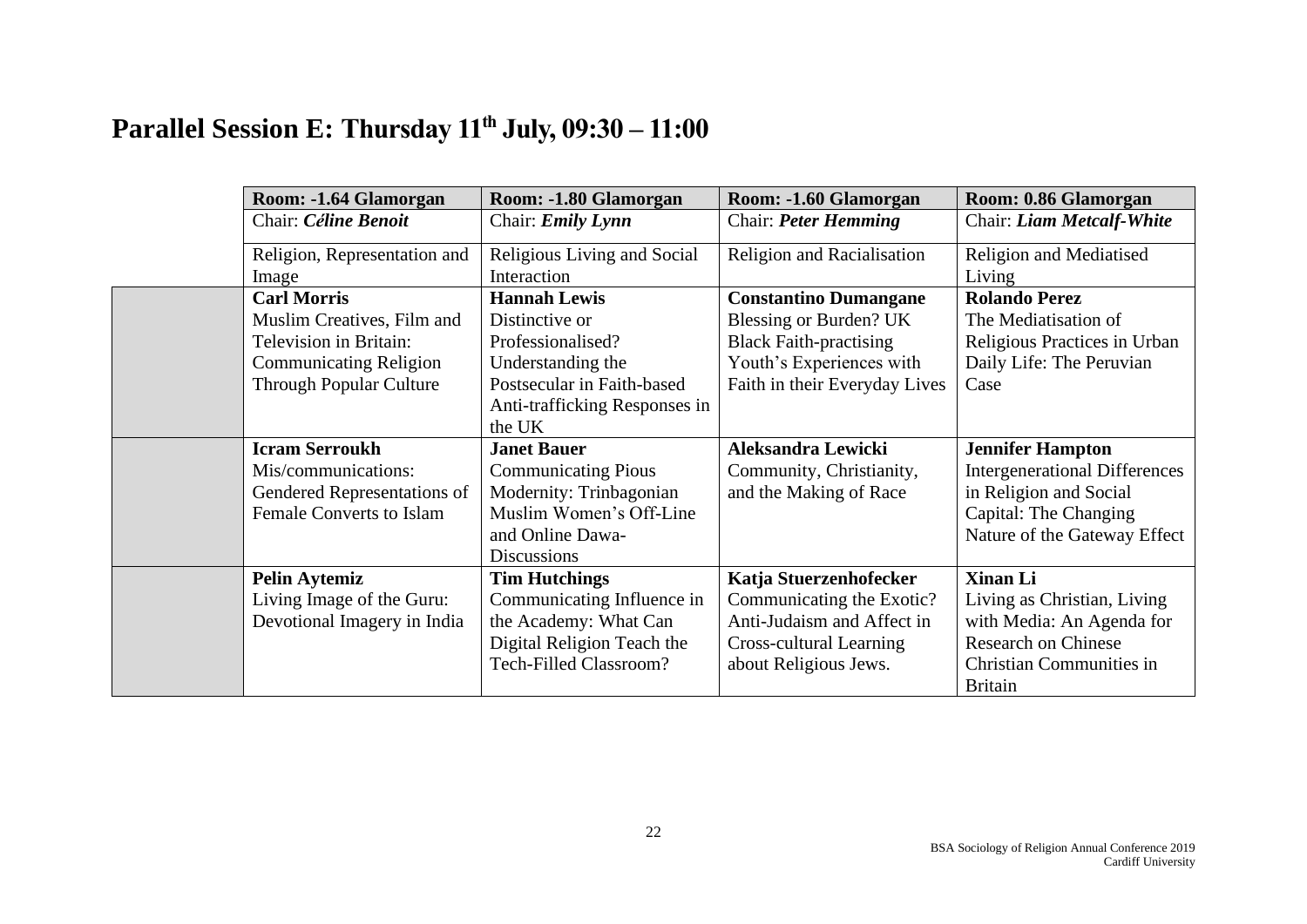# <span id="page-22-0"></span>**Paper and Panel Abstracts**

**Tuesday 9th July at 14:15 – 15:45**

## **Parallel Session A**

# **Communicating and Islam ROOM 1.64 GLAMORGAN**

**Thinking Congregationally – Diaspora Muslims and Communicating Religion**

*Azim Ahmed (Cardiff University)*

'Congregational studies' has been a staple of sociology of religion in the UK and the study of Christianity, through the work of scholars such as Mathew Guest and Linda Woodhead, as well as the United States, where it is strongly associated with Nancy Ammerman. It has value also in application to other religious communities, especially religions in a minority context.

In this paper, I outline the shape and dimensions of the British Muslim congregational landscape. I argue that it has, within the context of Anglophone Islam, replaced other historic forms of association (such as the tariqa) in Muslim-majority countries to become the dominant means of organisation. This shift has been driven by a demand for religious nurture and upbringing, as the congregation is a means and pattern for communities to communicate religion inter-generationally in diaspora when other institutions are not available.

I root my argument in ethnographic fieldwork undertaken in British mosques, and conclude my paper by exploring what 'thinking congregationally' about Islam and other religious traditions might offer to sociology, Islamic studies, and religious studies.

#### **Making Islam One's Own**

*Omer Aijazi (University of Toronto)*

My ethnographic research explores violence and social repair following natural disasters and conflict in the mountainscapes of Northern Pakistan and Kashmir. One of my interlocutors is Sattar Shah. Sattar calibrates his investments and reliance on others as being subservient to his relationship with Allah. He possesses a spirituality, a certain kind of asceticism, developed over a lifetime of negotiating relationships with varying degrees of reciprocity, betrayal, and fulfilment. Sattar is adamant in his rejection of the social and strict reliance on Allah for fulfilling even the most basic of needs such as obtaining milk or the occasional cigarette. He has arrived at the conclusion, that only Allah has stood by him through the violence that saturates everyday life in the mountainscapes. I posit that another kind of attention is required to capture the work he performs: a lifelong accumulation of strength and fierceness, which cannot be sufficiently explained through forms of self-cultivation. By drawing attention to the particularities and situatedness of Sattar's relationship with Allah, I attempt to show that this relationship is accumulative and accretive of the very social it seeks to reject. The rejection of the social or engaging with it on one's own terms, constitutes a site of the social in itself, one that is needed for Sattar's sustenance. This allows us to appreciate how Sattar Shah makes Islam his own, rather than only being subjected to its ethical norms. The paper contributes to the theory of social repair and violence, and how an attention to Muslim affects and normativities can differently illuminate each of these. It also highlights the challenges of adequately 'communicating religion' when it is approached in an embodied, lived, and felt sense.

#### **Communicating Islam to Muslims: Adhaan, Da'wa and the Machinery of Plausibility Structure Generation**

*Riyaz Timol (Cardiff University)*

According to Berger and Luckmann's sociology of knowledge, language is the instrument of socialisation par excellence. Every time we speak, a constellation of meanings are codified into a set of lexical and syntactical symbols that are deciphered by the mind and press upon consciousness. This paper argues that, as a pre-eminently oral tradition, the socialising potential of language has been integrated into the warp and woof of Islam as lived religion. Five times a day, the muezzin loudly and publicly announces the call to prayer [adhaan] from minarets around the world thus verbalising core tenets of Muslim faith. Similarly the vocal recitation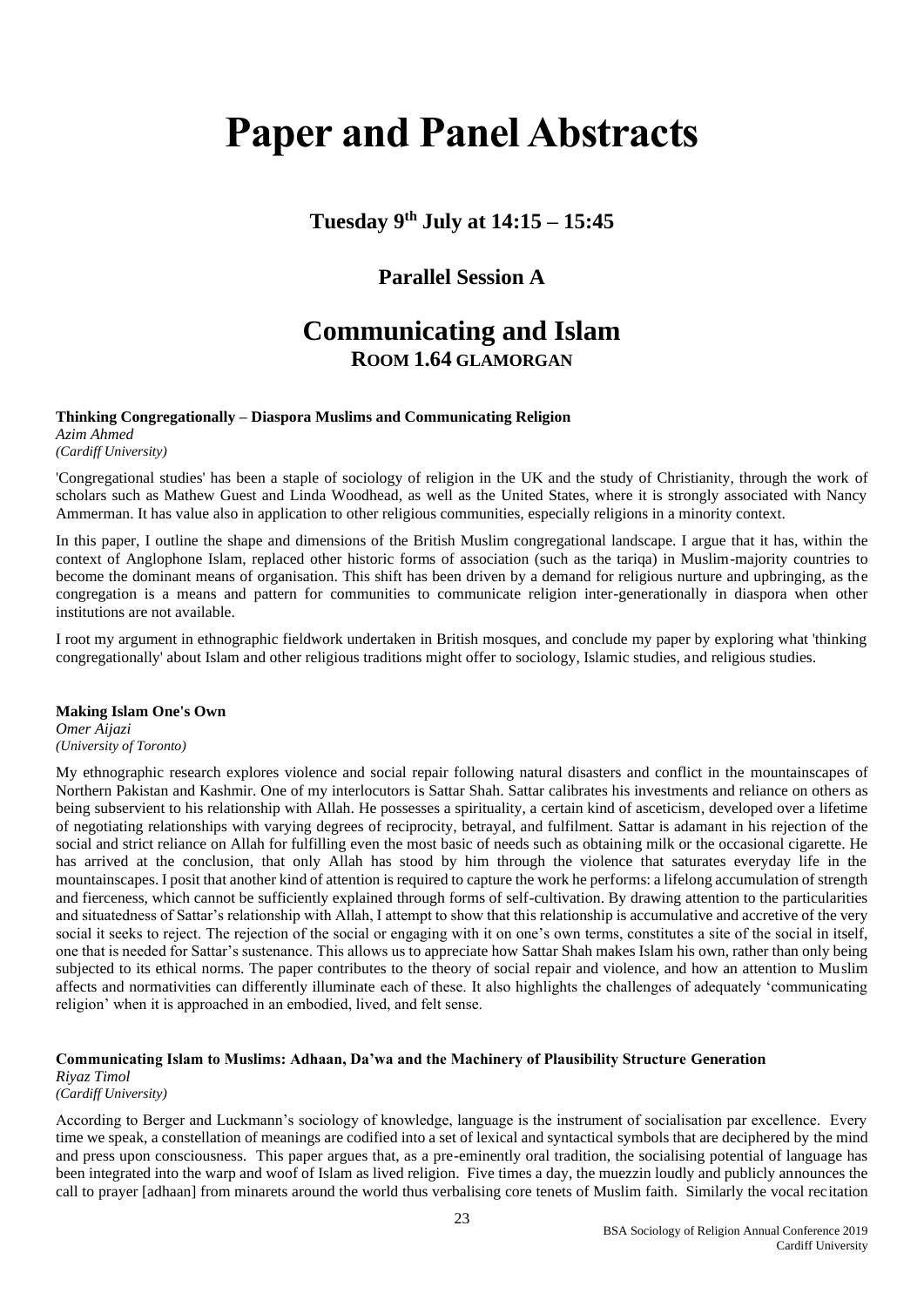## **Tuesday 9th July 2019, 14:15 – 15:45**

of the Qur'an has been instituted into three of the five daily prayers with the Friday prayer having an oral sermon [khutbah] incorporated as an obligatory component. After the Qur'an, devout Muslims derive from a huge corpus of hadith literature an ensemble of pious utterances to sanctify the perfunctory acts of daily life. Drawing on the author's ethnographic fieldwork with the British branch of the Tablighi Jama'at – widely regarded as the largest movement of grassroots Islamic revival in the world – the paper further explicates the modalities through which da'wa, or Islamic proselytization, is used to communicate Islam not to outsiders, but rather as a mechanism to consolidate the commitment of existing believers. Language thus emerges as a key vehicle through which core elements of Islam's symbolic universe are instantiated in space and time, thus allowing their plausibility to be maintained in subjective consciousness.

#### **Biography**

*Dr Riyaz Timol is a Research Associate at Cardiff University's Centre for the Study of Islam in the UK. His research interests include ethnographic methodology, intergenerational transmission of Islam in Britain and the relationship of Islam with modernity. He is the Principal Investigator of a national study examining the lived experiences of British imams.*

# **Religion and Popular Culture ROOM 1.80 GLAMORGAN**

#### **Sufism on Social Media**

*Ayesha Khan (Cardiff University)*

In this paper, I argue the existing research is yet to explore several themes, which are key to understanding some of the contemporary forms of Sufi expression in Britain. Today religious people can consume the Internet or move between different Sufi-affiliated organisations, as a source of religious guidance and spiritual teaching, without necessarily observing the traditions of a particular group or sect. I begin by exploring naat recitation on social media. This practice has become popular amongst young British Muslims through the rise of 'celebrity' naat reciters (naat khwaans). As 'Islamic music' can be considered a form of paraliturgical worship, naat recitation is an oral and aural form of religious and spiritual practice. Gatherings which were once confined to a specific space (such as, private homes) or a single sex (such as, male only), are now publicly available and can also be live-streamed, therefore observed in real-time. I also examine 'Sufi shopping', where Islamic paraphernalia is purchased online for people to replicate or learn cultural Sufi traditions and the Prophetic example (Sunnah). In this paper, I explore the methodology and ethics of researching religious practice on social media and discuss my findings on contemporary Sufi expression amongst young British Muslims.

#### **The Black Colour of Pop Culture: Islamic State and Popular Pulture**

*Grzegorz Kubinski (Pedagogical University of Cracow Institute of Philosophy and Sociology)*

This paper focuses on Islamic State not only as a terrorist organization, but also as a socio-cultural phenomenon. While religious and ideological content is extremely important in this terrorist organization, it is equally interesting how it is passed on to different socio-cultural groups. Much of the group's message is targeted at recipients from the Western world. The question thus arises how this message, calling for submission to Islam and acceptance of its values, is formulated to be understandable for a Western audience.

In this paper, I highlight pop culture patterns, media strategies and symbolism used in the mass media, which Islamic State has taken over and transformed for its own propaganda narrative. Examples of western pop culture elements like music, the internet, computer games or fashion that have been transformed by Islamic State and used as elements of propaganda. I conclude with consideration of peaceful, alternative strategies of opposing the wave of terrorism. On the one hand, it is an analysis of the use of irony and satire mechanisms, thanks to which the media message of Islamic State becomes weakened. On the other hand, the analysis concerns the places of violence and terrorist attacks committed by ISIS, which become spontaneous monuments commemorating bloody events as well as places of symbolic, but also real opposition to Islamic State violence. Although nowadays it seems that this organization has ceased to threaten Western societies, it cannot be forgotten that, despite media silence, ISIS is still functioning. We note the presence of groups and individuals in Western countries who are sympathetic to ISIS, as well as continued struggles in the Middle East and Africa. Constant monitoring and analysis of media propaganda strategies, including Western cultural patterns used by terrorist organizations, therefore continue to be justified.

#### **Biography**

*Grzegorz Kubinski (Ph.D. in sociology, Jagiellonian University, 2005) assistant professor at the Institute of Philosophy and Sociology, Pedagogical University in Cracow, Poland. His recent scholarly interests focus on sociology of religion, sociology of body and cultural studies. His latest monograph is Czarny kolor popkultury. Panstwo Islamskie i kultura popularna, [Islamic State and popculture] 2018*.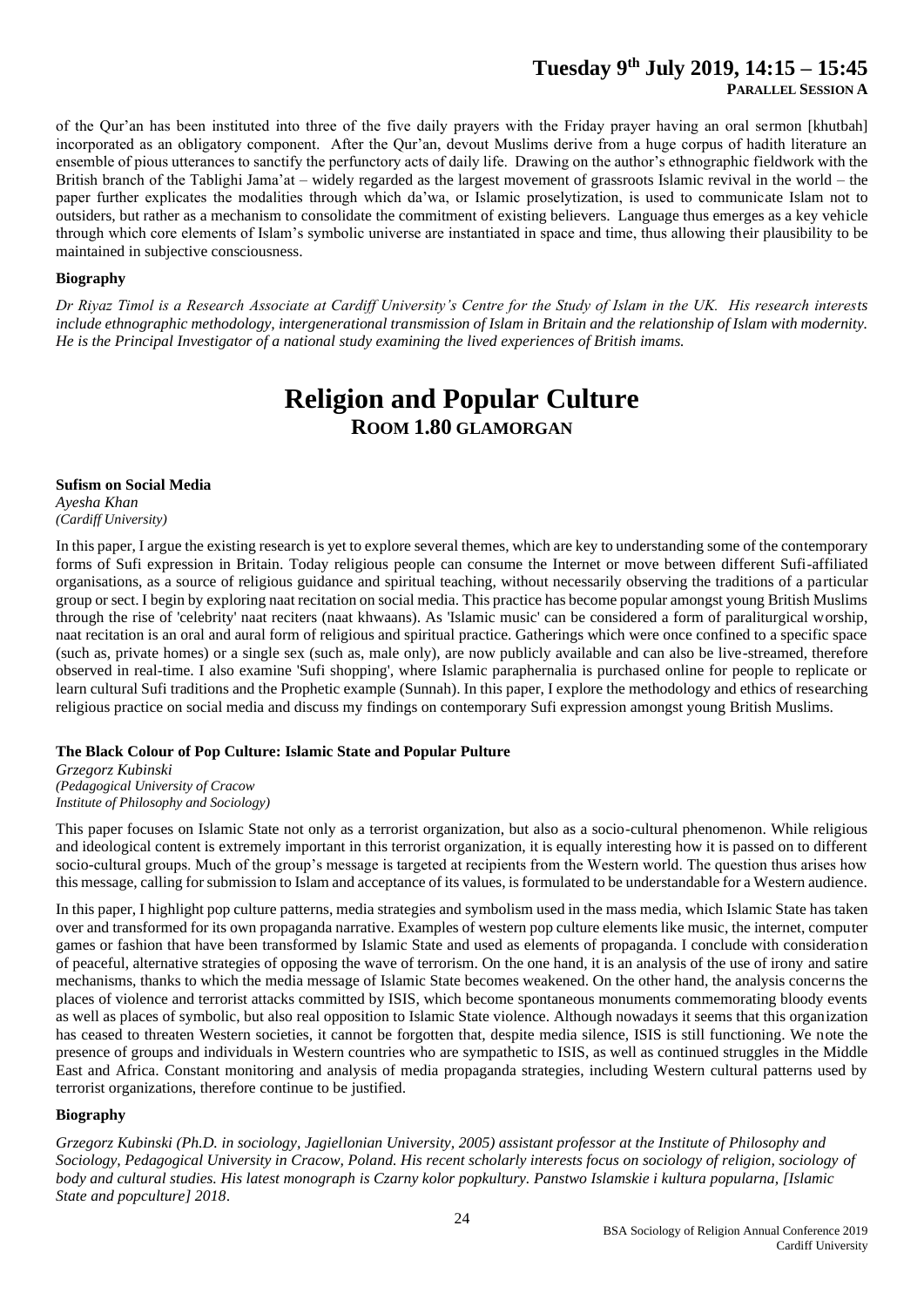#### **'Sold-out' Religions: Showcases of Secularity**

*Nevin Sahin (Orient-Institut Istanbul)*

December marks a 'spectacular' clash of religious events addressing the secular individuals of the modern era. While the Christian world keeps celebrating Christmas in December, the Muslim world has recently adapted December for celebrating 'the wedding day' of a Muslim Sufi leader, i.e. commemorating the death of Rumi (Mevlana). 17 December 2017, in this sense, is a significant day in that it simultaneously witnessed two commemorative events from these religious domains and it provides ground for understanding how religion is communicated within the secular contexts of two different religions. While the American a Capella quintet Pentatonix delivered their sold-out performance at The Anthem in Washington DC as part of their A Pentatonix Christmas tour, Turkish traditional musicians held their final and sold-out whirling performance of the 744th Seb-i Arus titled Fraternity Time (Kardeslik Vakti) in Konya on this day. Two different religions, two different continents, two different events, and two different music genres share a variety of elements in common with regard to staging and communicating religion. The comparative analysis of the discourses surrounding the two performances in issue and the content analysis of the performances reveal the ways of negotiating religion towards secularity and secularity towards religion through 'spectacular' performance and the consumerism embedded in the intermingling encounter of religion and secularity. In light of the qualitative analyses, this paper seeks a Debordian interpretation of consuming and re-producing contemporary religion through showcases of music and dance.

# **Religion and the Visual ROOM 1.60 GLAMORGAN**

#### **Scripture on the Screen? Young Filmmakers' Perspectives of the Bible as Creative Inspiration**

*Robert Barward-Symmons (University of Kent)*

This paper presents the findings from a five-month research project for 'The Pitch' film fund exploring the perspectives of emerging British filmmakers towards the Christian Bible as source of inspiration. Based on semi-structured interviews with both religious and non-religious filmmakers across the UK, this paper will outline the attitudes towards and experiences of religion and Christian scripture among this potentially influential group, and the impact this might have on their creative process. Biblical stories, themes, and characters have been woven throughout films since the birth of cinema, and scholars such as Adele Reinhartz (2013) have explored this relationship in the movies as they are presented to the public. This research seeks to understand the future of this phenomena from the perspective of filmmakers at the beginning of their career. This paper will also draw upon major new research data from a Bible Society/YouGov study of 20,000 individuals across England and Wales into religious attitudes and practices and show where filmmakers fit within this wider national picture. Mediatisation theorists such as Stig Hjarvard and Lyn Schofield Clarke (2011) have argued that mass media has become a primary source of information about religious issues – and narratives – in modern society. If this is the case then understanding the intentions and beliefs behind the representation of biblical themes or narratives in film – whether 'faithful' to the original text or otherwise – offers an invaluable insight into the nature of the contemporary masscommunication of religion.

#### **Neoliberal Religiosity: Techno-religious Objects and Marketization of Religion in Turkey**

*Esma H Celebioglu (George Mason University)*

In the contemporary world, technology incorporates into many areas of life from economy to social life, including religions and traditional belief systems. With the interaction of technology and religion, multiple techno-religious objects have been recently introduced into the Islamic religious market.

The introduction of techno-religious objects in the religious market of Turkey and their popularization have mostly occurred within the last decade, during the ruling period of the Justice and Development Party (Adalet ve Kalkinma Partisi—hereinafter AKP). Today, the marketization of religion and the Islamic culture of consumption characterize the lifestyles of a majority of the conservative Muslim population in Turkey and created a profit-based conservative culture.

This article aims to analyze the transformation of religiosity in Turkey through the marketization of religion and the popularization of techno-religious objects in the last decades. I will demonstrate intersections of religion and technology and how techno-religious objects take place in the transformation of the Islamic landscape in Turkey related to the neoliberal reforms and practices of the AKP era.

I will first examine different functionalities of techno-religious objects and discuss how these objects play a role in the identity formation of Muslim individuals. Then, I will analyze how these objects reshape religious practices in Turkey in relation to the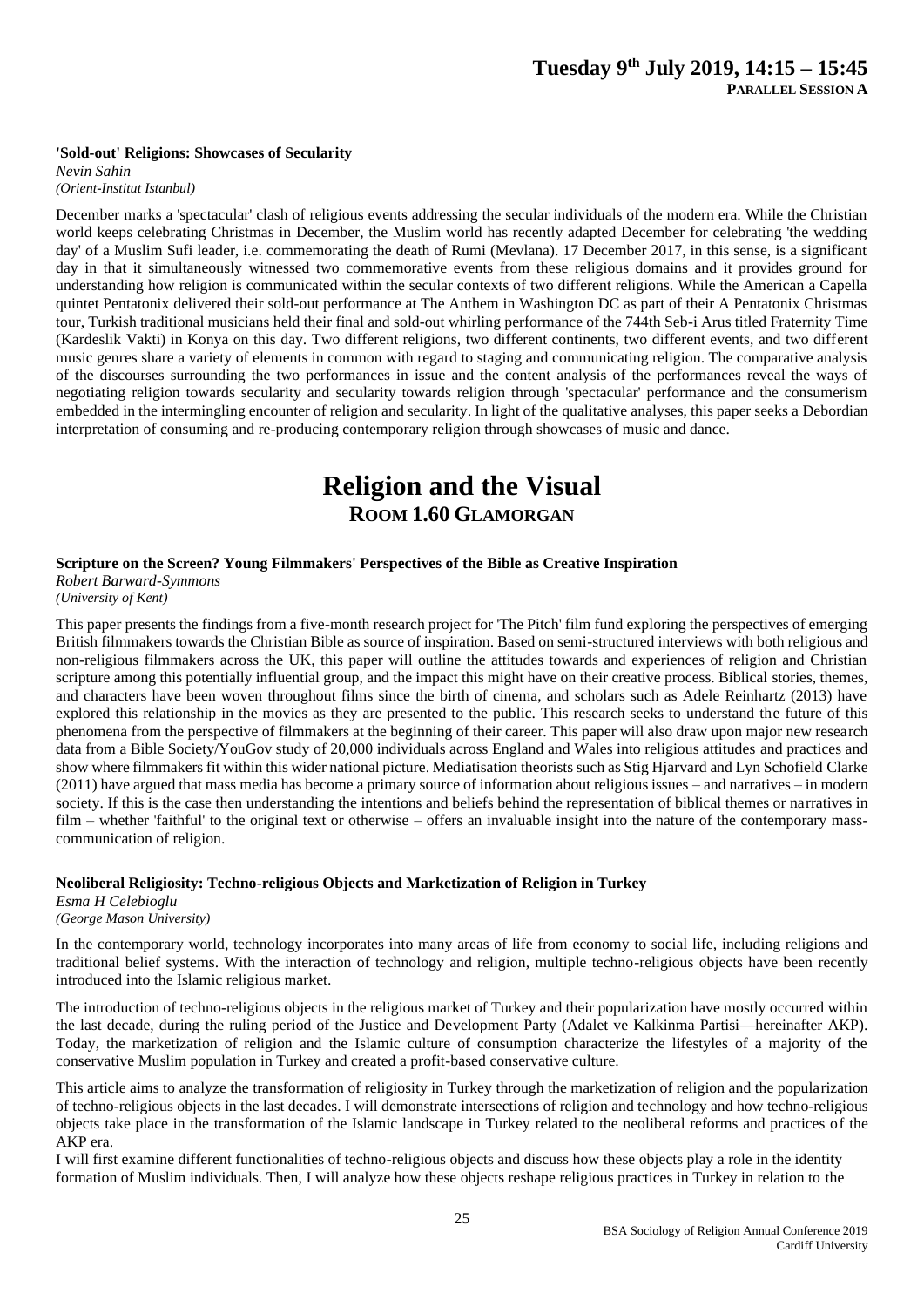#### **Tuesday 9th July 2019, 14:15 – 15:45 PARALLEL SESSION A**

neoliberal policies of the AKP. Lastly, I will try to answer how marketization of religion can promote the state ideology in Turkey and I will argue how techno-religious objects can function as techniques of governing in the AKP era

#### **Cinema and Religion: An Inquiry into the Image of Gods in South Indian Cinema**

*Mahima Raj (Central University of Karnataka)*

The paper intends to problematise the creation of certain images of both pseudo-secular and secular qualifiers in the post millennial South Indian cinemas. The subject of investigation posits focus upon the creation, manufacture and monitoring social valence of certain constructions of images, mentalities, attitudes and public reception of and around the image of both lord Ganesha and lord Hanuman. The hyper ventilating attributes of the representations of lord Ganesha and lord Hanuman has been a crucial aspect of cinematic narratives lately in the Indian subcontinent. However, the paper would look into its origins and metamorphosis only in the South Indian socio-political scenario due to want of familiarity in the northern cultural contexts. Accounting the phenomenon as a public exhibition of mere faith or belief would deny from perspective of other political and cultural dimensions in the continued and recurrent hyperbolic representations of the above mentioned image constructions. The paper will look critically into select South Indian popular films, especially from Kannada, Tamil and Telugu film industries and aim to conceive and problematise a theoretical approach to such manufacturing of images. The paper further advances the proposition towards the constructions of masculinity in public spaces. The study will also extend its analysis into the realms of memory studies and attempts to revitalise the role of screen images in manufacturing the collective memory of any given society.

# **Religion and the Secular: Institutions ROOM 0.86 GLAMORGAN**

#### **Mindfulness: Religious or Secular (and why it matters)?**

*Alp Arat (Cardiff University)*

Highly abstract yet deeply embodied notions such as being, presence, and stillness are gaining considerable currency in secular societies. Mindfulness meditation in particular now represents a quintessential expression of such trends. Despite its ubiquity however, this phenomenon has so far garnered little attention from sociology, let alone the sociology of religion.

Our current understanding of this milieu thus remains limited to a clinical evidence base focused primarily on the efficacy of mindfulness for improved personal health and wellbeing. In an effort to go beyond the prevailing discourses in medicine, psychology, and neuroscience, this paper will draw on a three-year project titled 'Mapping Mindfulness in the UK' (Leverhulme Trust) and present a social cartography of the people, places and practices that constitute the contemporary mindfulness milieu.

Drawing on 400 survey responses and 20 interviews with UK-based mindfulness teachers, plus several focus groups with 60 stakeholders in the field, this paper presents original empirical evidence to tackle the following key questions: (1) Who are the people at the forefront of the UK mindfulness milieu? (2) What is mindfulness, how is it defined, and what does it mean to be, practice, and live a mindful life? (3) To what extent does mindfulness represent a religious or nonreligious phenomenon? Taken as a whole, we illustrate how secular mindfulness now offers a unique platform for a great deal of religious work, and discuss the wider implications of such trends for the modern evolution of religion and secularity.

#### **Legitimating Religion in the National Health Service: The Deployment of 'Legitimate Language' by Acute Healthcare Chaplains**

*Jo Bryant (Cardiff University)*

Chaplains have a long history of involvement in healthcare provision, but their position has become increasingly contested over the past 70 years. The establishment of the NHS shifted healthcare provision from the domain of primarily religious agents to the state (Woodhead 2012) and consolidated the growing influence of secular and medical discourses over against religious discourses healthcare (Norwood 2006). Unlike prison chaplains, healthcare chaplains are not supported by a statutory mandate, and have been the subject of increased scrutiny from secularists over the past ten years. In this context, healthcare chaplains often refer to the marginal nature of their work. Despite these challenges, healthcare chaplains continue to constitute a state sanctioned form of public religion in a secular healthcare system.

I contend that the resilience of healthcare chaplaincy depends on chaplains' ability to speak the 'legitimate language' (Bourdieu 1991) of the institution. Findings from my doctoral research on healthcare chaplaincy show that chaplains are the primary gatekeepers of religion in healthcare, so long as they align their decision-making with institutional legitimate language. Legitimate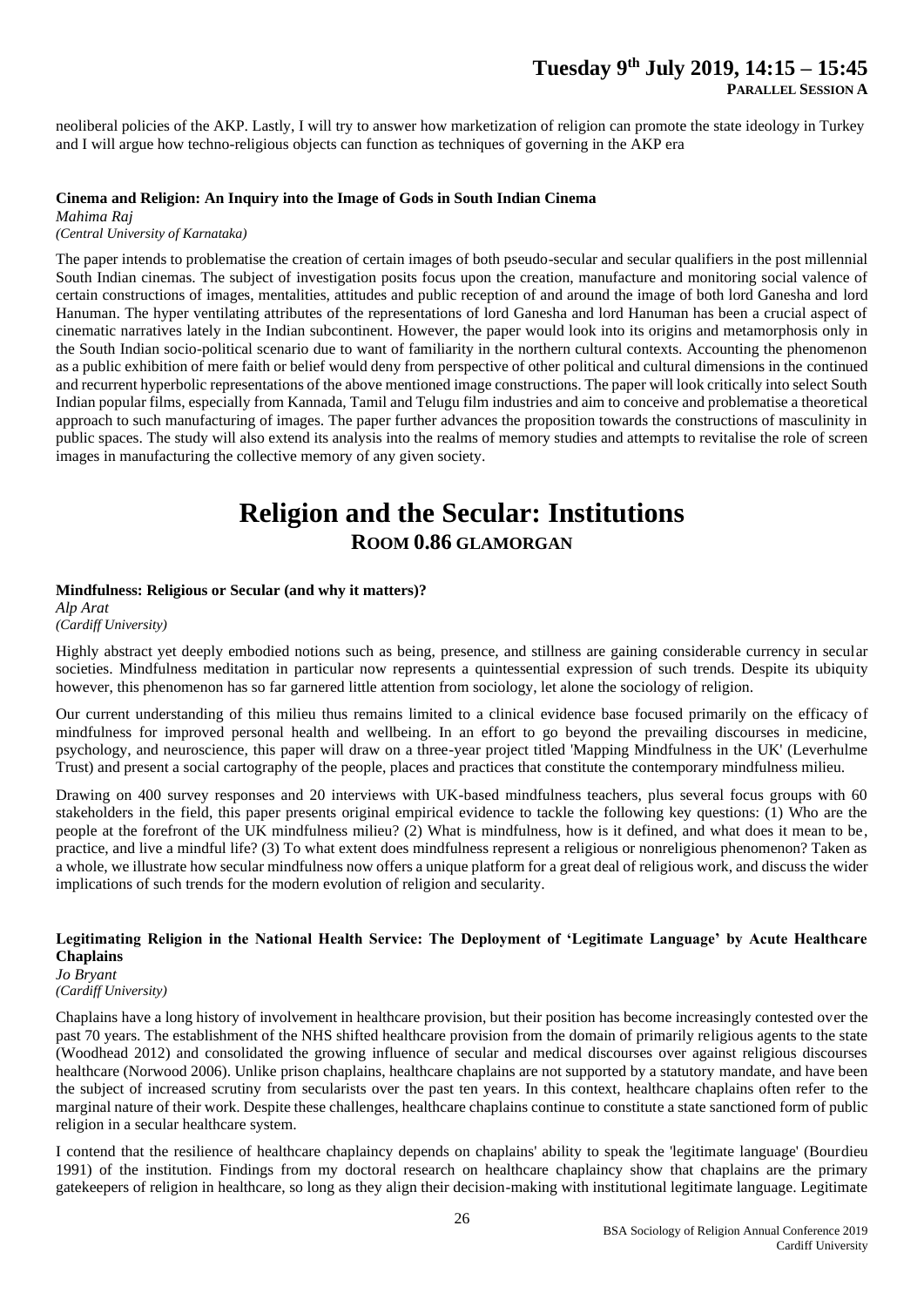### **Tuesday 9th July 2019, 14:15 – 15:45**

**PARALLEL SESSION A**

language in the NHS can refer to secular sacralities such as patient-centred care, equality and diversity, cost-effectiveness, and safeguarding vulnerable people. This paper will outline some of the ways in which legitimate language is deployed by chaplains, and propose that chaplains negotiate their place in healthcare in ways which implicitly recognise Habermas' 'institutional translation proviso' (Habermas 2006). In this way, healthcare chaplaincy offers a critical case study for examining how religion is communicated in the public sphere.

#### **Communicating Science and Religion. Discursive Practices of Polish and Ukrainian Natural Scientists**.

*Maria Roginska (Pedagogical University of Cracow, Institute of Philosophy and Sociology)*

The paper contributes to the discussion on secularizing impact of science in modern societies. The starting point of my research is sociological data showing lower religiosity of scientific communities in comparison to general populations in different countries. This might indicate that science does exert a secularizing force on modern ideologies. The explanatory hypotheses of the phenomenon are, however, ambiguous and predominantly concern Western countries. Based on the 100 in-depth interviews with elite physicists and biologists from, significantly under-investigated in this respect, Central and Eastern Europe (Poland and Ukraine), I focus on discursive practices of scientists, who explain their understanding of "nature" and "supernatural" or "science" and "religion". I analyze significant differences in the "orthodox" and "heterodox" discursive practices typical for the scientific and religious fields (Pierre Bourdieu) in each country to show how these findings can be helpful in explaining lower religiosity of the scholars. The results demonstrate generally that the weaker religiosity of the academy has heterogeneous origins and forms, and therefore there is no reason to speak of the universal role of science in secularization processes. We shall rather consider multiple culturally conditioned models of scientific influence on religion.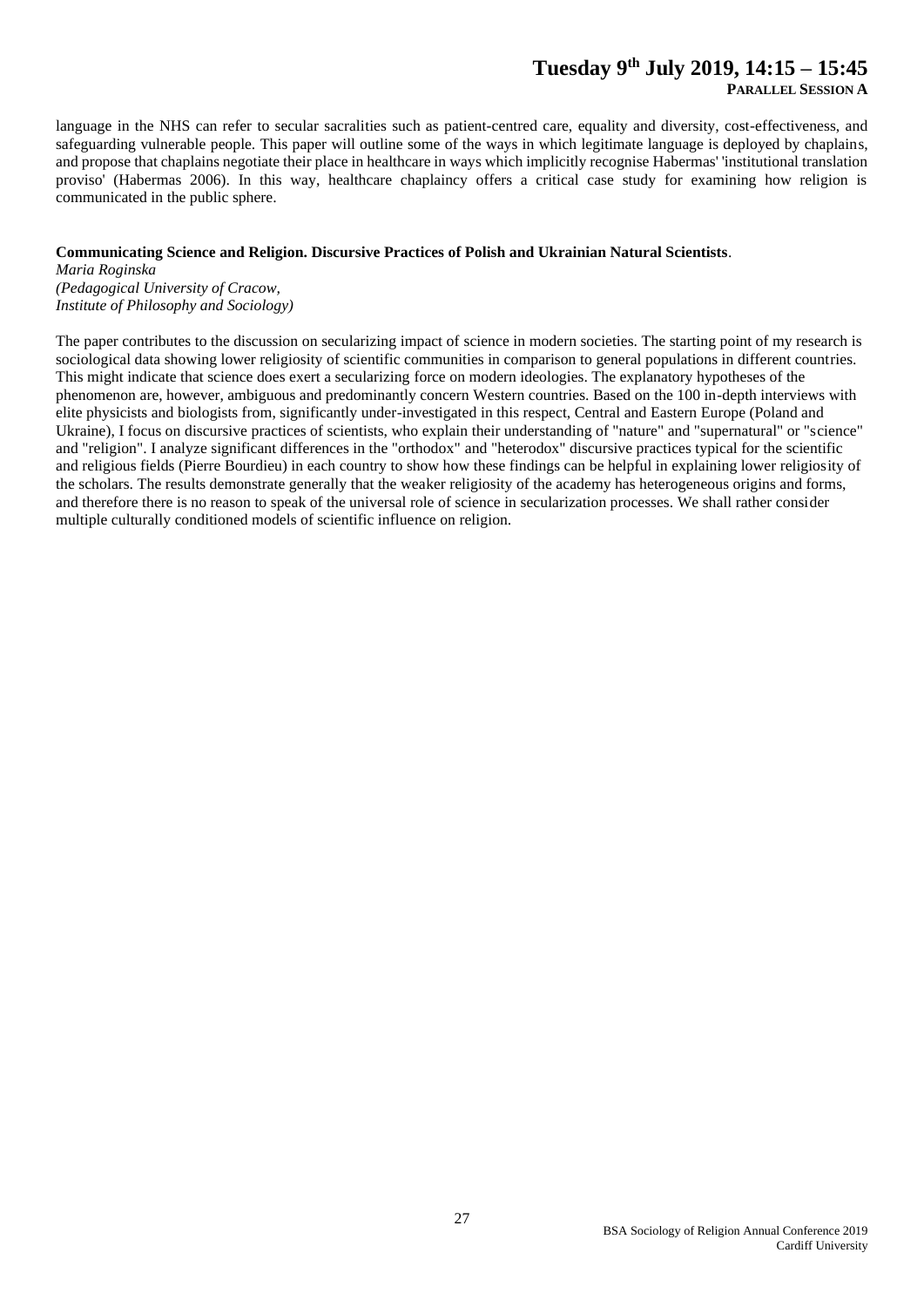## **Tuesday 9th July at 16:15 - 17:45**

## **Parallel Session B**

# **Islam and the Media**

## **ROOM 1.64 GLAMORGAN**

#### **Communicating Ramadan: Changes in Coverage on British TV and Radio**

*Laura Jones*

*(Cardiff University)*

Ramadan, the month of fasting, is one of the five pillars of Islam that has a substantial impact on British Muslims' everyday lives. It should be no surprise then that the occasion has been discussed in British TV and Radio as early as the 1930s and received increasing coverage since.

This paper aims to discuss some of these trends beginning with more Orientalist and exotic portrayals of Ramadan from 1930-1960, moving to a more racial frame in the early 1980s, turning to a more explicitly 'religious' lens from the late 1980s onwards. I assert this generally resembles the way Muslims have been perceived in Britain over the years, particularly the government's shift from a racialised to religious understanding of Muslim communities.

I further argue that in recent years, coverage has made a shift from the theological and confessional to the more 'everyday' aspects of fasting Ramadan. This follows the academic turn to study more 'everyday' and 'lived' aspects of religion (Ammerman 2016), but also perhaps represents a shift in the way religion is being perceived in the wider British public sphere with a growing realisation that religion can and does exist beyond the confines of religious institutions.

Finally, I discuss the idea that Muslims are increasingly taking ownership of narratives about Ramadan in the British media. This is not only due to changing forms of media and more opportunities for individuals to tell their stories, but due to the growing agency and organisation of Muslims in Britain today.

#### **Ramadhan on My Radio: Bradford's Fast FM the UK's first Muslim Restricted Service Licence**

*Sean McLoughlin (University of Leeds)*

To cut down on pirate radio, the 1990 Broadcasting Act allowed new short-term 'Restricted Service Licences' (RSLs). Such licences enabled community groups to broadcast for one month within a local 5km radius. In Bradford this new opportunity to 'communicate religion' prompted local Muslim businessmen to apply successfully with friends already working on Asian radio shows in the city for a license. 'Fast FM' was Britain's first radio station dedicated to broadcasting during Ramadhan. Indeed, it attracted regional, national and international attention in part because of negative media associations between Bradford and the Rushdie Affair. However, Fast FM actually gave voice to the everyday interests and concerns of Bradford's largest minority ethnic community in ways not possible before, being an early example of participatory 'talk radio'. An emerging 'Muslim' public was also in evidence as Fast FM mobilised its listeners in donating generously in response to disasters and for good causes at home and abroad, e.g. the earthquake in Pakistan during 2010. During the last 3 decades several different collectives of broadcasters have won Bradford's RSL for Ramadhan from the broadcasting regulator, Ofcom. Indeed, applications for this RSL in Bradford are higher than in any other UK city and can be lucrative in terms of advertising revenues. The pioneers of Muslim community radio in Bradford also supported the establishment of Radio Ramadan RSLs in Keighley, Sheffield, Middlesbrough, Newcastle, London and beyond. This paper reports on research as part of an AHRC funded collaboration with the National Science and Media Museum.

#### **'Official Sources' and 'Real People': How Journalists Understand Authority when Reporting on Muslims**

*Michael Munnik (Cardiff University)*

Media representations of Muslims in Britain have often disappointed both faith practitioners and scholars. Imputed failings include distorting beliefs or practices, essentialising the faith, and amplifying voices that are not representative of Islam. Much of this, I suggest, hinges on questions of authority: what journalists and Muslims recognise as authority can differ in important ways, and what is communicated about religion depends on this orientation. Drawing on studies of journalism practice, prior professional experience, and ethnographic fieldwork and qualitative interviews in Scotland, I discuss the conventional preference among journalists for 'official sources' and the problems this can present in terms of hierarchy in Islam. I contrast this with a less-studied imperative, also present in newsrooms, for 'real people'. This category matches well with Islam's decentralised tradition and presents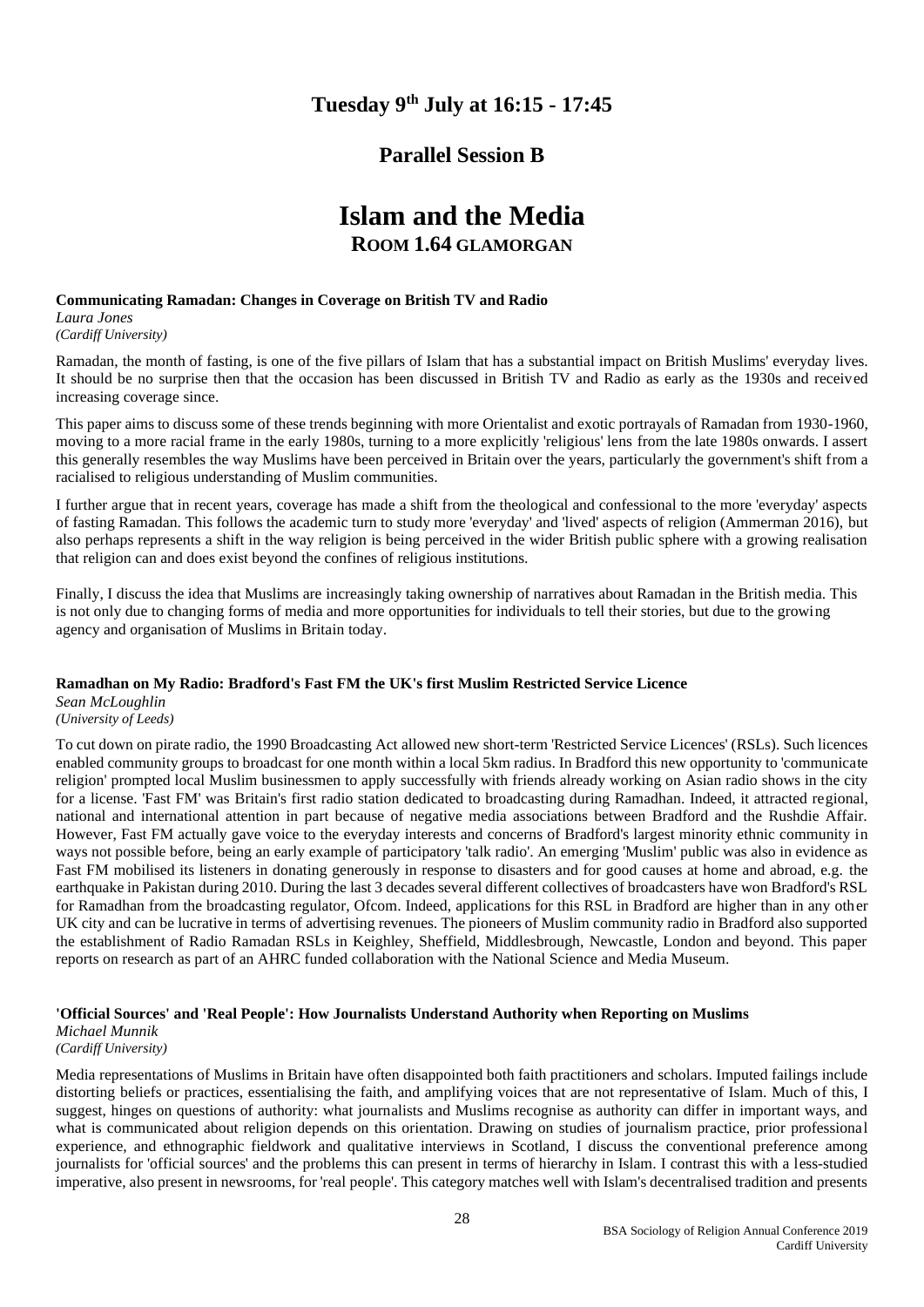### **Tuesday 9th July 2019, 16:15 – 17:45 PARALLEL SESSION B**

an opportunity to improve diversity of sources and stories present in media coverage. It still requires knowledge and responsibility on the part of journalists, however, to ensure the claim to authority is represented properly.

# **Islam and Gender ROOM 1.80 GLAMORGAN**

#### **Why would a Muslim woman want to pray in a mosque?**

*Louise Cabral-Jackson (The University of Edinburgh)*

The 'golden era' of British mosque building of the 1960-70's created much needed diasporic space which became the loci of communal worship, cultural activities, education and identity production, and communication of religious and sociocultural norms. However, in the UK Sunni Muslim women have poor access to mosques which may limit their agency as learners, leaders and communicators of their religion. Women's exclusion/inclusion has become a contested theme in contemporary Islamic discourse but very few qualitative studies have asked British Muslim women about their prayer space experiences and preferences. The corpus of Islamic texts includes multifarious views on women's access to mosques and has been debated since the time of the Prophet Muhammad. For the Sunni Hanafi legal school, women's access is limited according to the relative risk that a particular woman's presence might cause fitna (seduction or great unrest) if she prayed in mixed congregation in the mosque. For the Shafi'i school it is a matter for a male authority over women. There is however a juristic consensus that it is not obligatory for women to pray in the mosque, not even the Jumma Friday prayer. Further legal debate surrounds the question of whether a woman's prayer elicits more divine reward in a mosque (as men's prayer does) or in her own home. Due to the range of arguments, this research explores Muslim women's experiences of daily prayer in different spaces and what their preferences were for place of prayer. Furthermore, mosques perform multivalent work, they are frequently the seat of power in the community and the location of religious education and other socio-cultural events. This research asks to what extent can women and do women want to access these other aspects? What experience do women in Blackburn have of praying in local mosques? How was the experience for them? Is it a regular event, for social or educational reasons? Or just for Eid prayers? For those women who do not pray in local mosques do they wish to and what prevents them from doing so? Have they prayed in 'inclusive' mosques? Or do they want to see changes in 'traditional' mosques?

This qualitative research is for my master's thesis and draws on semi-structured interviews with 10 Muslim women in the Blackburn area. Women have been recruited by a 'snowball' process from my contacts in the area, including scholars and Imams. The participants will be Sunni Muslim women between the ages of 20-50 years old who have lived at least ten years in the area. Interviews will take place in May 2019 and data will be analysed in May and June using grounded theory. This generates codes which reflect the processes being described by the participant and memos to allow theoretical ideas to arise from the code.

By examining the experiences of Muslim women's prayer habits and preferences, I hope to uncover how religious and cultural norms have been communicated, perpetuated and challenged practices.

## **Challenging the Narrative: Communicating Religion and Identity with Algerian Muslim Women in London**

*Meryem Abdelhafid (Coventry University)*

Algerian women have long been associated with land and honour, or otherwise fantasized and othered by many Western scholars. Failing to communicate the complex experiences of Algerian Muslim women has led to the construction of a stereotypical image miscommunicated in literature and media. In the UK, little research has been conducted on Muslim Algerian women's lived experiences within British society put in parallel with negative media representation of Muslim women. This highlights the significance of understanding how communication but also miscommunication are negotiated when building a narrative. By challenging historical and contemporary portrayals, this paper aims at exploring identities related to being Algerian and Muslim in the UK. Through conducting a feminist ethnographic research with Algerian women, my PhD research aims at understanding the process through which these women negotiate religion, migration, and identity. Meeting with women in different spaces of the city creates space for communicating own experience and observing participants' interactions with other people as well as me. As a researcher, communication with literature around Muslim Algerian women and also with women's interaction with religion in their daily life, put forward a new dynamic of complex narratives that need to be transmitted and investigated.

#### **Discussing Gender in the Muslim Atlantic**

*Daniel Nilsson DeHanas, Peter Mandaville (King's College London)*

What do discussions and debates within Muslim communities on gender look like in the United Kingdom and the United States today? How do the two contexts compare when it comes to this issue? What aspects of the discussion travel well between these two settings, and—conversely—what gets lost in transatlantic translation? In this paper Daniel Nilsson DeHanas will share early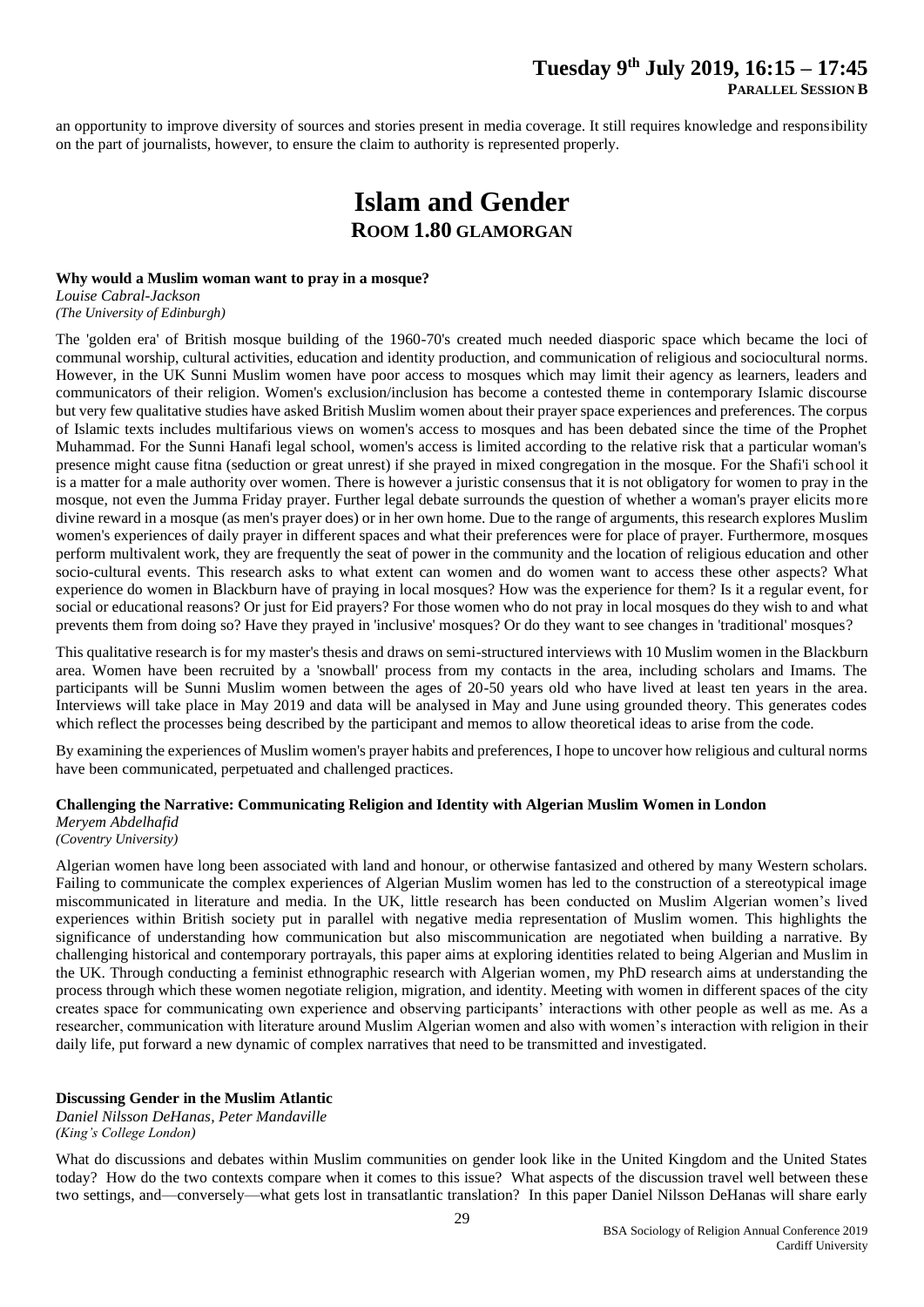## **Tuesday 9th July 2019, 16:15 – 17:45**

**PARALLEL SESSION B**

findings on these questions from a new research project with Peter Mandaville on the 'Muslim Atlantic' which explores relationships between American and British Muslims. The research on gender is based on a set of interviews with Muslim public figures in each country, a workshop at the British Islam Conference, and a range of focus groups. The paper will connect to issues such as the resonance of the #metoo movement among Muslim communities in each context and concerns raised at the intersections race, class, and gender.

# **Non-Religion and Non-Abrahamic Religion ROOM 1.60 GLAMORGAN**

#### **Communicating Religion through Symbols amongst Worshippers of Igbe Orhe, a Monotheistic Non Abrahamic Religion in Delta State, Nigeria** *Onoseme Fortune Afatakpa*

*(University of Ibadan)*

Diverse collections of symbols communicate religion at various era and places. Extant studies have focused on objects and symbols that communicate religion in the Abrahamic monotheistic religions like Christianity, Islam and Judaism. Equally, scholars have carried out studies on how symbols are used to communicate religion in non theistic religions like Buddhism and Confucianism. However, my contribution to this conference seeks to explore the use of symbols, objects and linguistic affirmations in communicating religion among worshippers of Igbe Orhe, a monotheistic non-Abrahamic Religion that evolved from the Urhobo speaking ethnic group in Nigeria. This is an ethnographic study. Data was collected qualitatively through interviews and Focus Group Discussion. Data collected was analyzed using the descriptive narrative approach. Using symbolic interactions as a theoretical frame work, findings show that in Igbe Orhe, the symbols communicating religion are divided into four principal categories: the Natural, Non Natural, Artistic and Cultic. These symbols are used to communicate the doctrines and dogmas, serve as identification agents, and ensure the comportment of its adherents in the larger society and achieving higher mystical experiences. Also, the symbols are imbued with variety of denotations about the social relations of its adherents. In addition, the symbols communicating religion in Igbe Orhe are associated with its founder's experience with the numinous. The study concludes that communicating religion through symbols can help to preserve the heritage of any religion.

#### **The Stickiness of Non-Religion:**

#### **Intergenerational Transmission and the Formation of Non-Religious Identities**

*Rachael Shillitoe, Anna Strhan (University of York)*

The rapid rise of those identifying as 'non-religious' across many countries has prompted growing interest in the 'religious nones'. A now burgeoning literature has emerged, challenging the idea that 'non-religion' is the mere absence of religion and exploring the substantive beliefs, practices and identities that are associated with so-called unbelief. Yet we know little about the micro-processes through which this cultural shift towards non-religion is taking place. Drawing on data from an ethnographic study, this paper examines how, when, where, and with whom children learn to be non-religious, and considers the different factors that are implicated in the formation of non-religious identities. While research on religious transmission has demonstrated the importance of family context, our multi-sited approach reveals the important role also played by both school context and children's own reflections in shaping their formation as non-religious, suggesting a complex pattern of how non-religious socialization is occurring in Britain today.

#### **The difficulties in communicating non-religious beliefs.**

#### *Joanna Malone*

#### *(University of Kent)*

This paper will discuss some of the difficulties of communicating non-religious beliefs. Despite the fact that existing research has shown the multiple and varied alternative beliefs and non-religious or non-believing cultures that exist (Lee 2015; Manning 2015; Brown 2017), many still associate being a non-believer with a nihilistic outlook on life and being the mere absence of religious belief. This paper draws on ongoing doctoral research which is in the early stages of analysis and is exploring the nature and experience of non-belief for older-adults in the UK. Specifically, the research investigates the life histories of older-adults in relation to their non-belief (including their backgrounds, childhood, religious background), the significance and expression of non-belief in older-adults' everyday lives, as well as pinpointing and shedding light on what non-believing older-adults do believe in, examining alternative beliefs and the potential existence of non-believing and non-religious cultures. The paper will discuss some of the difficulties in articulating non-religious beliefs and alternative beliefs and will draw upon the early analysis of 40 interviews with non-believing older-adults in Canterbury and Liverpool.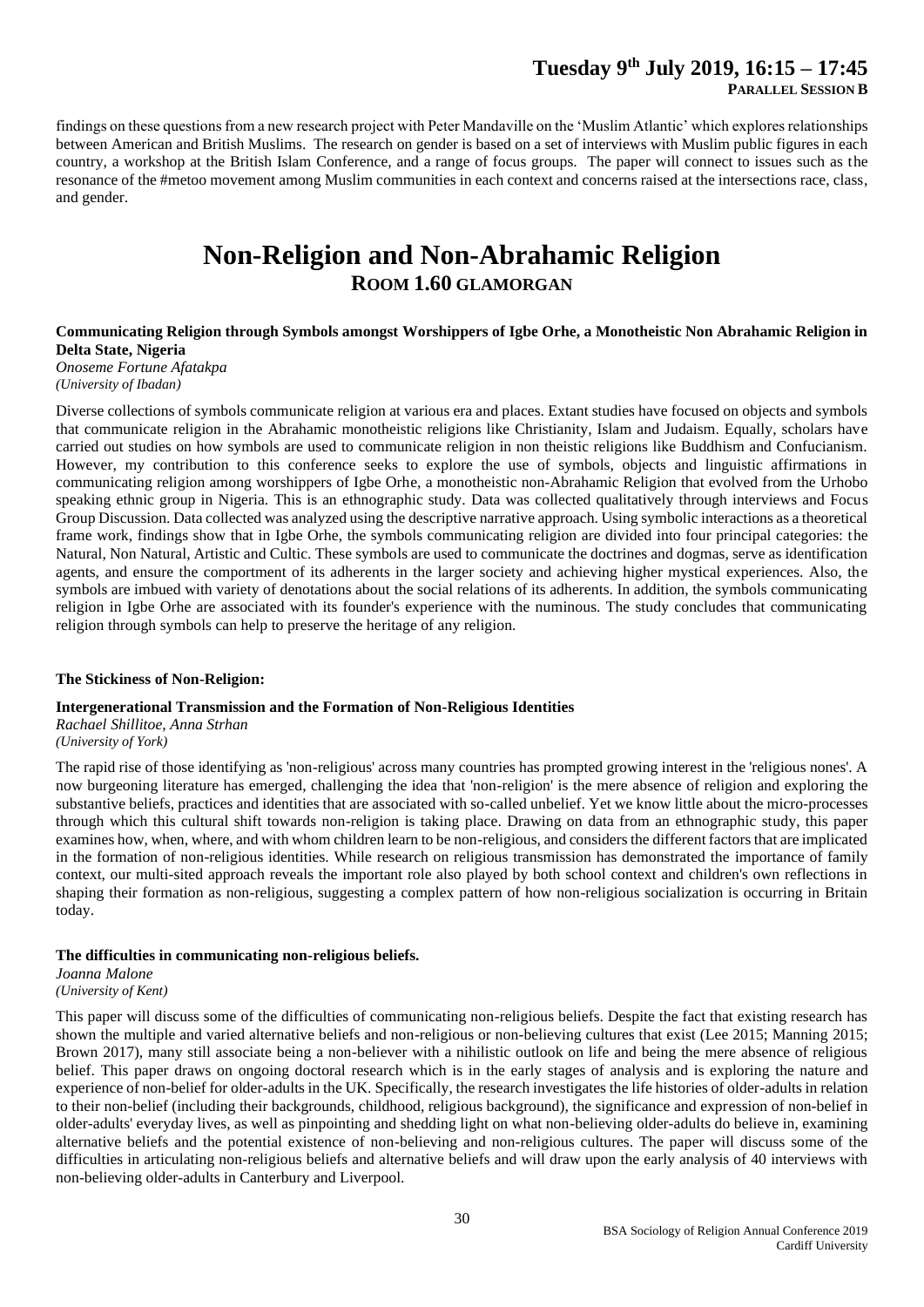# **Christianity, Mormonism and Gender ROOM 0.86 GLAMORGAN**

#### **Churching: Remaking a Ritual for Mothers in the Church of England**

*Dawn Llewellyn (University of Chester)*

The paper draws on a project examining the reasons why the women in an Anglican church in the North-West have reintroduced 'Thanksgiving for Women after Childbirth', or 'churching'. The ritual, rooted rites of purification after birth, was usually held after childbirth to mark a mother's return to the community after surviving pregnancy and delivery (Cressy, 1993). Formalised in English liturgy in the12th century, its emphasis shifted away from purification towards blessing and thanksgiving. Although it features in the Book of Common Prayer and was an active part of church life until the 20th century, it is thought to have been abandoned; considered superstitious and misogynistic (Houlbrooke 2011).

Despite its apparent disappearance and unpopularity, it has been reintroduced by a group of women belonging to 'St James'. In 2010, Beth, a Reader in the church organised a churching service. Without a priest but using the formal church space, Beth organises four services for women who have requested the service - to acknowledge the times they have given birth. Family and friends are also welcome and take part, and once the service has ended the attendees move to the back of church, rearrange the furniture, and have a celebratory lunch in time for the mother and toddler group to join in. Drawing on the early stages of the fieldwork - participant observation of the service and interviews with some participants - this paper traces the re-emergence of churching at St James.

#### **'This was something that could look like me': young women's journeys towards ordination**

*Elizabeth Graveling (Archbishops' Council, Church of England)*

Nearly a quarter of a century after women were admitted to the priesthood in the Church of England, in 2017 the number of women starting training for ordination overtook the number of men for the first time. However, closer analysis reveals a much less even distribution by age, with those training for ordination under the age of 40 far more likely to be male and those over 40 predominantly female. This paper draws on qualitative research with ordinands classed as 'young vocations' (defined as those under the age of 30 at the point of selection for training) to explore how young women and men receive and negotiate the complex messages communicated by the church and wider society and informing the process of discerning and presenting oneself for a vocation to ordained ministry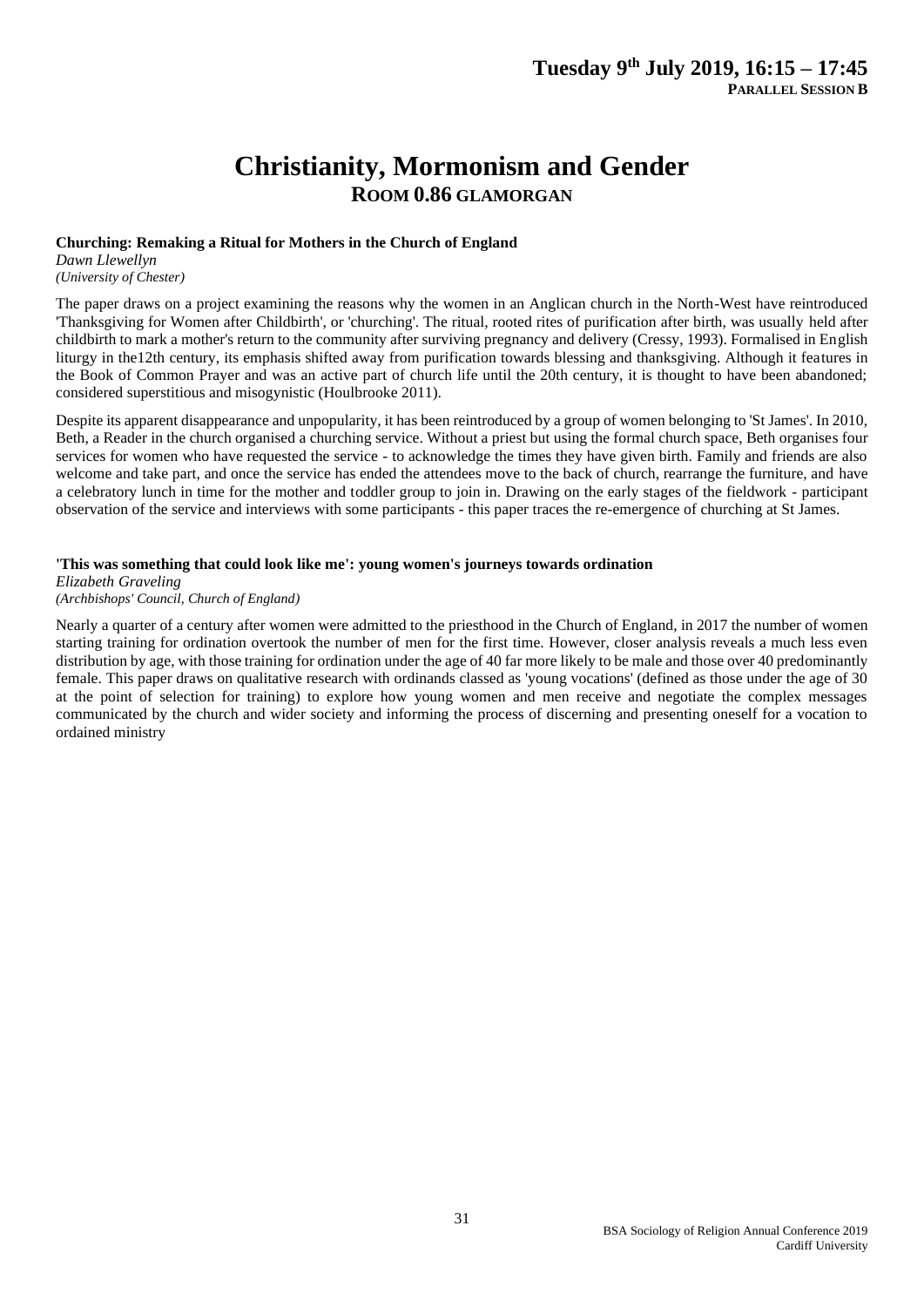## **Wednesday 10th July at 09:30 - 11:30**

## **Parallel Session C**

# **PANEL: Religion and Modest Fashion ROOM 1.64 GLAMORGAN**

#### **Modest workwear as communication of religious values: UK women wearing abayas to work in Saudi Arabia** *Reina Lewis*

#### *(London College of Fashion, UAL)*

Media commentary and research focuses on modest dressing as a concern for women within religious communities – whether regarded as personally expressive or as oppressively imposed by religious communities. In contrast, the AHRC funded project Modest Fashion in UK Women's Working Lives, examines instances when women encounter religiously related codes of modest dress and behaviour as a workplace requirement – regardless of their own religious beliefs or background. This paper covers the experiences of women (religious and non-religious) working for ostensibly 'secular' businesses and organisations in the UK who visit Saudi Arabia for work and are, therefore, required to wear an abaya and follow rules of spatial gender segregation. Asking how women acquire an abaya and learn the appropriate body management, the paper explores if and how abaya-wearing impacts on their function and relationships at work. In doing so, the project repositions considerations of religiously related dress as communication. Contra to Muslim women in the UK, for example, who may use modest fashion to communicate non-verbally their participation in British and global modernity, what does it mean to communicate religious cultural values that may not be your own? Given that many women wearing abayas for work in Saudi Arabia are not experienced abaya consumers, this paper examines the processes by which their consumption is mediated by modest fashion industry professionals and local informal advisers.

#### **Modest fashion at work: the employee experience in UK faith-based organisations**

*Kristin Aune, Lina Molokotos-Liederman (Coventry University)*

Modest fashion is a term popularised in critical studies by Reina Lewis to refer to a range of clothing practices, rooted in diverse religious traditions, in which women adopt particular styles of dress, cover certain parts of their bodies, or wear or avoid particular items, to express or adhere to religiously-related norms. Extending work by scholars including Lewis and Tarlo, who examine religious women's modest fashion practices in everyday life, this paper looks at the workplace, and how women employ modest fashion when working for faith-based organisations in the UK, based on interviews conducted for the AHRC project 'Modest Fashion in UK Women's Working Life'. In addition to seeing employment as a context for modest fashion, the project broadens the focus beyond religious women: might non-religious women's workwear be understood as a form of (implicit or non-elective) 'lived religion'? Data from semi-structured interviews with women working in UK faith-based organisations (e.g. faith schools or religious charities), either as employees, contract workers or visitors, are analysed to investigate women's forms of dress, whether modest fashion is enforced or encouraged at work, and how women feel about this. The paper investigates how workplace modest fashion can be an additional tool and promising site for interfaith dialogue. It explores how women's adoption of modest fashion, when working for faith-based employers, can be understood as a form of, or tool for, inter-faith dialogue.

This paper is based upon doctoral research which examines the relationship between 'interfaith encounters' and 'peaceful relations' among young people in London's schools through a mixed methods evaluation of the Faith and Belief Forum (F&BF)'s School Linking Programme. School Linking aims to train teachers in interfaith dialogue facilitation skills and bring students of different faiths together to creatively engage with questions of identity, belonging and belief.

#### **Gender, Segregation and Selection: Interfaith Dialogue in British Faith Schools**

*Lucy Peacock (Coventry University)*

The paper explores key issues around selection in interfaith programme's: gender and religious diversity. On what basis does F&BF pick and link schools, and are there unintended consequences? Which students are being chosen to take part by the teachers and why – is the agency of students being undermined by school policy or parents? To what extent does the programme's assumptions of 'religious difference' drive the selection of participants? Are the students really meeting 'new' people?

Gender emerges as a key, yet unacknowledged factor, the paper argues. Selection can exacerbate tensions around gender and caution should be taken to avoid feeding into prejudices or negative perceptions of a) faith schooling and b) gender dynamics in religious groups in general. Data from participant observation and focus groups will be used to explore, first, the implications of splitting up young people by gender – how does this feed into the exclusivity debate around faith schools? Second, gender power dynamics will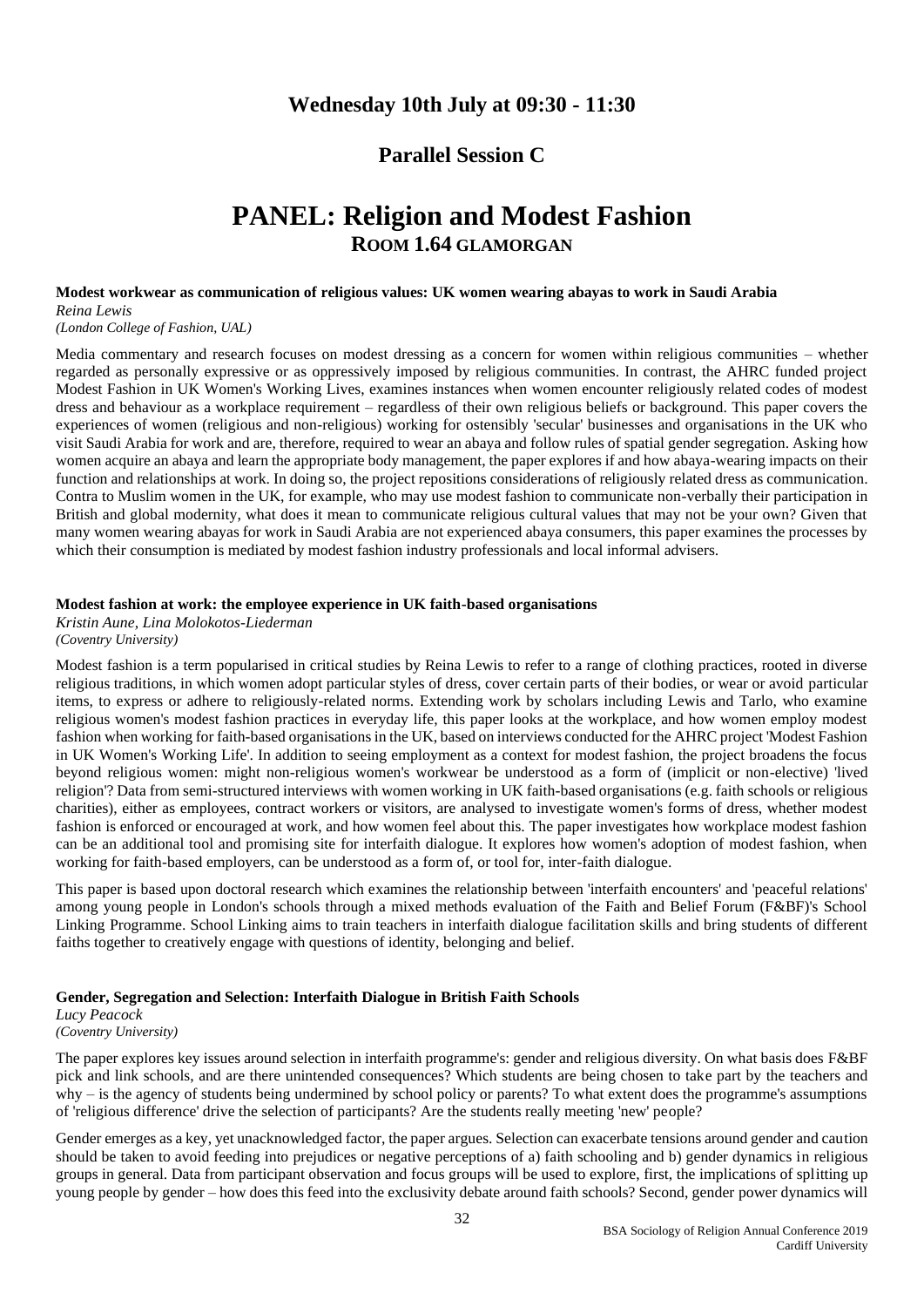be explored between the teachers themselves in order to determine what effect, if any, this has on the successful outcomes of interfaith dialogue.

#### **Not like other girls': Modest Fashion as a marker of faith for Christian women.**

*Shona Hayes-Mackenzie (University of Chester)*

Drawing on initial findings in my PhD research, this paper examines modest fashion as a marker of a Christian woman's 'good girl' (Sharma, 2011), identity. Fashion plays an important role in shaping both identity and community (Arthur, 1999; Lewis, 2013) and for the proposed study group, women aged 18-30 involved in an Evangelical Christian community, fashion also intersects with their lives as Christian women. This paper explores the relationship between fashion and faith in the evangelical community, and therefore extends the focus on modest fashion, which has mostly focussed on Jewish and Islamic contexts. Modest dress is a form of material religious culture and is part of the way Christian women express identity, therefore I propose modest dress as a site through which to examine women's understanding of their religion, gender, identity. Dressing modestly for young Christian women can serve as a marker to the outside world that they are waiting until marriage for sexual union. Evangelicalism places an emphasis on finding a boyfriend and to marry him (Webster, 1996, 274) and to be fully invested in their own purity and the purity of their 'Christian Brothers'.

# **Religion and Education ROOM 1.80 GLAMORGAN**

#### **Communicating religion in secular education about religions**

*Emma Salter (University of Huddersfield)*

Communicating religion in secular education about religions. I start with the premise that secular education has a responsibility to represent religions authentically because religious people rarely have a choice about if their religion is included in an educational syllabus, but have a stake in how it is represented. Next, the paper raises questions about custody of representation of religions in secular education. It argues that education about religions is inevitably an interpretive, hence hegemonic, process that deflects custody of representation from the religion being studied, to the agent of education – ie the teacher, or other types of learning resource. Having claimed custody of representation, secular education then encounters the many problems of authentic representation. This paper addresses three: i) the multiple internal diversities of religions, ii) the ontology of religion as a sui generis category, and iii) the 'religious life' (sometime called 'living religion'). Finally, the paper reviews a 'pedagogy of insider voices' to evaluate if religious practitioners (insiders) discussing their religious beliefs and practices with students in secular educational contexts alleviates the problems of authentic representation signalled above. It achieves this by presenting findings from four semi-structured interviews with Christian ministers from different denominations who conduct educational study-visits in their own churches. The interviews sought to understand why these ministers engage in secular education of religion (Christianity in this instance), and how they preferred their religion to be represented. To conclude, the paper contemplates to whom custody of representation does, and should, belong in secular education about religions.

#### **Diversity of Religion and Belief in Primary Schools: Research Making an Impact?**

*Hemming, Peter, (Cardiff University)*

Communicating social research findings about religion can be an important step in realising the potential of such research to play a role in affecting change and influencing everyday lives and experiences. However, pathways to research impact can be complex and demanding for researchers hoping to 'make a difference' on the ground, with considerable hurdles to overcome at different stages of the process. This paper explores an ongoing project on diversity of religion and belief in primary schools, mapping out the journey from dissemination, to engagement, to impact, to evaluation, and reflecting on successes and challenges along the way. The paper includes a brief outline of the research from which the project stemmed and the processes by which it aimed to create educational impact. It also presents provisional data and findings from an evaluation survey that sought to assess what types of impact the project has achieved for different stakeholders in primary schools across England and Wales.

#### **Biography**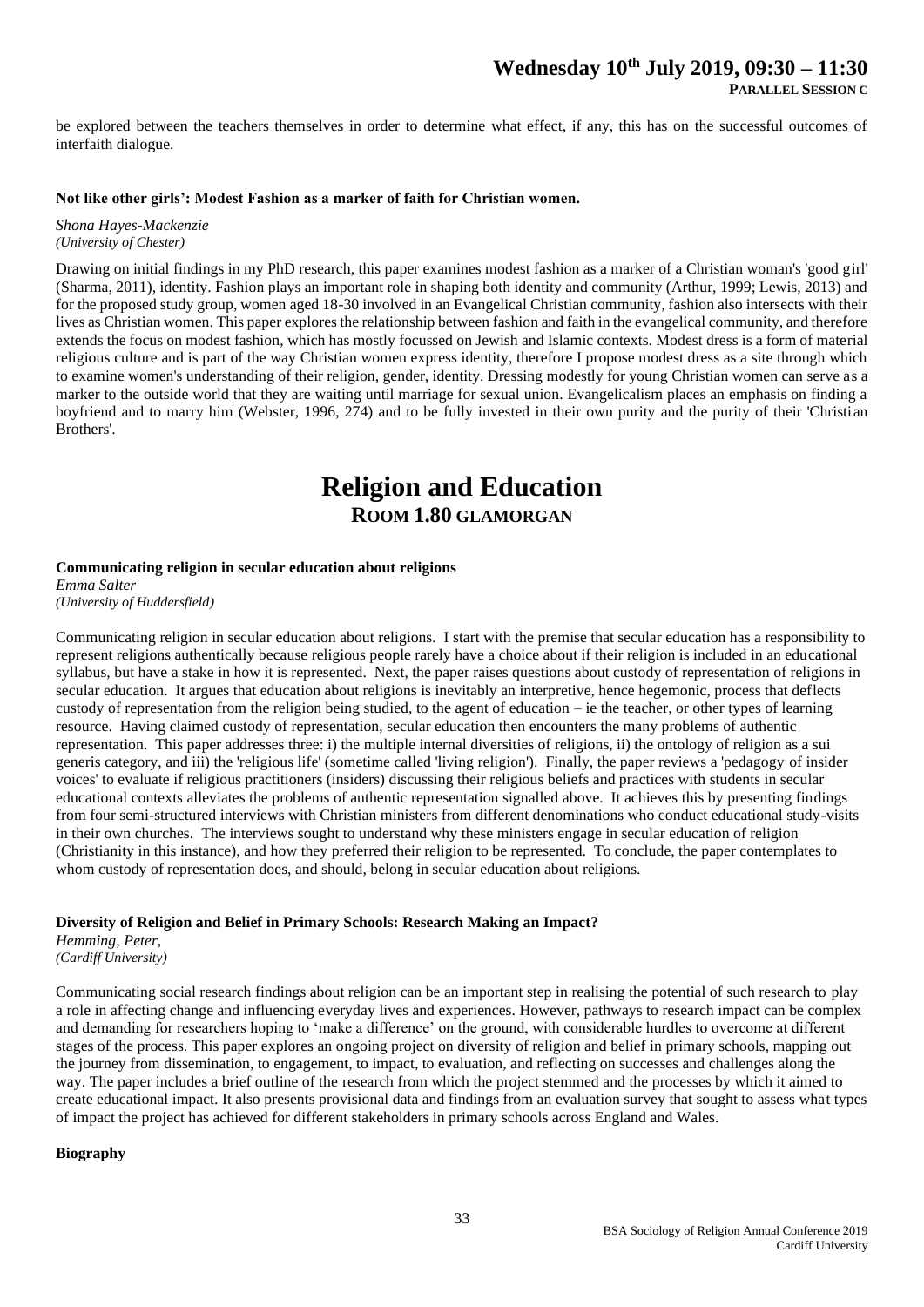### **Wednesday 10th July 2019, 09:30 – 11:30 PARALLEL SESSION C**

*Dr Peter Hemming is a Senior Lecturer in Social Sciences at Cardiff University, specialising in the sociologically-informed study of education, religion, and childhood and youth. He is co-investigator on the Leverhulme Trust funded project 'Mapping Mindfulness' and is the author of 'Religion in the Primary School: Ethos, Diversity, Citizenship'.*

#### **What values and beliefs do Quaker schools communicate to their students and does it matter educationally?**

*Nigel Newton (Cardiff University)*

Quaker schools have a long history in England dating back to the Seventeenth Century. Although there are currently only 9 schools in the UK and Ireland, they have frequently appeared in the press relating to some of their more distinctive practices such as times of silence (Bloom, 2009; Ainsworth, 2011; Rustin, 2015). However, there has been very little research on Quaker education in the UK and none which has focused on the experiences of students within the Quaker schools. The Quaker schools research project explored the views of students, along with perspectives of teachers, across 5 Quaker senior schools in England. The aim was to investigate students' perceptions and experiences of their schools and to examine the relationship between these and their engagement with the educational opportunities their schools provided. The project also sought to explore the ways, if any, students across different Quaker schools experienced a similar 'authentically' Quaker education. In what ways do these schools communicate Quaker values and beliefs and does this matter to the educational experience of students?

#### References:

Ainsworth, Jan (2011) Pupils benefit from shared experience of reflection and silence. Guardian Newspaper. 14 January 2011. Bloom, Adi (2009) Schools weak on 'strong' silence. The Times Educational Supplement. October 2, 2009. Rustin, Susanna (2015) Should schools teach British values? Ask the Quakers. Guardian Newspaper. 18 February 2015

# **Religion, Society and Communication ROOM 1.60 GLAMORGAN**

#### **Reconciliation through Dealing with the Past? Communicating about how Presbyterians Responded to the Troubles**  *Gladys Ganiel*

*(Queen's University Belfast)*

This paper explores my experience of communicating about religion during an action research project in partnership with the Presbyterian Church in Ireland (PCI). The project was conceived by PCI as a way to gather stories of how 'ordinary' Presbyterians experienced the Troubles and how they perceived their church's response to the conflict. Its aims have been to reflect on what Presbyterians did well and what they failed to do, identifying lessons that can contribute to reconciliation and dealing with the past. During 2017, 122 people were interviewed, including ministers, victims, security forces, paramilitary ex-combatants, emergency responders and health workers, grassroots peacemakers, politicians, people who left Presbyterianism, and critical friends from outside the denomination. Between February-May 2019 I will be working with a facilitator and six focus groups to create training manuals based on the research: one for congregations and one for trainee ministers at PCI's seminary. Participants in the focus groups will be presented with the results of the research, discuss it, and help shape the educational resources. In this paper I will reflect on communicating about religion and the Troubles on four levels: the wider PCI, which has been suspicious of academic research on religion; interview participants; focus group participants; and with a wider, popular audience through a forthcoming book. While the ongoing nature of the research makes it difficult to draw final conclusions, I will identify the main challenges for communicating this research to diverse audiences in a Northern Ireland that remains deeply divided along religious lines.

#### **A Democratic Approach to Reporting Religion: Comparing the Newspaper Coverage in Britain and Turkey**

#### *Ahmed Topkev (Cardiff University)*

In this paper, I will outline my PhD research, in which I develop two fundamental arguments: 1) religion as part of civil society can both support and undermine democracy; 2) it is a legitimate topic to examine the media`s democratic performance in its coverage of faith. This legitimacy is grounded on the established relation of religion in the media to democracy.

Using content and framing analyses supplemented by qualitative examples, I examine the frames used to cover religion and to what extent the four dimensions of the deductively proposed and inductively verified democratic approach to reporting faith – spiritual, world life, political, and conflict – are employed in eight British and eleven Turkish national newspapers during three distinct weeks in 2014.

I will focus on my findings, the most striking of which is the contrasting portrayals of Christianity and Islam between both countries. However, even the reporting of the majority religions does not fit a balanced presence of all the four meta-frames. The findings also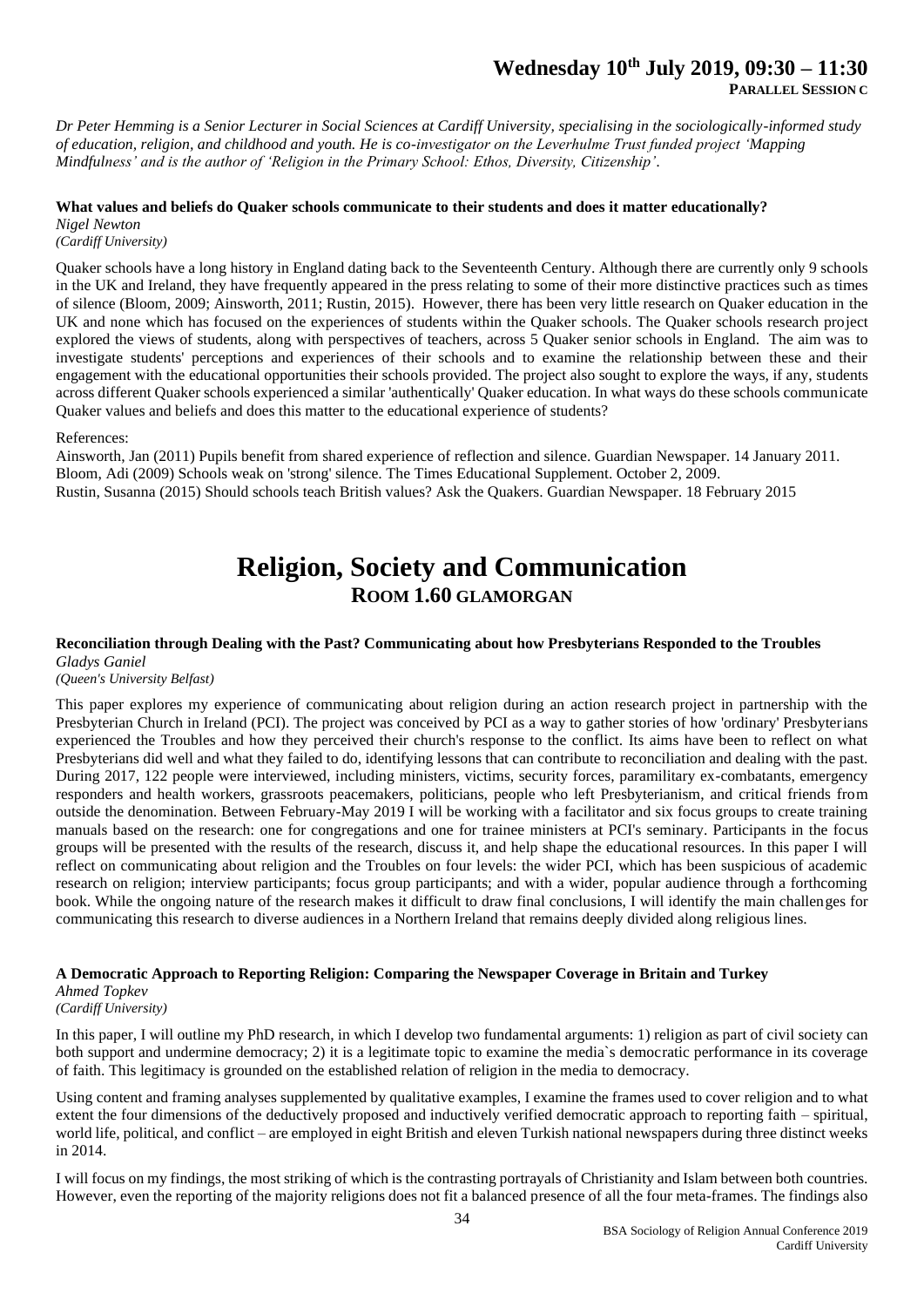# **Wednesday 10th July 2019, 09:30 – 11:30**

**PARALLEL SESSION C**

show that the employment of the meta-frames in the reporting of Islam in Turkish newspapers is more balanced than in the coverage of Christianity in British newspapers. There is a limited employment of the spiritual meta-frame including for the majority religions in both countries, and a lesser of use of context for putting faith in action in the reporting of Christians in the world life meta-frame which is dominant in their coverage in Britain, when compared to the coverage of Muslims in Turkey.

#### **'Fresh expressions of church' in the British Methodist Church: Communicating 'church' in contemporary cultures?**

*Andrew Orton, Hamish Leese and Adam Gemar*

*(Durham Univesrity)*

The Methodist Church is amongst those historic denominations facing particular challenges in the British context in communicating beyond existing participants and engaging people with their religion, in a context of declining membership and attendance at many traditional forms of church service. One prominent response by some congregations has been to seek to develop 'fresh expressions of church' relevant to changing cultural contexts which reach beyond existing participants. However, the innovative and frequently contested nature of these initiatives can make researching them challenging. This paper shares the findings from the first national survey of a random sample of British Methodist Church circuits focused on these initiatives. Through this, the paper shares a critical overview of their scope and the ways in which they are engaging in communicating and engaging people with the Christian faith. The subsequent analysis (incorporating a latent class analysis) offers new critical insights into the range of initiatives incorporated within this label of 'fresh expressions of church', the types of innovation they are involved in, and the extent to which they are seeing themselves as achieving their aims.

#### **British Evangelical Christians communicating the gospel - relevance, hostility or a lack of confidence in the faith?**  *Greg Smith*

#### *(Associate Research Fellow, William Temple Foundation)*

St. Francis of Assisi reportedly said, 'Preach Jesus, and if necessary use words.' Historically evangelical Christianity has relied heavily on the preached word as a means of communicating the gospel. In recent years there has been a turn to social action and community involvement. While church based preaching, and mass meeting evangelism continues, friendship evangelism and smallgroup methodologies such as the Alpha Course have emerged. Yet even in evangelical circles church involvement continues to decline, with a few exceptions in ethnic minority groups and metropolitan settings. At the same time new technologies of communication, such as social media have been adopted by many evangelicals

How do British evangelical Christians understand these transformations in relation to their core mission of communicating the gospel? How do they seek to make the message relevant in a more diverse and rapidly changing society? Where do they adapt the theological content of their message? How far do they attribute failure to the apathy or hostility of their audiences (or from the devil)? Or do they perceive the problem as an internal one - a dysfunctional and hypocritical church, or their own lack of confidence in articulating their faith or fear of opening their mouth before unbelievers? Drawing on panel survey data from the evangelical Alliance 21st Century Evangelicals research programme this paper will explore some of these questions and seek to locate them in an analysis of the contemporary religious market.

# **Religion and Digital Platforms ROOM 0.86 GLAMORGAN**

#### **Mormon YouTube Influencers: Case Study of '8Passengers' on YouTube**

*Zita Bartolome Narbon, Míriam Díez Bosch (Universitat de Girona)*

In the year 2000, C. Helland proposed the dichotomy between 'Online Religion' and 'Religion Online'. In 2015, he extended his theory by affirming that 'for those individuals who participate in online religious activity, there is no separation between their offline lives and their online experiences'. In this way, he perceives the Internet as being simply one more way to extend religious practices and significance. This article analyses the content produced by a family member of the Church of Jesus Christ of Latter-day Saints on YouTube. Under the hypothesis that the followers of the Church use YouTube Vlogs not only to share their vision and experience of faith with other members of the Church, but also and above all to bring their dogma closer to those who are not part of their religion, breaking stigmas and practicing a kind of indirect evangelization. At the same time, we have analysed the official position of the Church regarding the production, consumption and use of digital content, both from official sources and from its members. During the research, a total of 270 videos uploaded onto the 8Passengers channel between January 2nd, 2018 and November 24th, 2018 have been analysed, in particular noting that religion appears in 44.6 percent of them. Researchers have also reviewed the Church's videos and official articles, comparing styles and messages, perceiving that the incarnate values coincide 100 percent. Conclusions show that 8Passengers is not an isolated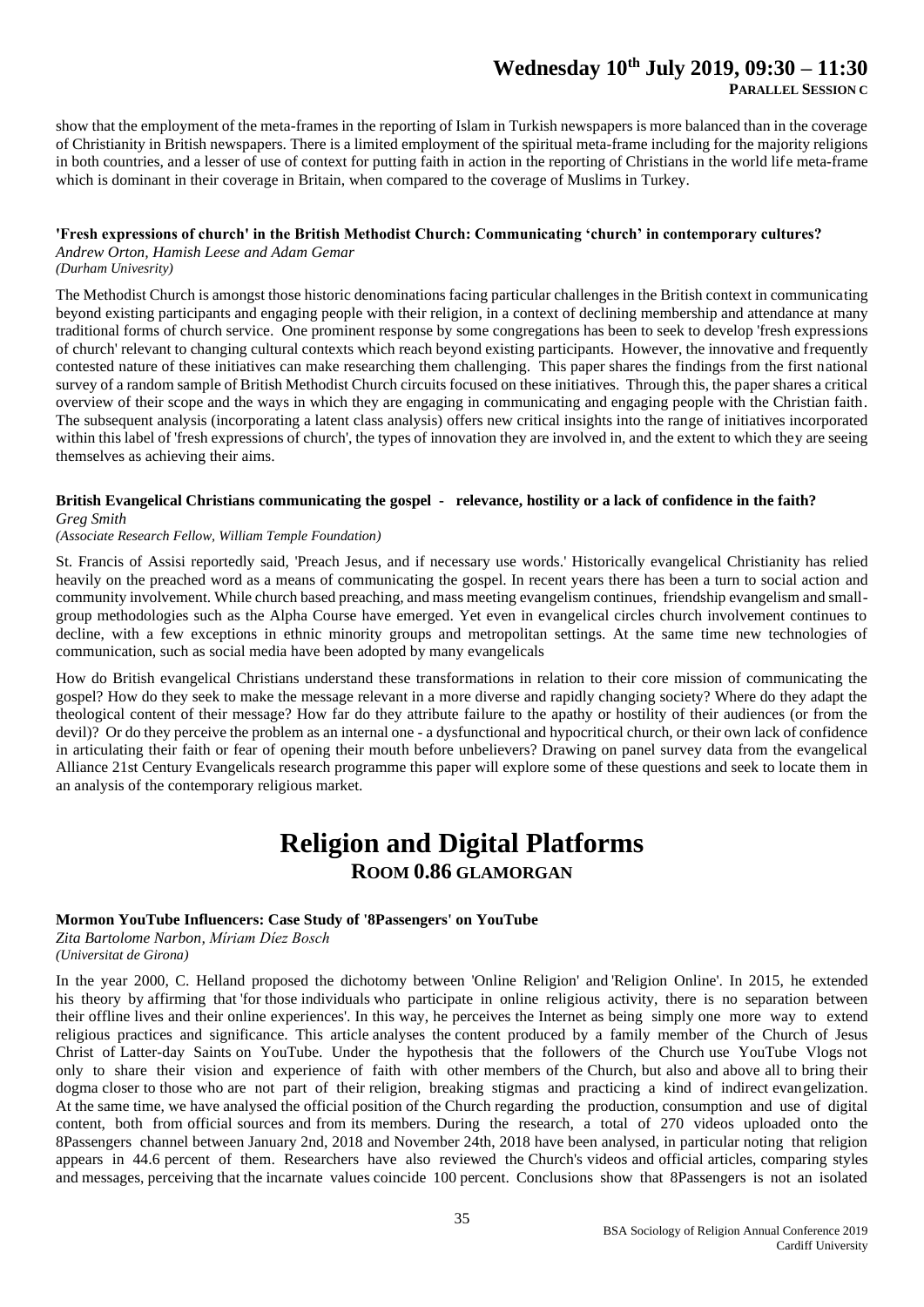### **Wednesday 10th July 2019, 09:30 – 11:30 PARALLEL SESSION C**

case. There are multiple accounts grouped under the category of Mormon YouTube Influencers and the Church actively encourages its members to become producers of digital content, thereby blurring the edges of Helland's dichotomy.

#### **Rewriting the Legacy: New Rendition of Buddhist Scriptures on Electronic Platforms in Contemporary China**

*Junfu Wong (University of Cambridge)*

Buddhism achieved its transregional triumph in the premodern period primarily through bodily preaching and travelling, an act that emphasized upon the bodily engagement among people. Ever since the proliferation of social media in the twentieth century, religious leaders of diversified cults started to adopt electronic platforms to approach a broader scope of believers. Due to the change of preaching devices, different religious cults reframed their canonical teachings to certain degrees in order to be accepted by believers from diversified backgrounds, thereby showing a different style in their language use to preach through social media. Chinese society confronted this religious reformation of scriptures starting from the twentieth century. Former scholarship concluded this employment of a redesigned system of rhetorical discourse basically attested to the authoritative political suppress received from the governmental level. Nevertheless, this paper explores the practical reasons behind this readaptation. It starts by unveiling the distinctive language features used by religious cults on social media through contrasting it to the original scriptural tradition. It further contends that the selection of expressions stemmed from the challenge caused by a completely unfamiliar readership from all backgrounds, thus a slight adjustment is required to reinforce the religious authorities. Finally, this paper attempts to activate the concept of electronic religion as a postmodern phenomenon as it projects a forthcoming form of digital religious sites.

#### **Communicating Religious Diversity**

*Damian Guzek (University of Silesia in Katowice)*

In recent years, a number of radical voices have become visible due to digital platforms. Within this context, issues connected with religious diversity have not received any attention to date. Therefore, the primary goal of this paper is to analyze the way of articulating radical voices and discourses of opposition to religious diversity. The work focuses on the discursive practices of farright leaders of opinions in political debates towards religious diversity in Poland. I describe the challenge of including radical rightwing arguments in social media platforms and how fractured media users within the Polish context have responded. I conclude that the users in Poland who are in opposition to religious diversity are narrowing their Christian values to traditional Catholicism. Such a conclusion leads to an intricate understanding of Poland's far-right movements as shaping their identities through religious norms and religious exclusivism. This xenophobic mood is strengthened when we recall the Catholic foundations of the citizens, but not so much by such factors as race or political orientation.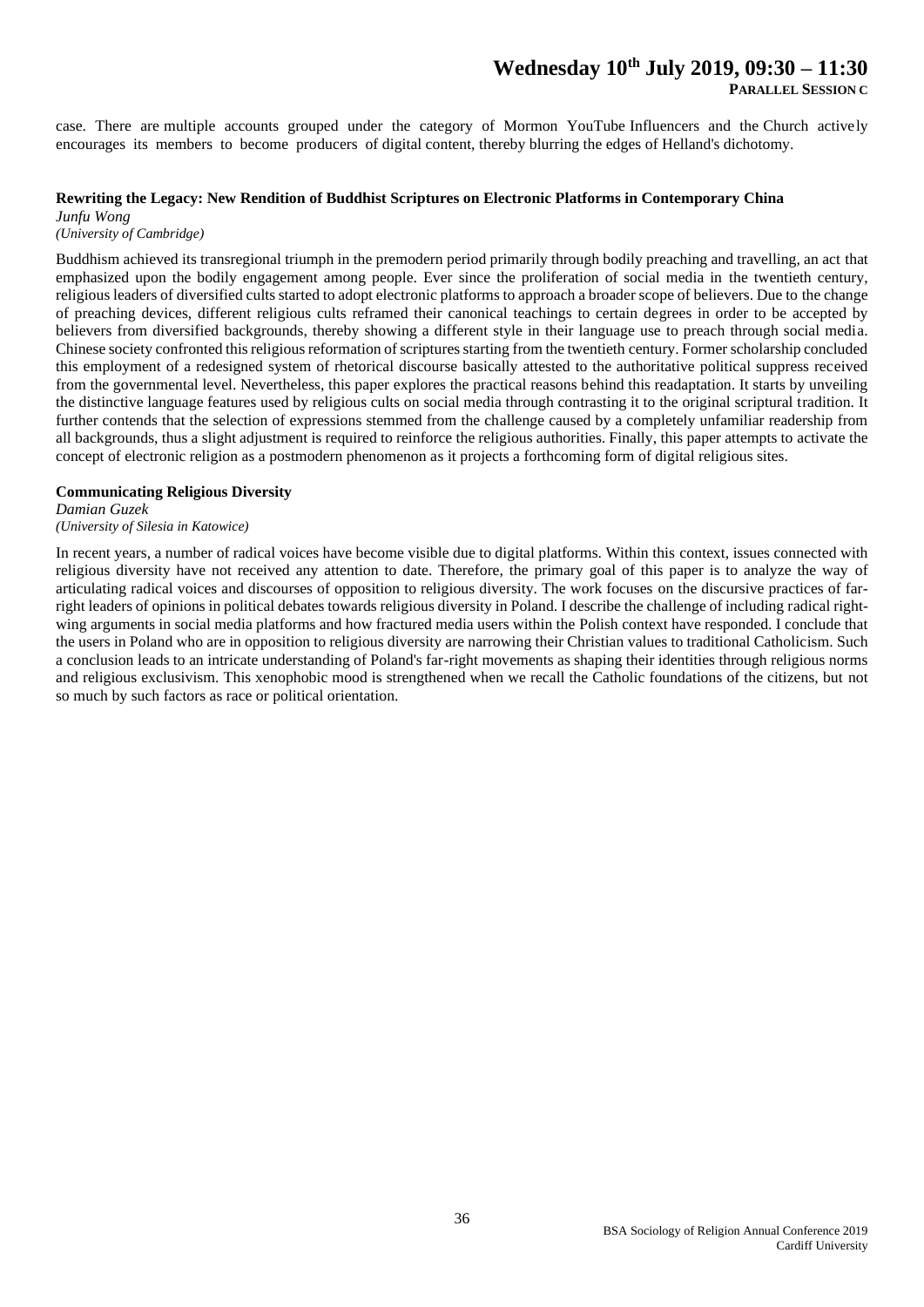# **Wednesday 10th July at 16:15 - 17:45**

## **Parallel Session D**

# **Religion, Communication and Authority ROOM 1.64 GLAMORGAN**

#### **'The Information Souq: Religious Authority and Cyber Islamic Environments'**

#### *Gary Bunt (University of Wales Trinity Saint David)*

This presentation discusses how the immediacy and 'searchability' of the internet are impacting on ideas about Islamic religious authority, and how different internet hierarchies of authority have developed specifically in relation to social media. It utilises archive material which focuses on Islam, Muslims and the internet. A key question is how, in some contexts, the application of the internet has had an overarching transformational effect on how Muslims practice Islam, how forms of Islam are represented to the wider world, and how Muslim societies perceive themselves? The presentation is illustrated by historical and contemporary examples which indicate the development of cyber Islamic environments, in line with technological and societal shifts. New forms of religious authority have emerged and developed online, utilising technological innovation, and in some cases circumnavigating censorship and other forms of control. The Islamic information marketplace has its own dynamics, and reflects concepts associated with the 'long tail' of demand and supply, showing that in some cases micro-demand for religious products, ideas and services can be fulfilled. There is a relationship between a presentation of Islam online, and its 'analogue' equivalent. The digital mediation of Islam introduces new challenges for researchers and analysts, together with the need for methodological reflection which is cross disciplinary and interdisciplinary in scope, drawing on a range of expertise and interests. The presentation will approach these issues, while encouraging discussion on new academic approaches to diverse forms of Muslim religious expression online.

#### **'Representations of Islam on UK Campuses: Getting Beyond the Dominant Discourses of the Neoliberal University'**  *Mathew Guest*

*(Durham University)*

This paper reflects on findings from a project - 'Representing Islam on Campus' – that explores how Islam and Muslims are represented within contemporary UK universities. Taking account of the institutional diversity within the UK Higher Education sector, the present paper highlights the various ways in which universities constitute complex sites in which competing narratives about religion in general, and Islam in particular, are placed in the service of wider agendas, most commonly as part of a public demonstration of cultural inclusivity, or within a bureaucratized process of control legitimised in terms of securitisation. Within these circulating institutional narratives, religion is treated as a focus of irrelevance, oddity, or risk, the latter grounded in assumptions about radicalisation. I will examine the dominant discourses that both maintain this arrangement, and which seek to domesticate religion within a neoliberal vision of university life, one that privileges economic rationality while curtailing collective empowerment.

#### **'Read in the Name of Your Lord': Communicating British Salafism in the Written Word**

*Azhar Majothi*

*(University of Nottingham)*

The medium of print literature produced by regional Salafi movements has been acknowledged by Wagemakers, Hamid, Inge, Farquhar among others as a method of proselytization and growth. Yet little is known about the ever-developing dynamics involved in the spread of translations of key Arabic Salafi texts. Indeed, over the last 30 years, English translations have flooded the Islamic book market, of which many are produced by Salafis, despite them being a minority relative to other sectarian groups, through the collective, yet independent, efforts of translators, publishers, distributors, bookshop keepers and warehouses. Through context analysis, in this paper, I will examine how religious material is 'filtered' by publishers and translators and consider the impact that it has on its audiences - believers and antagonists. I will argue that part of the success of the Salafi movement in the United Kingdom is its occupying of an underestimated religious 'space', the humble bookshelf, in homes, mosques, bookshops and the World Wide Web. This study will shed light on a micro-industry in which the few are communicating to the masses on an increasingly wide range of real and everyday issues; it will also contribute to our understanding of the appeal of Salafism outside Muslim-majority countries.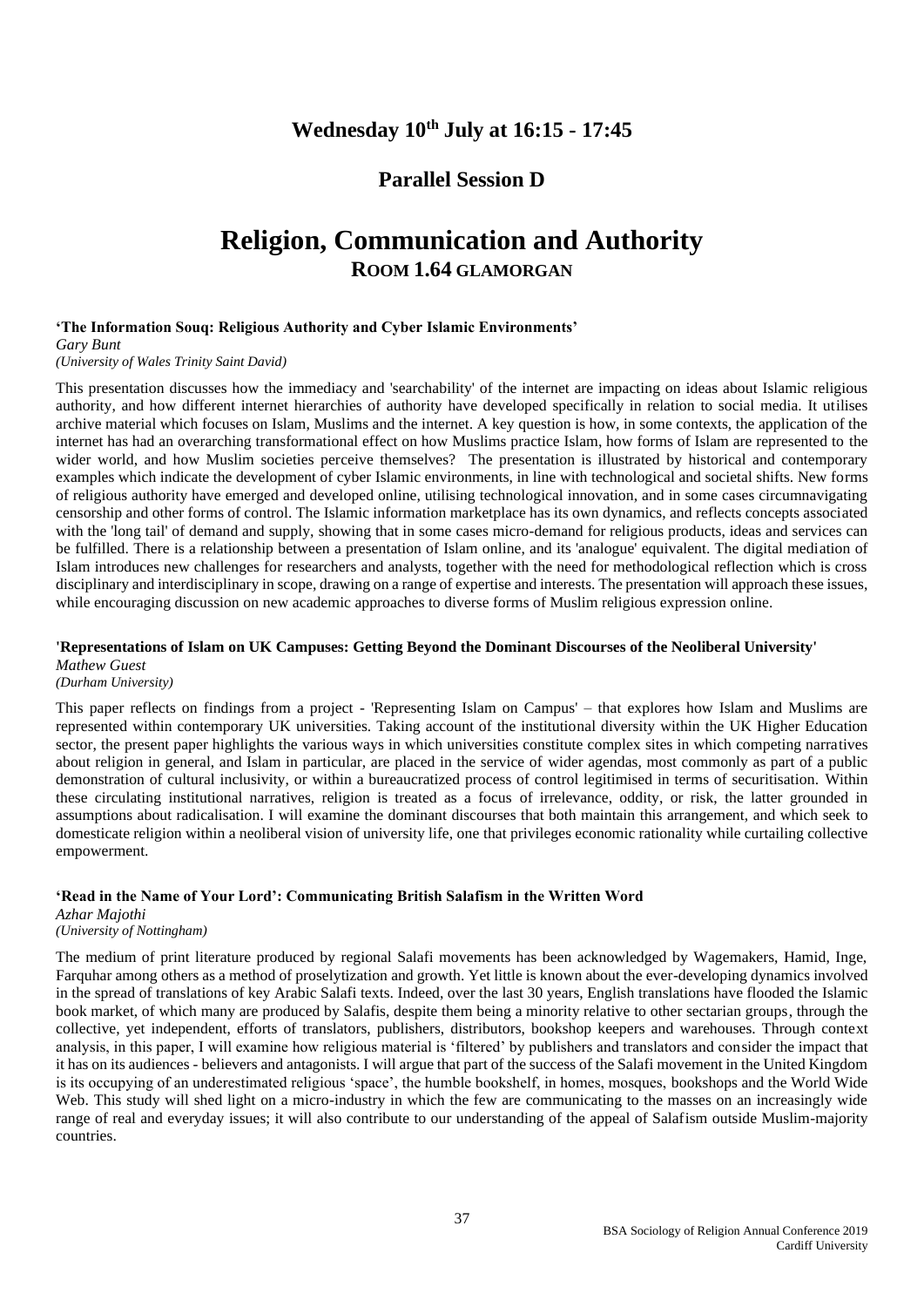# **PANEL: Religion and Social Welfare in Conversation: A Focus on Buddhist Contexts ROOM 1.80 GLAMORGAN**

### **Religion and Social Welfare in Conversation: a focus on Buddhist Contexts**

*Caroline Starkey, Aura Di Febo, Hollie Gowan*

*(University of Leeds)*

Religious groups and teachings have long played an important role in social welfare, with significant amounts of education, medical care, and social services being provided to the general public by religious organisations. This panel will explore how religion is mediated through social welfare in varying Buddhist contexts; an area that has to date seen little attention in sociological studies of religion and social welfare. First, Aura Di Febo (University of Manchester) will examine the social welfare activities promoted by the Japanese lay-Buddhist organisation Rissho Koseikai, to discuss how formal regulations and social conventions affected the way practitioners expressed their religiosity when operating in the secularised domain of social care. Second, Hollie-Grace Gowan (University of Leeds) will investigate how women working for the Taiwanese Buddhist Tzu-Chi Foundation are embodying and communicating their religion in (quasi)-secular spaces through the body and acts of social welfare. Finally, Caroline Starkey (University of Leeds) will focus on the ways in which Buddhist nuns, particularly from within communities in the West, use online and digital tools to provide informal welfare support to lay practitioners and develop new communities of practice outside mainstream religious hierarchies.

# **Religion and Narrative Communication ROOM 1.60 GLAMORGAN**

#### **Storytelling - An Effective Way to 'Communicate Religion'?**

*Celine Benoit (Aston University)*

Storytelling can be a powerful pedagogical tool; it stimulates pupils' interests and is associated with an increased likelihood that children will remember key messages and morals (Copley, 2007; Crain, 2007; Thornbug, 2013). The value of storytelling in education can be further appreciated when it leads to discussions, debates or some form of engagement from the pupils. In this paper, I draw on data collected in a primary school in Birmingham, where teachers rely on storytelling as a means to teach about and from religion(s). As teachers use religious stories, they believe this allows them to remain impartial and objective as they 'communicate religion.' I demonstrate, however, that there are problems with this approach. Firstly, I argue that it is not possible to claim objectivity when telling a story, and that narrators ought to be aware of their power as they interpret stories and give them preferred meanings. Secondly, as stories tend to be taken out of their historical, cultural and theological contexts, teachers frame religion(s) in secular terms (Ipgrave, 2012). As religions are not religiously understood, and as teachers promote 'neutrality' and 'inclusivity,' storytelling becomes an exercise of secularism. I conclude that consequently, as well as reproducing Western liberal constructions of religion, storytelling can contribute to pupils' disengagement and disaffection from religion, and lead to the marginalisation of religion, particularly in public spaces.

#### **Spinning A Yarn? Knitted Poppies and Patterns of Belief in 21st Century Britain**

*Vaughan Roberts (Collegiate Church of St Mary, Warwick)*

2018 saw numerous commemorations marking the 100th anniversary of the end of World War 1. Many churches and other organizations in Britain created displays of poppies, often knitted by local groups and individuals. Knitting is a popular craft and pastime, and these projects produced a widespread response in terms of number of flowers created, presentations mounted and significant media coverage.

Whilst this undoubtedly reflects the specific nature of the centenary commemorations my paper will analyse the knitted poppy phenomenon and ask whether there are there wider implications for how religion is perceived and communicated?

In particular, I will examine to what extent these experiences could reflect:

- changes to how people approach death, dying and bereavement?
- a generalised seeking after transcendence?
- an ambivalence between belonging and believing in 21st century culture?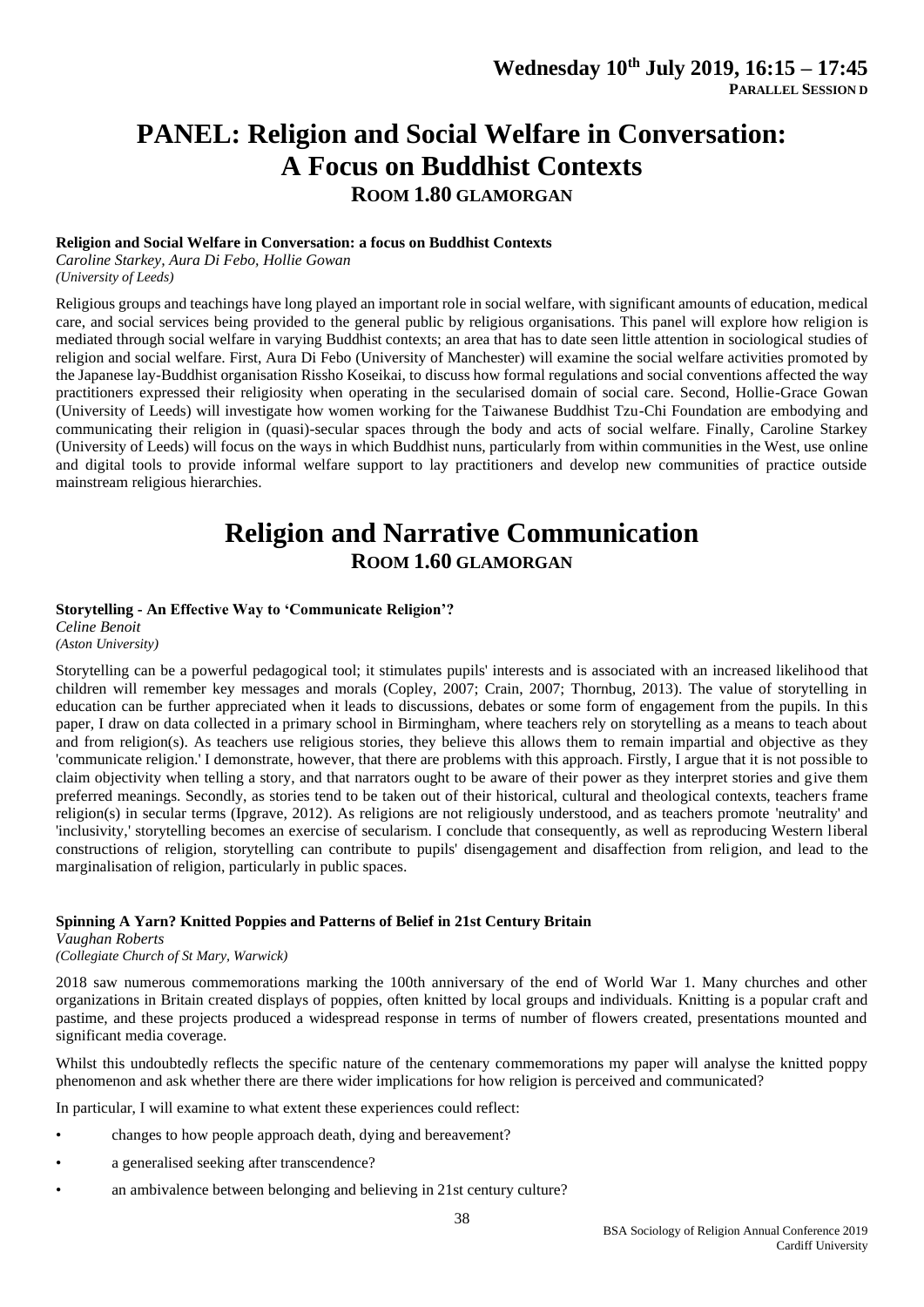- a yearning for nostalgic stories/yarns about the past
- changes in communicating religion through social and traditional media?
- the unformed nature of contemporary religious experience and faith?

In conclusion, this paper will ask how can understanding the ways in which people, society and churches engage creatively with these past narratives assist in understanding the place of religion and ways in which it is communicated in contemporary British cultures?

#### **Communicating Religion - Silenced Voices in Children's Literature**

#### *Anita Lawrence*

*(University of Glasgow)*

Last year, over a third of all print books published were classified as children's books. The range of texts on offer has broadened significantly, and works of fiction can be found covering a wide range of subject matter, including race, refugeeism, sexuality and disability. Yet very few books for children are being published in which religion as a lived experience is featured.

Well known authors of children's books have described conversations with publishers in which they were told that religious themes in children's books could not be marketed as they are too difficult for readers to understand. (Beyond Belief, R4 2016) Voices of children who lead religious lives, through choice or tradition, have been effectively silenced in children's books. This silencing demonstrates a huge change from themes apparent during the golden era of children's publishing, through texts designed to instruct as well as delight (Hunt) to the present day when the portrayal, particularly of a Christian tradition, appears to be absent. Given that children's books are such a powerful form of communicating instruction and understanding, providing insights into the personal lives of the characters that non-fiction depictions cannot offer, is the absence of religious voices a problem in a society where tolerance and understanding is so important? How could fiction be used in the classroom to communicate a deeper understanding of what it means to be a child living in faith? And how can we return voices to those children silenced in the books that are supposed to represent them?

# **Religion and Disclosure ROOM 0.86 GLAMORGAN**

#### **Discourse Has the Last Word: Communicating Religion and Recovery**

*Metcalf-White, Liam (University of Chester)*

Holistic and therapeutic modalities of addiction recovery are diverse. In many cases, but not all, they are strategically framed by individuals and groups utilising and communicating discourses of 'religion', 'secular', and 'spirituality'. Examples range from 'faithbased' programmes in a variety of religious traditions, ostensibly 'non-religious' pathways including 'Secular Organisations for Sobriety', and Fellowships like 'Alcoholics Anonymous' that are established on the practices of Twelve-Step spirituality. Drawing from qualitative data collected within communities identifying as 'in recovery' from addiction, I examine the social scientific redesription and transmission of religion and related cultural categories, arguing that discourse has the last word. I challenge communicating religion, and consequently the secular, as 'things' that exist independently of human language and identity formation. This I contend reifies such classifications as ahistorical, and accordingly, encourages an impulse in scholars wanting to substantively define these categories in both essentialist and realist terms. In contradistinction, I suggest that religion and related taxonomies, in the specific context of addiction recovery, but also in the wider Sociology of Religion, be conceived of and communicated as strategically and socially constructed discourses.

#### **'The sensory is belief': exploring how to research, describe, and disseminate verbal and non-verbal communications about religion and belief.**

#### *Sarah Lawther (Nottingham Trent University)*

This paper draws on PhD research that arose out of a need to find the right words, and the right methods, to ask about lived religion in a way that would be inclusive of the diversity and changing nature of belief, and that would capture the sensory, felt, experience of belief. The project has explored communication in a variety of ways such as: asking participants their views on what words to use to ask about religion and belief; inviting participant feedback on language used throughout the project; and using methods that invite non-verbal communications about belief. This has allowed the participants to lead the conversations and talk about their beliefs in a way that made sense to them, capturing how they understand and use words such as 'meaning', 'faith', 'religion,' and 'spirituality', as well as producing media artefacts that describe experience without words such as photographs and pictures.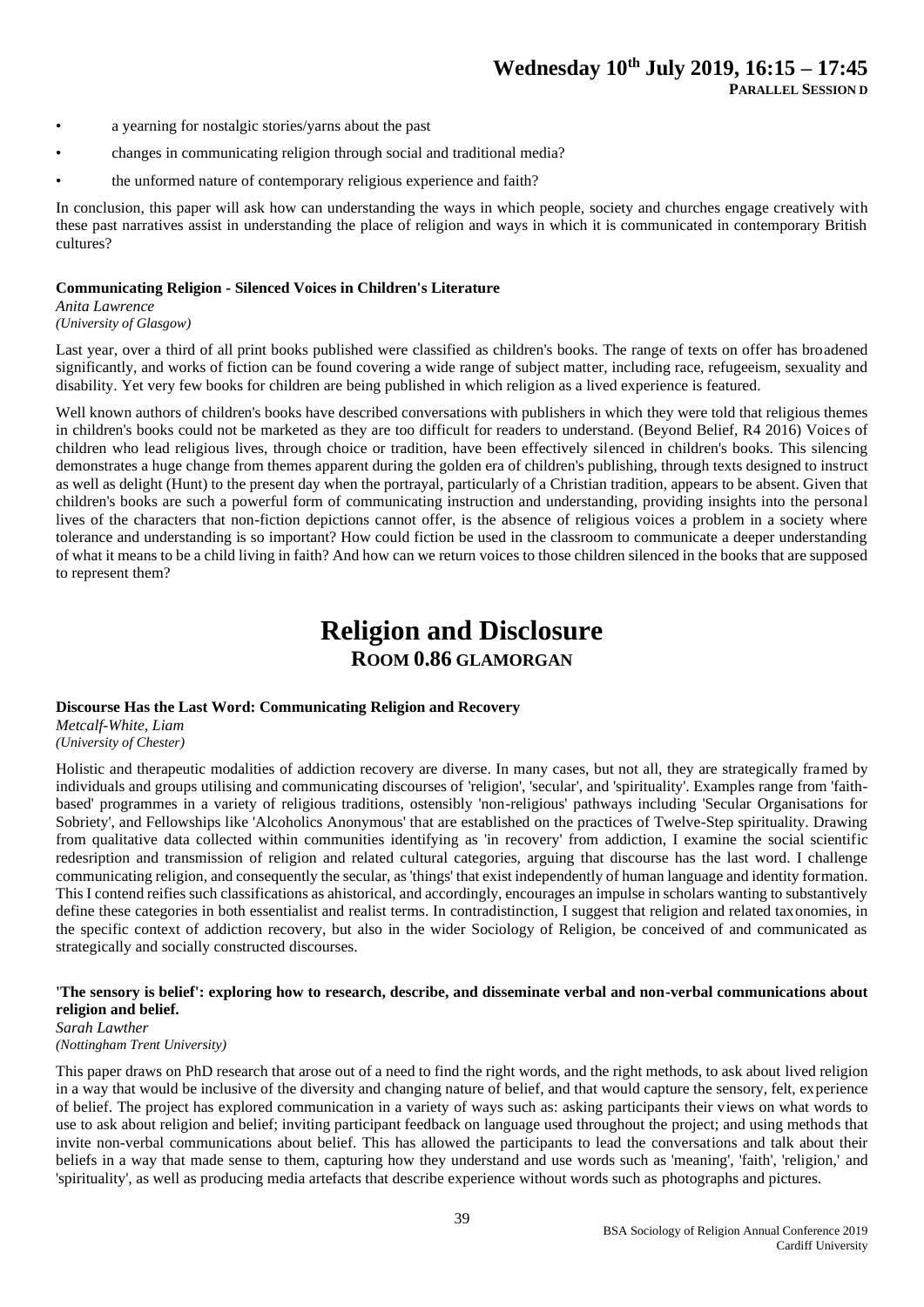# **Wednesday 10th July 2019, 16:15 – 17:45**

**PARALLEL SESSION D**

This paper argues that because the way that individuals understand, use and communicate their beliefs is complex, sometimes beyond words, using words alone to describe them may not be sufficient, and this session experiments with a different way to present this data. This paper also considers how to communicate what has been captured in the research process that is beyond words, drawing on multi-modal research that has explored how to communicate the 'wetness' of multimedia contributions when disseminating research findings (Marks, 2002), (Varvantakis and Nolas, in press).

#### **Communicating 'Religion' and 'God': An Autoethnography**

*Lin Ma*

#### *(University of Bristol)*

Doing qualitative research uncovers something unknown and this requires reflexivity. That baggage of knowing something to start with directs our attention of seeking. Ways in which we are communicating ourselves shape what our respondents pick from their knowledge and reality to be translated into words and interpretations that become our data. We produce data; more accurately, we are part of our data, a part that is often under-analysed, or analysed with an identity reflection that hardly causes hiccups in assimilating data into theories. In this paper, I utilise autoethnography to understand the double hermeneutic data distortions. With reflexivity applied, it raises additional questions to my fieldnotes and in-depth interviews with Chinese international students at British evangelical Christian environments. By taking seriously some of the translative and communicative ambiguities, I see how respondents understand and negotiate basic concepts such as 'religion' and 'God'. Here I provide four scenarios where my respondents give seemingly idiosyncratic remarks that as loose ends, ought to be discarded. But in the autoethnographic piece, they provide insights to the personal and cultural contexts and assumptions in a conversation. This process fosters an inter-subjectivity between the researcher and the researched, on which our sociological writing relies. In the field of sociology of religion, I argue that autoethnography as a method is not only introspective, which benefits the researcher, but it also enables researchers at all levels to probe into the self-understanding of sociology of religion, corresponding to the reflexive turn that many disciplines have been going through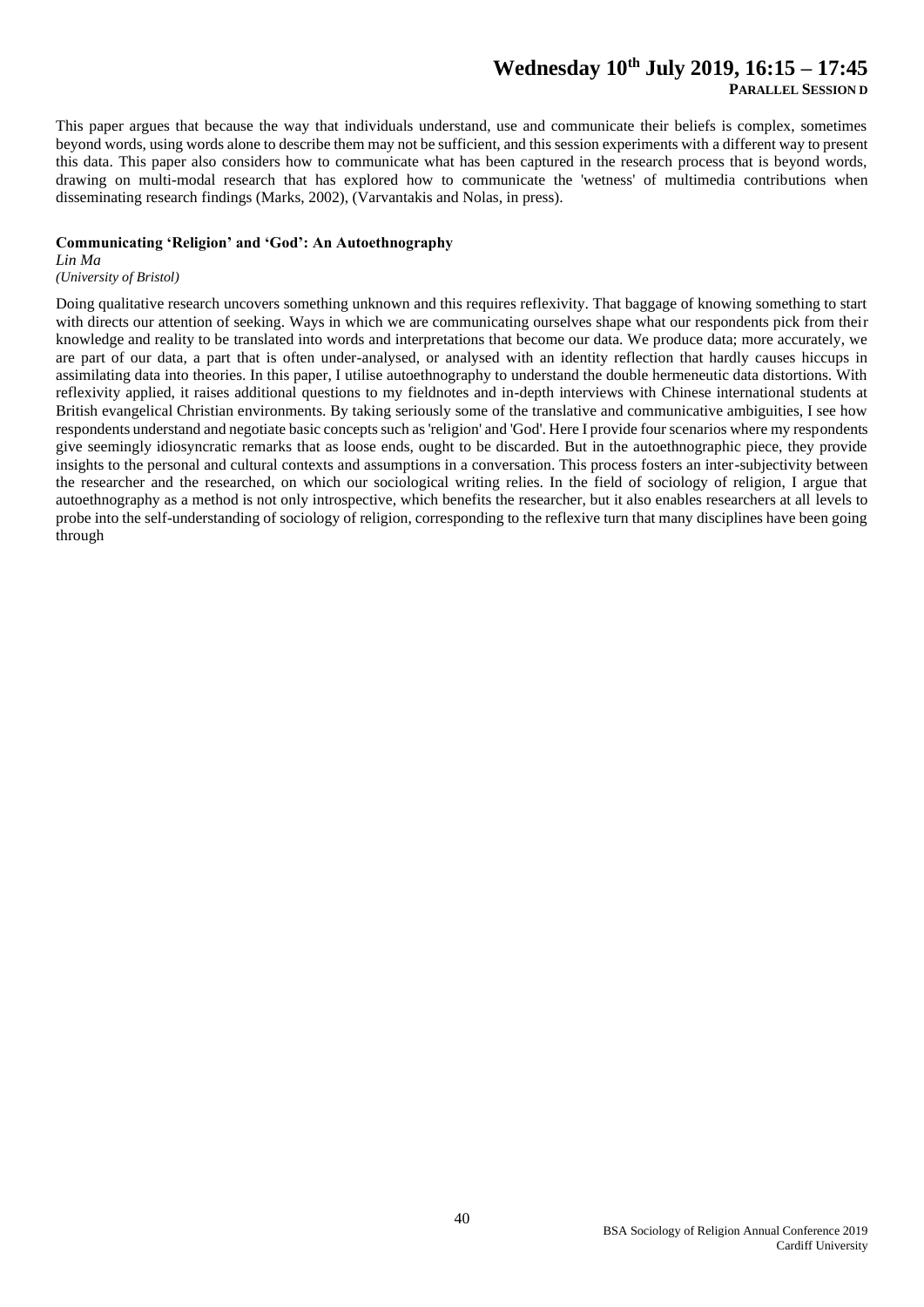## **Thursday 11th July at 09:30 - 11:00**

## **Parallel Session E**

# **Religion, Representation and Image ROOM 1.64 GLAMORGAN**

**Muslim Creatives, Film and Television in Britain: Communicating Religion Through Popular Culture.** *Carl Morris*

*(University of Central Lancashire)*

In December 2016, the BBC aired a widely-viewed reality television series, Muslims Like Us. Some celebrated the programme for highlighting the diversity of Muslims in Britain, whilst others criticised it for 'othering' Muslims and for focusing on the fringe views of one participant. Overlooked in most of these debates was the centrality of Muslim involvement in conceptualising and producing the programme – the commissioning editor, series producer, narrator and the research assistants were all Muslim. While this is one of the most high-profile examples of Muslim cultural production, it is not an isolated phenomenon but rather a bellwether for the growing cultural assertiveness, technical proficiency and artistic scope of Muslims in Britain.

Given that popular culture, as argued by Stuart Hall, is an acute space where 'collective social understandings are created' (Hall, 2009: 122-123), it is significant that Muslims are becoming involved, not as subjects of representation but as sophisticated professionals, in the production of television, film and other forms of popular broadcasting culture. Drawing on original fieldwork interviews, conducted in 2017-18, this paper examines the narratives of this emergent generation of Muslim filmmakers, screenwriters and producers. The paper explores the backgrounds of these Muslim creatives, considering the challenges that they face and the routes they have taken into the production of film and television. This furthermore involves a reflection on the implications of this new Muslim creativity for wider understandings of Islam and Muslims across Britain.

#### **Mis/communications: Gendered Representations of Female Converts to Islam**

*Icram Serroukh*

*(Middlesex University)*

The gendered aspect of conversion to Islam has revealed itself to be significant in my study on white British women becoming Muslim. The communicative strategies used by converts to manage and voice their decision to become Muslim has been found to be situated within the wider rhetoric of how Muslim women are constructed in the media. The 'emancipation' of Muslim women has been propelled into focus in the context of Islam, especially with recent negative associations with terror activities and wider terrorism discourses (Korteweg & Yurdakul, 2009; Razack, 2004). Islam is seen as 'anti-female' (Soutar, 2010), and the stereotypical associations made, especially the generalisation that Islam is oppressive to women (Fernandez, 2009), has influenced the decisionmaking process/capacity of converts becoming Muslim. Such stereotypes and stigmatising discourses were found to be internalised by female converts, who were keen to distance their own experiences of conversion from any male influence. In an effort to resist any association with the portrayal of Muslim women as 'victims' of patriarchal norms by the mass media (Sakai  $\&$  Yasmeen, 2016), converts placed a particular focus on autonomy to claim a voice for themselves. This paper draws on data gathered from semistructured interviews with (white British) women converts to Islam to demonstrate the communication challenges faced by female converts to Islam, and the rhetorical strategies used to voice and legitimise their conversion.

#### **Living Image of the Guru: Devotional Imagery in India**

*Pelin Aytemiz (Baskent University)*

Critical literature on photography that derived from a western experience, have assumed that the western ontology on visual representation would be applicable to other contexts. This research would like to contribute to the works that tries to change the canonical focus of the critical debates on photographic practice and contribute to the discussions that tackles the life of photography in non-western cultures. In this sense, this research tries to understand the devotional practices existing in the axis of the belief 'Krishna Consciousness' in India and the relationship with the image of the divine. It looks at the devotional practices involving the representation of the Guru; the visuals and the Living Murti (statue) of the Guru. How the Guru is remembered and kept alive with the help of these representations after the abandonment of his body (his death)? This question will be considered through the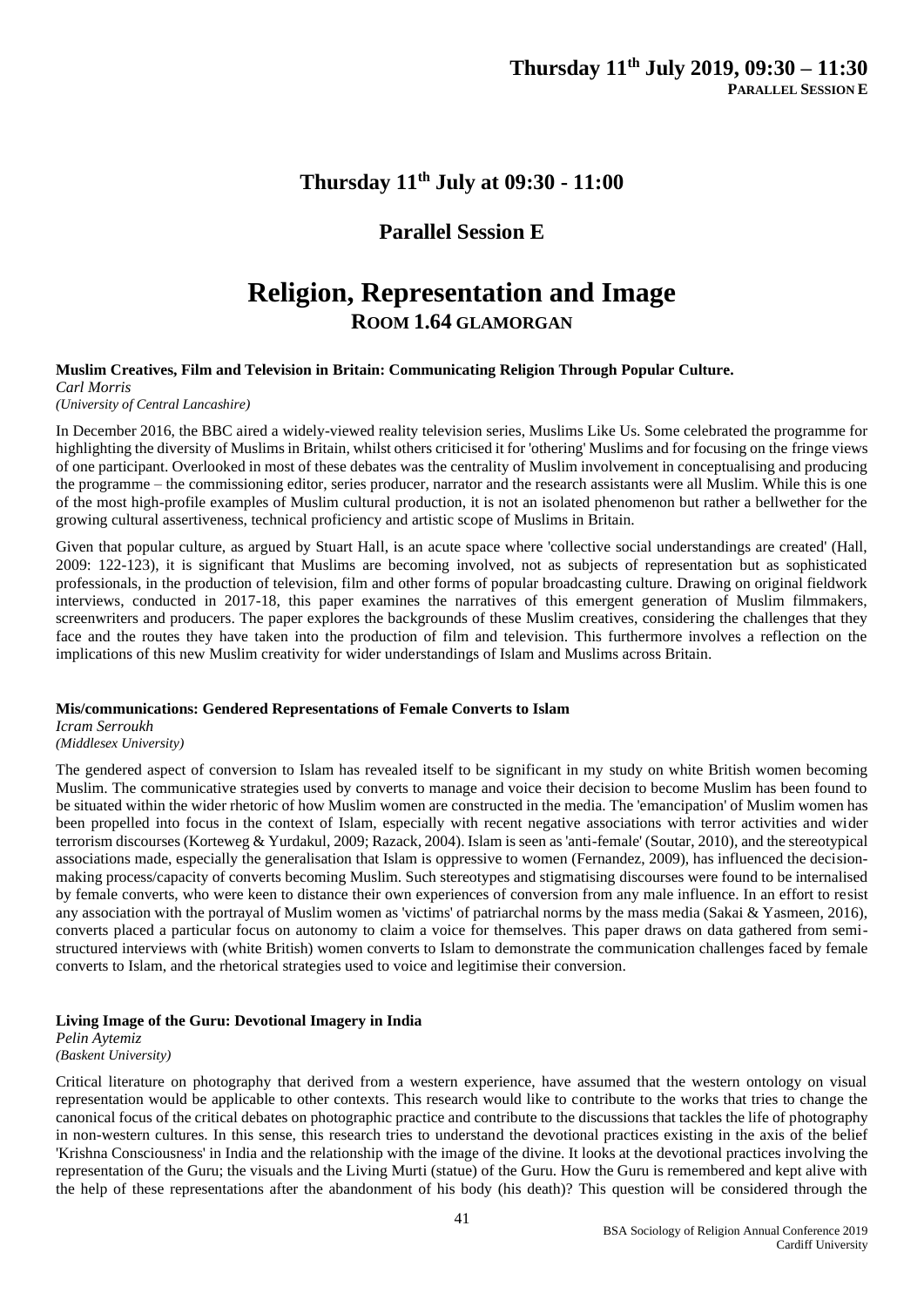# **Thursday 11th July 2019, 09:30 – 11:30**

**PARALLEL SESSION E**

devotional practices carried by two religious centres: Sri Chaitanya Saraswat Math (SCSMATH) and Jagadguru Kripaluji Yoh (JKYog). These are the representatives of two important spiritual pathways in India. Discussions about the devotional practices in the daily spiritual routines of these ashrams are based on the visual material and participatory observation collected during the visits between 2010-2015 to the ashram in the cities of Delhi, Kolkata, Vrindavan, Ekachakra, Nabadwip, Barsana and Mayapur in India. At the same time, the posts (visuals/videos) shared by the two centres in their social media accounts and the discourse in the posts will be used as secondary sources.

# **Religious Living and Social interaction ROOM 1.80 GLAMORGAN**

## **Distinctive or professionalised? Understanding the postsecular in faith-based anti-trafficking responses in the UK**

*Hannah Lewis, Gwyneth Lonergan, Emma Tomalin, Louise Waite,*

#### *(University of Sheffield)*

Responding to a perceived rise in the activity of faith-based organisations in the field of anti-trafficking in the UK, this article examines the intersection of religion and the current 'fight against modern slavery'. We argue that the intersection of faith and human trafficking is an important dimension in understanding the contemporary modern slavery complex, which has not yet been explored in academic research beyond the United States of America. A mapping of UK anti-trafficking organisations demonstrates that FBOs are more likely to be single-issue groups specialising in services for trafficked persons, and are occupying the traditional position of 'filling the gaps' in mainstream provision. While FBOs are clearly prominent in the anti-trafficking domain, we question whether this is really evidence of postsecularism since faith actors are secularising aspects of their work as they professionalise. Examining the multitudinous roles of faith based organisations and actors in the UK anti-trafficking field demonstrates not only the diversity of faith action in this field, but also indicates the emergence of a dual register where FBOs can secuarlise in some public communications and activities but also retain religious distinctiveness in being able to access certain groups and funding streams, and to connect with people in terms of their faith identity.

#### **Biography**

*Hannah Lewis is Vice Chancellor's Fellow in Sociological Studies, University of Sheffield. She is PI of the ESRC project 'Understanding the roles of faith-based organisations in anti-trafficking' 2107-2020. She is editor of 'The Modern Slavery Agenda', 2018, Policy Press and author of 'Precarious Lives: Forced Labour, Exploitation and Asylum', 2014, Policy Press.* 

#### **Communicating Pious Modernity: Trinbagonian Muslim Women's Off-Line and Online Dawa-Discussions**

*Janet Bauer*

*(Trinity College (Hartford))*

The communication of authoritative Islamic knowledge in Muslim diaspora communities in Trinidad and Tobago, historically relied upon the circulation of visiting religious scholars who lectured and debated Islamic subjects toward 'correcting practice' in 'distant places'. In the contemporary digital age, the global circulation of Islamic knowledge has intensified with the expansion of electronic platforms. While, local institutions continue to expand formal classes, women practitioners are also creating online platforms to discuss among themselves what el-Or calls the 'practical' and 'substantial' aspects of religious texts or traditions. In the last decade, the local Darul Uloom (tablighi) Madrasa has become the primary source for transmitting authoritative knowledge, mediating the struggle against 'creolisation' of faith practices, and credentialing local Islamic teachers, including both Indo- and Afro-heritage Muslim women. Charismatic female teachers, graduates or affiliates of Darul Uloom, draw women students to weekly classes, attended by older women practitioners and new converts, coming to Islam through personal networks. Some of these teachers also participate in online forums where women further perform their pious selves toward becoming instruments of dawa by setting an example for others. Drawing on more than 15 years of ethnographic research in Trinidad and Tobago that gives attention to 'narrativizing' the religious self, I will contrast the individual and social creation of 'dawa subjects' (who communicate Islam through lived example) that emerges from exchanges occurring in selected classes with one what's app discussion group and comment on the implications of this for changing racial and generational dynamics within the Trinbagonian Umma.

#### **Communicating Influence in the Academy: What Can Digital Religion Teach the Tech-Filled Classroom?**

*Tim Hutchings (University of Nottingham)*

The field of media, religion and culture has long been fascinated by the question of authority. If audiences can simply switch off, change channel, or scroll past, what becomes of the religious leader's power to teach, guide, advise, inspire or discipline their followers? Which leaders will gain or lose influence, and how?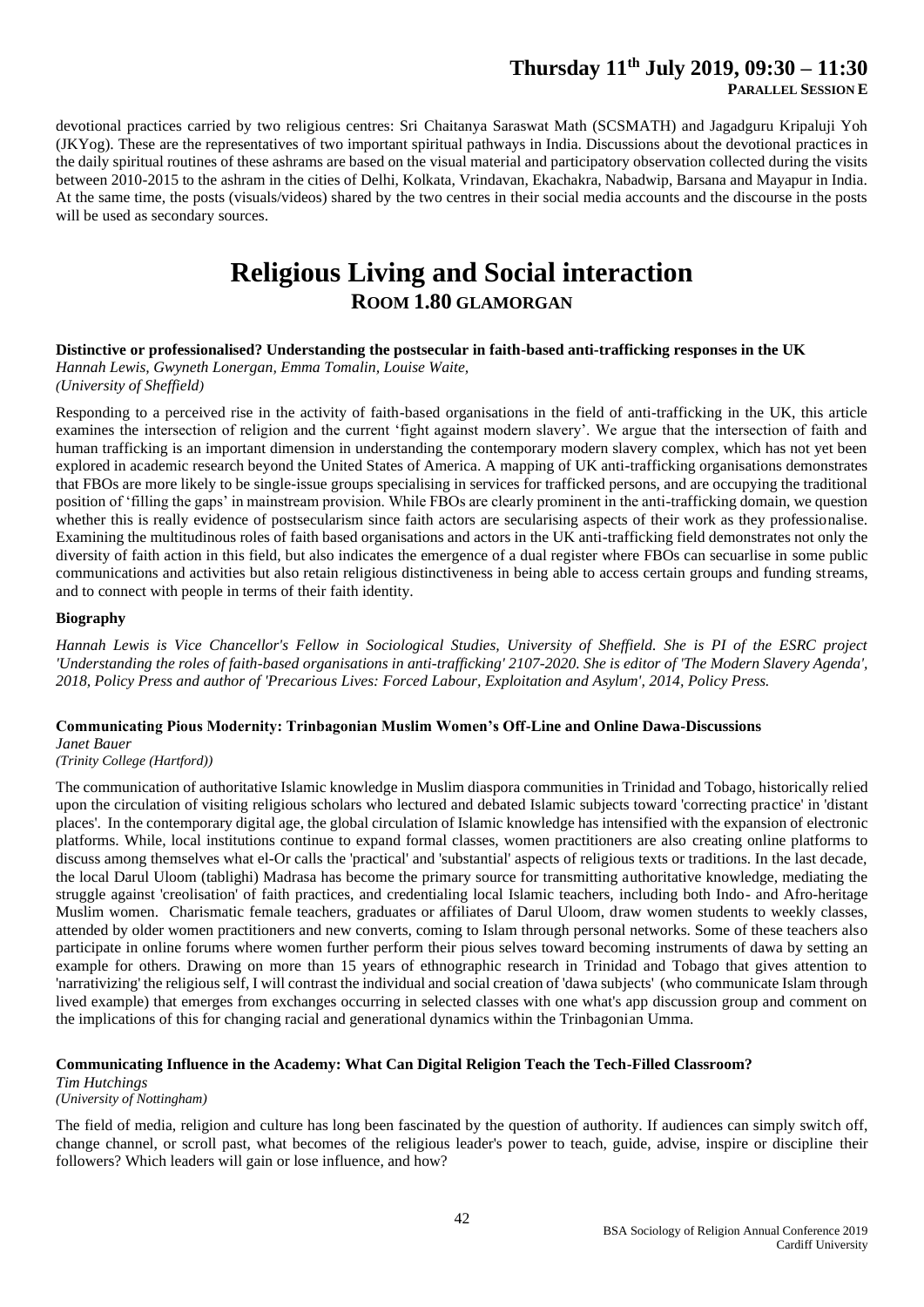Entering a new institution this year, I found my colleagues starting to ask very similar questions about their own teaching. At the university's insistence, our lectures are now recorded for our students to watch online – raising the same fears of displacement, competition and redundancy that religious communicators have wrestled with for decades.

Researchers of media and religion have tried to answer these questions by conceptualizing authority as a relationship enacted through mediated communication (eg Cheong 2017). The affordances and limitations of each medium shape the genres and practices of communication through which authority can be claimed, accepted and resisted.

This presentation will bring together the fields of digital religion and digital learning, looking for insights from both contexts to help understand what it means to communicate religion influentially. I will draw on case studies, including online churches, grief communities, Bible apps and my own classroom experiences, to explore some of the forms of authority and influence that have emerged in digital culture. I will argue that academic teachers have much to learn from religious practitioners about the promises and limitations of digitally-assisted learning.

# **Religion and Racialisation ROOM 1.60 GLAMORGAN**

#### **Blessing or Burden? UK black faith-practising youth's experiences with faith in their everyday lives**

*Dumangane, Constantino., (Cardiff University)*

The influence of social and cultural capital in young people's everyday experiences has been researched extensively in the UK and US in relation to class, gender and ethnicity – but to a considerably lesser extent in relation to faith or 'faith-capital' (Dumangane 2017) as a resource that may influence aspects of youth's lives. UK traditional Christian denominations have been experiencing declines in belief and church attendance for decades, yet 2013 UK Census data indicates that Christianity is increasing amongst African and Caribbean (herein 'black') people in England and Wales while decreasing in white British groups. During adolescence, when youth traditionally move away from church attendance, black youth numbers have been growing, particularly in evangelical /Pentecostal churches. Copious US studies have identified the church's impact on steering African American and Hispanic youth away from crime and anti-social behaviours and toward educational success through their ability to promote pro-social behaviours. In the UK there is a dearth of research that explores the impact of the church and faith on black youth's lives. Through interviews with black faith-practising youth who attend UK evangelical / Pentecostal churches, their decisions to be religious and what their faith means to them are explored. Preliminary findings of the strategies black youth engage and adopt when navigating their faith in various everyday environments are presented. And the question of whether they consider their faith to be an influential resource (i.e. 'faith capital'/ blessing) or a risk (burden) in their social, familial, educational and community lives is probed.

#### **Community, Christianity, and the Making of Race**

*Aleksandra Lewicki (University of Sussex)*

This paper examines religious mission and conversion as means of communicating and boundary-making, focusing specifically on their racializing effects. Drawing on an exploration of historic and contemporary examples from recent research conducted in the German context, I explore the conditions that make race come into being. Rather than conceiving of race as a Christian invention, as has recently been argued, I suggest that institutionalized Christianity has distinctly contributed to the making of race by aligning itself with and participating in wider geopolitical projects, such as the Reconquista, Colonialism or the Third Reich. These imperial projects and the racialization of subjects (including Jews and Muslims) were mutually constitutive of one another, while Christian theology and the Christian churches resumed a specific role in the process. Christianity's distinct contribution, especially in relation to political, economic or scientific justifications of racial ontologies, crystallized itself in is the spiritual-metaphysical elevation and the sacralization of their own collective. The paper discusses the relevance of these historic examples for our understanding of current institutional practices in faith-based welfare organisations.

#### **Communicating the exotic? Anti-Judaism and affect in cross-cultural learning about religious Jews.**

*Katja Stuerzenhofecker (University of Manchester)*

This evidence-based paper seeks to promote our understanding of the role of affect in the transitional movement from learning object to its reception. My case study examines the development of prejudice and anti-Judaism in Jewish Studies classrooms with particular attention to the representation and perceptions of Jewish gender roles and norms, a highly-publicized area of conflict between liberal values of equality and religious freedom in debates of what it means to be British. The paper engages with the claim that communicating Judaism to non-Jews is not effective without addressing the psychological roots of antisemitic ideology (Marcus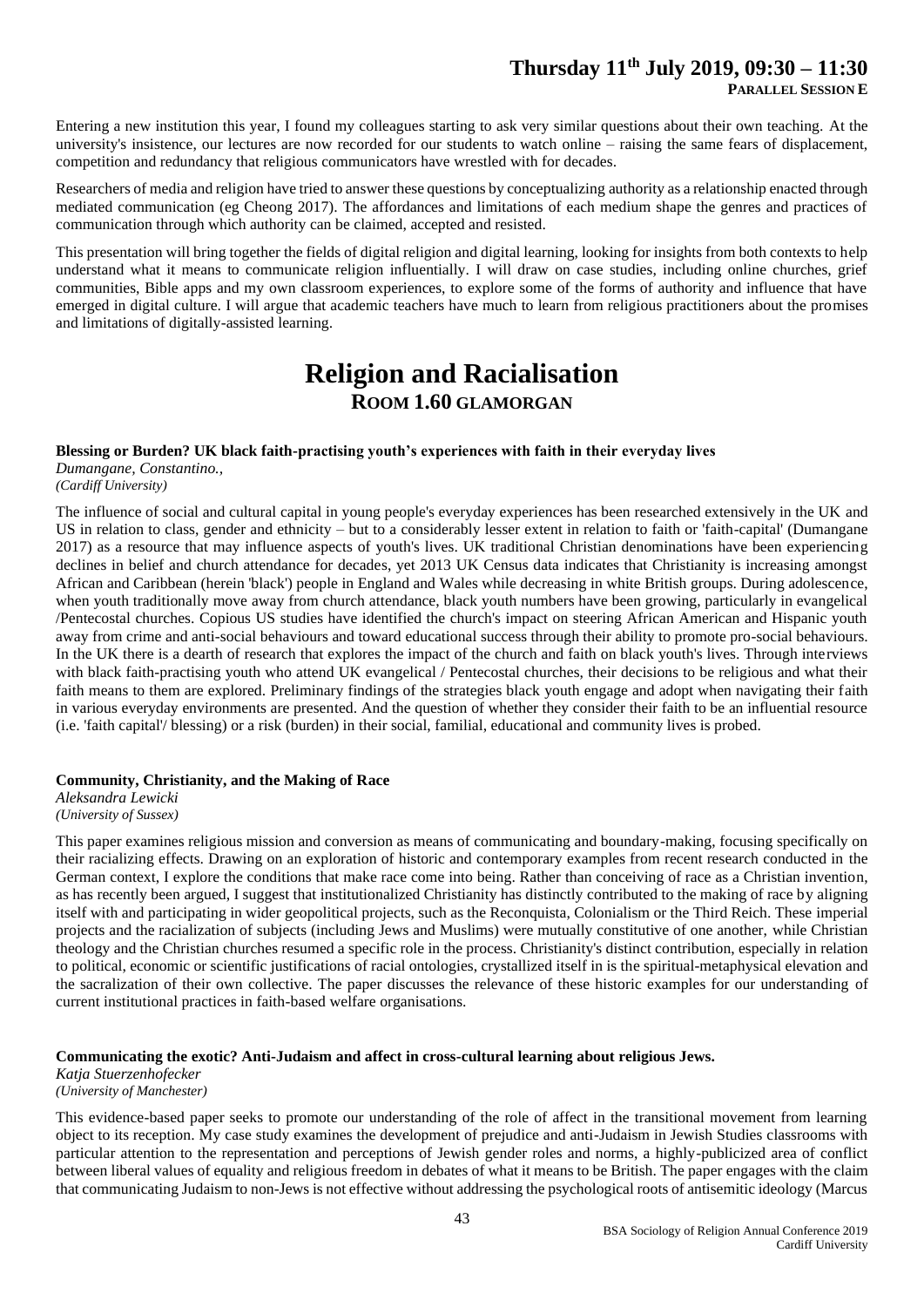## **Thursday 11th July 2019, 09:30 – 11:30**

2015). It also draws on insights in the critical study of Islamophobia (Trein 2017) that indicate the significance of affect theory in studies of religious minorities.

Previous empirical study of student learning in Religions and Theology at the University of Manchester collected alumni perceptions of long-term learning outcomes of the study of contemporary religion. 'Exoticisation' of contemporary religious Jews, their practices and thought emerges as a key concept that captures some pathological student responses to the curriculum. I use postcolonial theory and studies of cross-cultural learning to problematize the ways in which 'exoticisation' might be facilitated or discouraged by the curriculum itself. Consideration of the affective dimension in the learning process has wider implications for the communication of religion beyond formal learning situations.

# **Religion and Mediatised Living ROOM 0.86 GLAMORGAN**

#### **The mediatisation of religious practices in urban daily life: The Peruvian case**

*Rolando Perez (Pontifical Catholic University of Peru)*

The public face of religion in Latin America is undergoing constant transformation, and its relocation in the public sphere is part of a broader process of cultural and social change. This contemporary religious scene is characterized by a plurality of voices generated not only by traditional ecclesiastical institutions, but also by diverse practices and discourses where mediatisation processes play an important role.

This paper will examine how urban believers – mainly Catholics and evangelicals – are reconstructing and negotiating their religious identity and belonging, as well as their interactions in everyday life as participants in wider social contexts beyond traditional religious institutions.

It addresses questions such as how mediatized religious practices shape and re-signify religious identity, and how mediated religion facilitates the creation of new meanings, forms and approaches of public engagement.

This paper will explore aspects such as renewed appropriation of religious images, symbols and rituals in the context of mediatized religious consumption, as well as new forms of belief and experience of religious life

We will also discuss how lived religion shapes the communicative practices and strategies of believers who are living out their beliefs in ways that go beyond the traditional sacred places and spheres of secularity.

This paper is part of a research project called 'The transformation of lived religion in urban Latin America: a study of contemporary Latin Americans' experience of the transcendent.'

#### **Intergenerational differences in religion and social capital: The changing nature of the gateway effect**

*Jennifer Hampton, Stuart Fox, Ekaterina Kolpinskaya, Ceryn Evans, Esther Muddiman (Cardiff University)*

Religious affiliation has long been associated with civic participation and enhanced social capital, acting as an effective 'gateway' for involvement. The well-documented generational decline of religious affiliation and participation is suggested to contribute to the corresponding decline in various forms of social capital (such as associational membership), which itself has consequences for other forms of civic and political activity. However, existing research has paid relatively little attention to the changing nature of religious affiliation and participation to people born and socialised into different social, political and economic climates. Neglected thus far is the consideration of whether the 'gateway effect' remains the same for today's generation of young people as it was for their parents and grandparents.

Our research addresses this gap in the literature, asking whether the nature of the impact of religion on one's propensity to participate in civic activities has changed with the changing nature of religious affiliation and participation, and as the climate in which civic engagement and participation occurs has evolved. Using the UK Household Longitudinal Study, we compare the beneficial impact of religious affiliation for civic participation across different generations in UK society (such as the 'baby boomers' and 'Millennials'). Our analysis shows that whilst religion continues to have a generally positive effect on social capital, there are substantial differences in how religious and social capital are related between the two generations. How these differences may exacerbate intergenerational inequalities in social capital, and the potential conflict or tension arising from these inequalities, is also explored.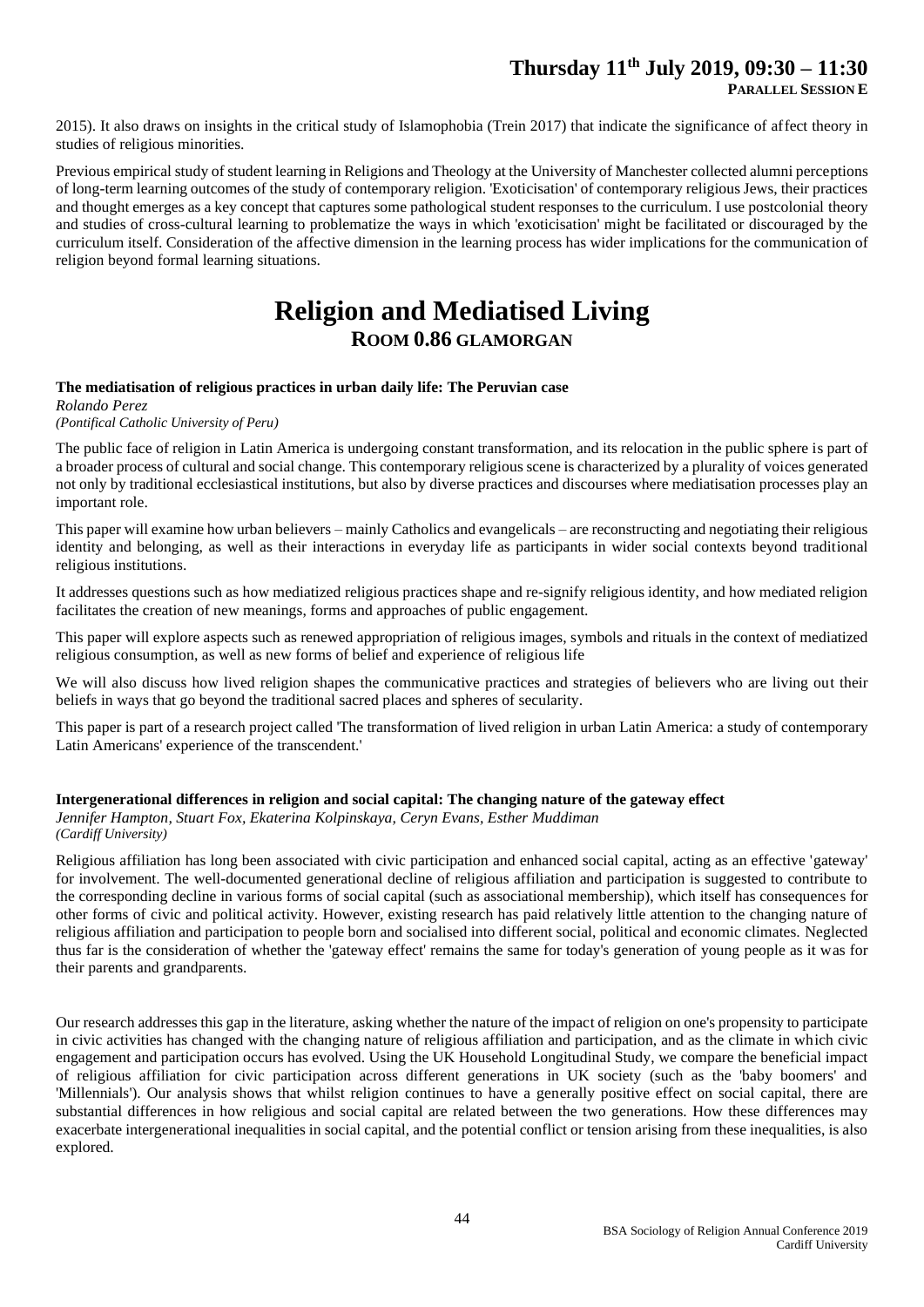#### **Living as Christian, Living with Media: An Agenda for Research on Chinese Christian Communities in Britain**

*Xinan Li*

*(Loughborough University)*

This paper proposes an agenda for further research into Chinese Christian communities in Britain, with insights drawn from a doctoral project on Christian conversion of Chinese migrants in Britain. In my doctoral study, typical trajectories of Chinese migrants' Christian conversion have been documented with a three-stage model, encounter, initiation, and commitment. I argued that commitment-centred conversion, as preached by the Chinese Christian institutions and practiced by Chinese migrant Christians, has led to the continuous development of Chinese Christian communities across Britain for seven decades. Through my ethnographic research, I observed that modern digital technologies play an important role in dissemination religious information. And different social media platforms have contributed to the identity formation of different Chinese migrant Christian groups. As I pointed out in my PhD thesis that in today's Chinese-language media, religion, particularly Christianity, is largely under-represented. However, the emergence of social media is changing the status quo. Moreover, a multitude of religious applications accessible through portable digital devices has enabled Chinese Christians to consume religious contents according to their needs. In this paper, I attempt to address the issue of media practice among Chinese migrant Christians in Britain, such as the consumption of religious media contents, the use of different social media, and the building of online ethnic religious community, with specific examples. I look forward to responses from colleagues which can contribute to my future research in both theory and practice.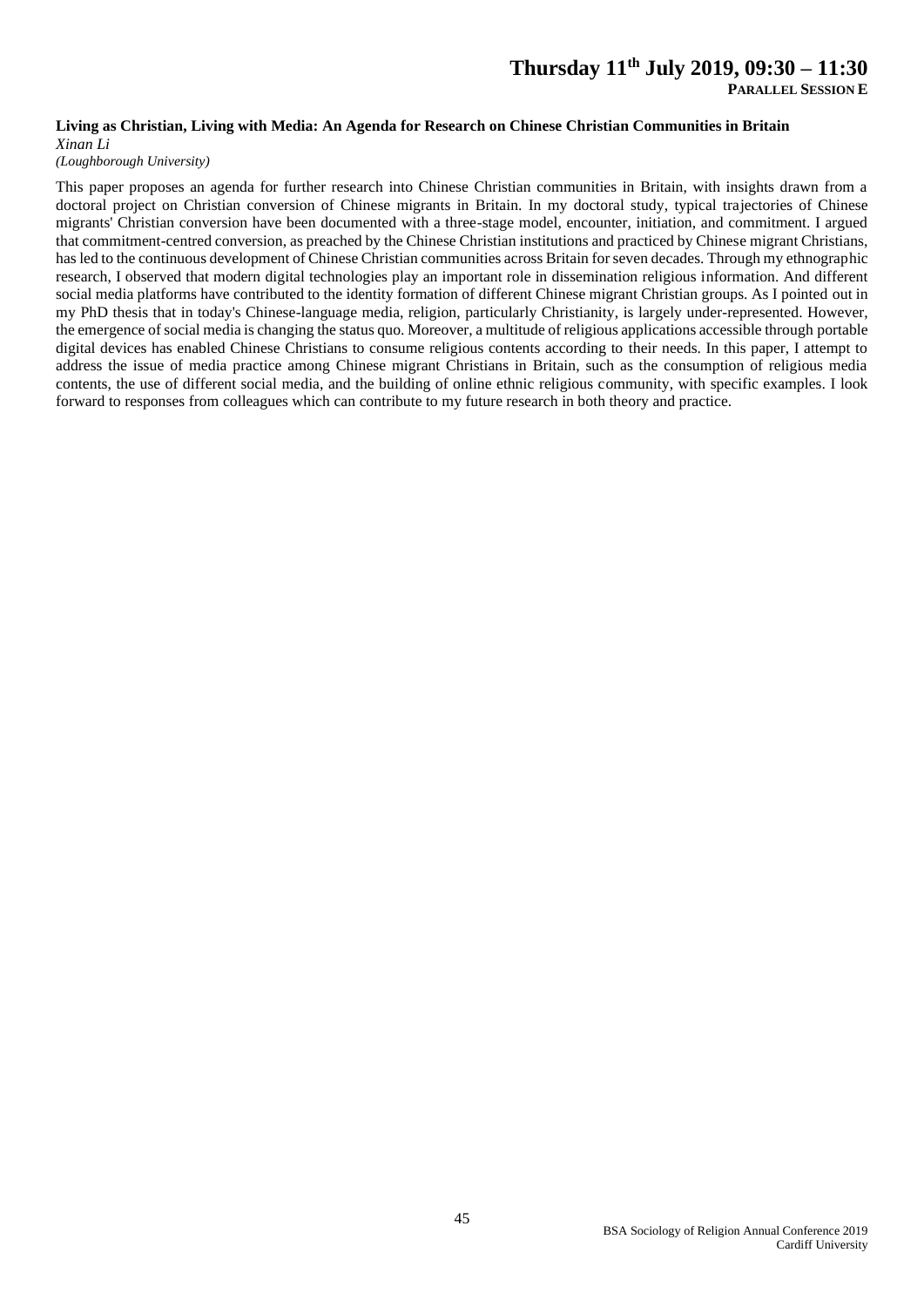# <span id="page-45-0"></span>**Notes**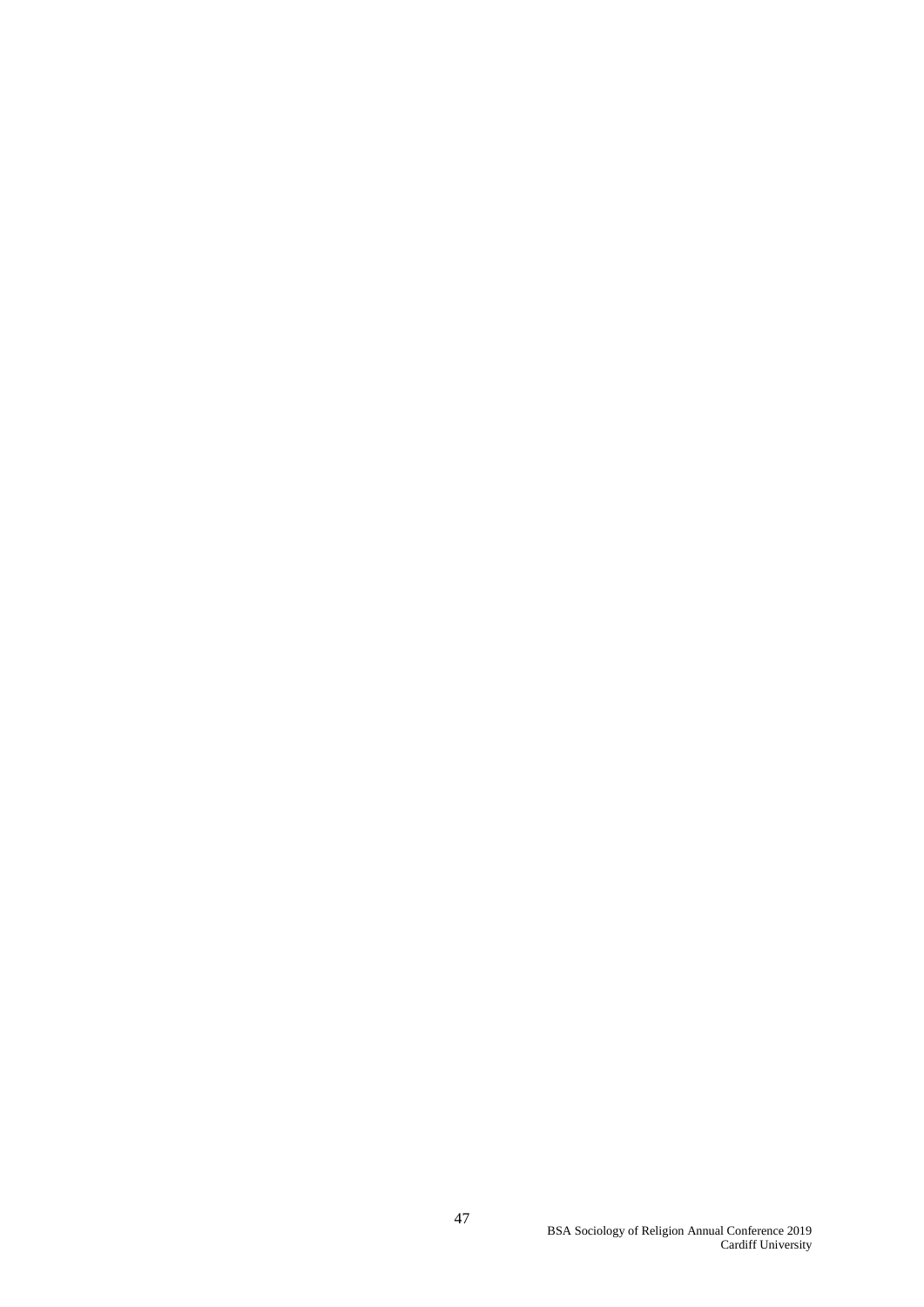# <span id="page-47-0"></span>**Cathays Park Campus Map**



- Glamorgan Building  $=$  Number 7
- Aberdare Hall = Number 60
- Colum Hall = Number 59
- Julian Hodge Building = Number 29
- National Museum = Number 109